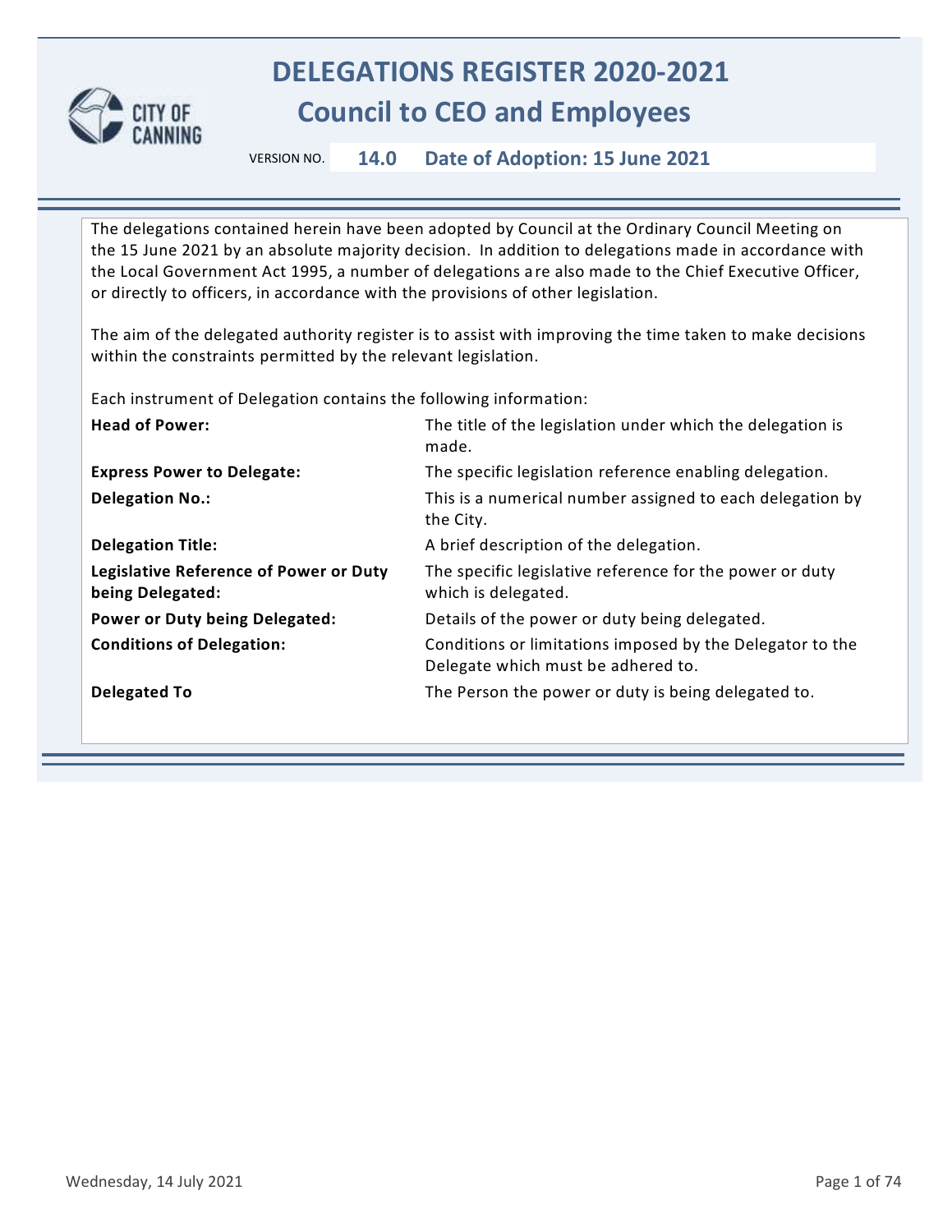

## **Council to CEO and Employees**

| Delegation No.                                             |                                                                                                                                                                     |
|------------------------------------------------------------|---------------------------------------------------------------------------------------------------------------------------------------------------------------------|
| <b>Delegation Title</b>                                    | APPOINTMENT OF AUTHORISED PERSONS FOR THE ISSUING OF<br><b>INFRINGEMENT NOTICES UNDER THE BUILDING REGULATIONS 2012</b><br>AND ENFORCEMENT OF THE CITY'S LOCAL LAWS |
| Local Government Act 1995                                  |                                                                                                                                                                     |
| <b>Express Power to Delegate</b>                           | s.5.42 & s.5.44                                                                                                                                                     |
| <b>Legislative Reference of Power</b><br>or Duty Delegated | s9.10, 9.13, 9.16, 9.19, 9.20 and Building Regulations 2012; Regulation<br>$70(1)$ and $(2)$ .                                                                      |

### **Power or Duty being Delegated**

1. Appoint persons or classes of persons to be authorised for the purposes of enforcing the City's Local Laws. 2. Authority to appoint 'authorised officers' s.9.16 of the Local Government Act for the purposes of issuing Building Act 2011 infringement notices in accordance with Regulation 70(2) of the Building Regulations 2012 and section 6(b) of the Criminal Procedures Act 2004.

3. Provide authority to determine to extend time to pay a Building Act Infringement Notice in accordance with Building Regulation 70(1).

4. Provide authority to determine the withdrawal of a Building Act Infringement Notice I accordance with Building Regulation 70(1).

### **Conditions of Delegation**

1. Building Regulations 2012 Form 2 reference to Approved Officer withdrawing notice is limited to an Approved Officer with Delegated Authority.

2. A person appointed as an 'Authorised Officer' to issue infringement notices cannot also be delegated authority to withdraw or extend time to pay an infringement.

| <b>Delegated To:</b>        | <b>Chief Executive Officer</b> |              |           |
|-----------------------------|--------------------------------|--------------|-----------|
| Is Subdelegation permitted? | YES.                           | Date Adopted | 15-Jun-21 |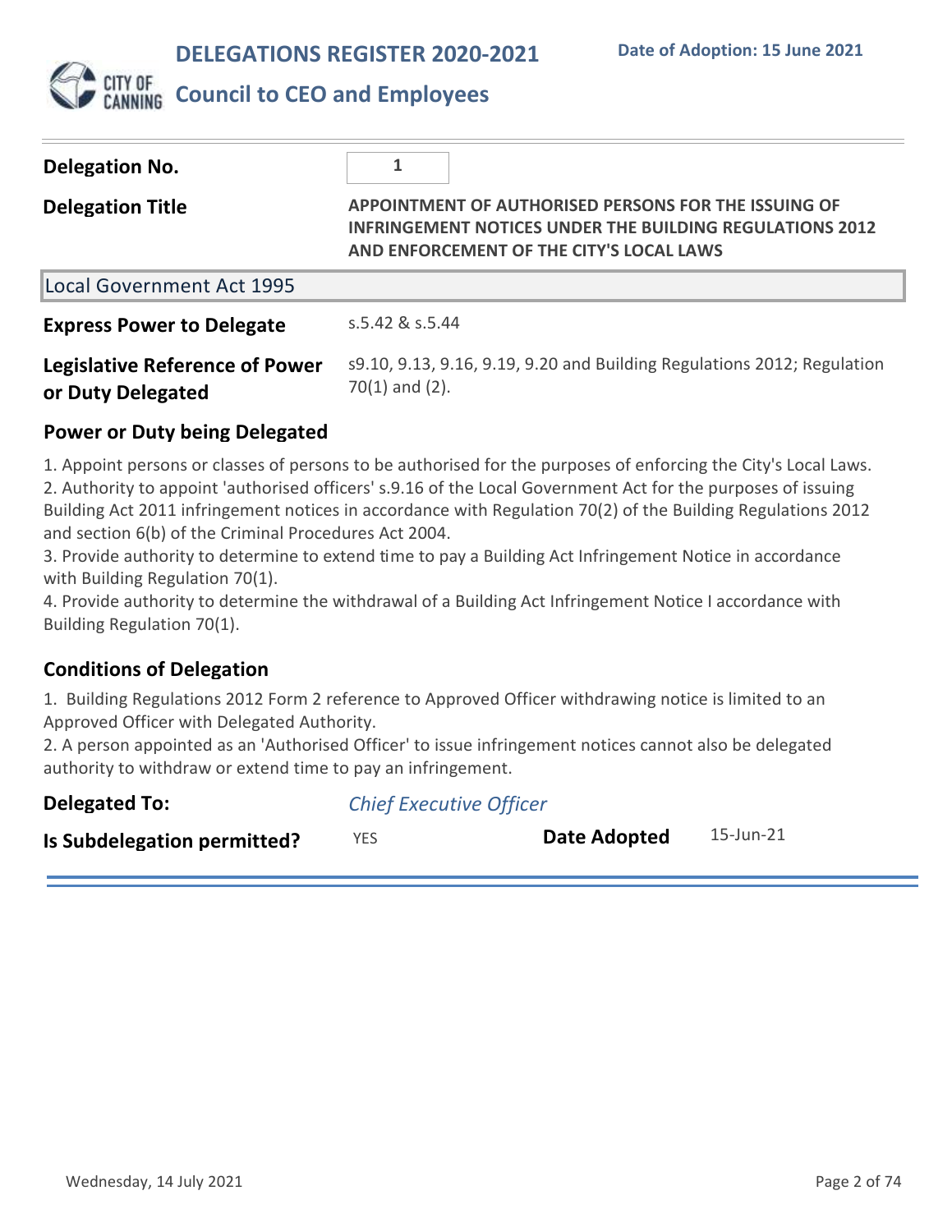

| <b>Delegation No.</b>                                                                                                                                                                                                 | $\overline{2}$  |                                            |                 |
|-----------------------------------------------------------------------------------------------------------------------------------------------------------------------------------------------------------------------|-----------------|--------------------------------------------|-----------------|
| <b>Delegation Title</b>                                                                                                                                                                                               |                 | <b>PROVISION OF SERVICES OR FACILITIES</b> |                 |
|                                                                                                                                                                                                                       |                 |                                            |                 |
| <b>Local Government Act 1995</b>                                                                                                                                                                                      |                 |                                            |                 |
| <b>Express Power to Delegate</b>                                                                                                                                                                                      | s.5.42 & s.5.44 |                                            |                 |
| <b>Legislative Reference of Power</b><br>or Duty Delegated                                                                                                                                                            | $S \, 3.18(2)$  |                                            |                 |
| <b>Power or Duty being Delegated</b>                                                                                                                                                                                  |                 |                                            |                 |
| Undertake executive functions relating to the provisions of services or facilities.                                                                                                                                   |                 |                                            |                 |
| <b>Conditions of Delegation</b>                                                                                                                                                                                       |                 |                                            |                 |
| 1. Where necessary, prepare Business/Development Plans.<br>2. New services and/or facilities to be included in forward plans.<br>3. Have regard to s3.18(3) when considering the provision of services or facilities. |                 |                                            |                 |
| <b>Delegated To:</b>                                                                                                                                                                                                  |                 | <b>Chief Executive Officer</b>             |                 |
| Is Subdelegation permitted?                                                                                                                                                                                           | <b>YES</b>      | Date Adopted                               | $15$ -Jun- $21$ |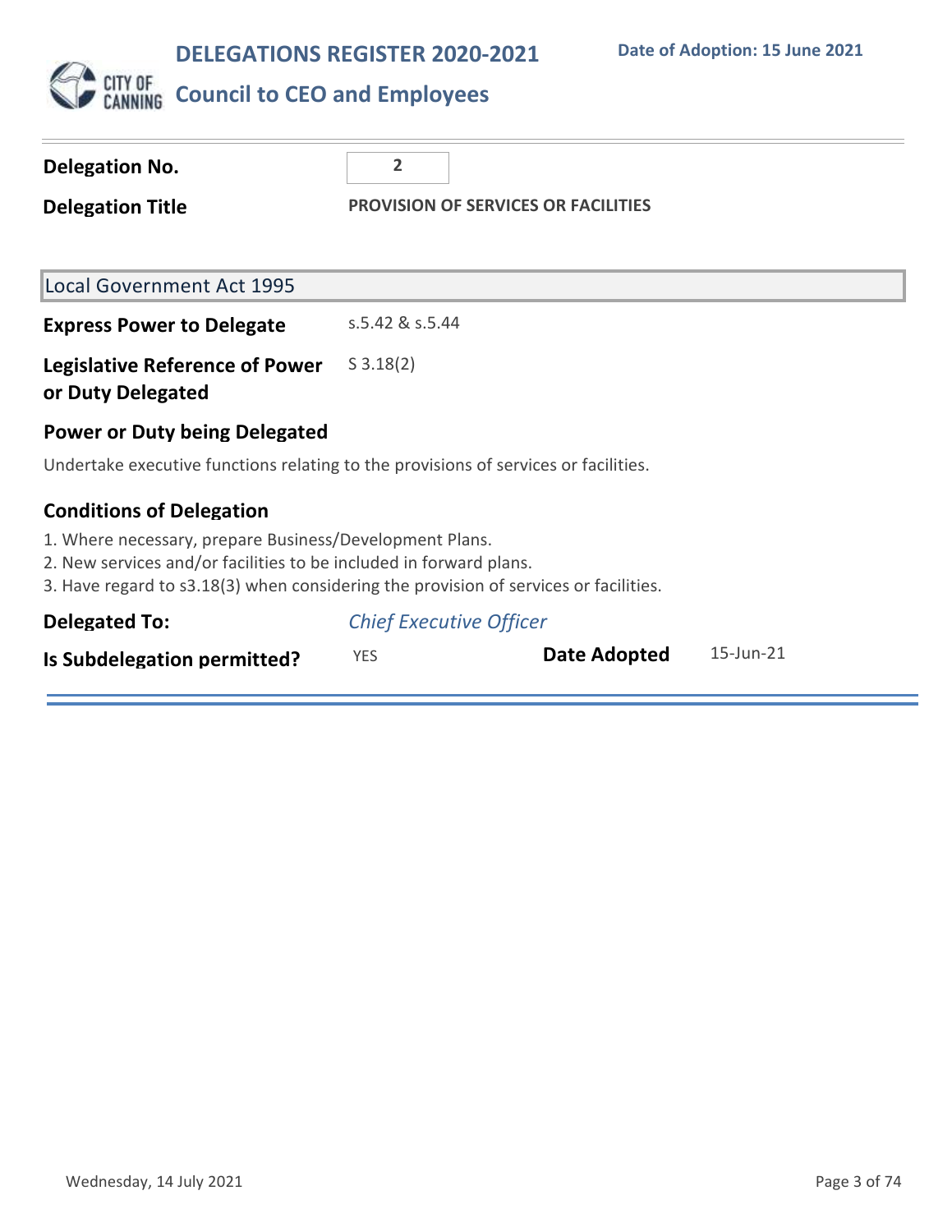**Date of Adoption: 15 June 2021**



| Delegation No.                                             | 3               |                                |
|------------------------------------------------------------|-----------------|--------------------------------|
| <b>Delegation Title</b>                                    |                 | <b>COMPENSATION FOR DAMAGE</b> |
|                                                            |                 |                                |
| <b>Local Government Act 1995</b>                           |                 |                                |
| <b>Express Power to Delegate</b>                           | s.5.42 & s.5.44 |                                |
| <b>Legislative Reference of Power</b><br>or Duty Delegated | S 3.22          |                                |

### **Power or Duty being Delegated**

1. In accordance with s.3.22 procedures, assess and determine the extent of damage to private property arising directly from performance of executive functions and make payment of compensation [s.3.22(1)]. 2. Where compensation is unable to be determined and agreed between parties, give effect to arbitration in accordance with s.3.23.

3. Compensation for damage to personal property may also be paid in instances where the City's insurance has not accepted a claim, or the excess on the insurance policy exceeds the value of the claim. Any such payments would be subject to entering into a deed of settlement.

## **Conditions of Delegation**

Delegation is limited to settlements which do not exceed a value of \$5,000

| <b>Delegated To:</b>        | <b>Chief Executive Officer</b> |              |           |
|-----------------------------|--------------------------------|--------------|-----------|
| Is Subdelegation permitted? | YES.                           | Date Adopted | 15-Jun-21 |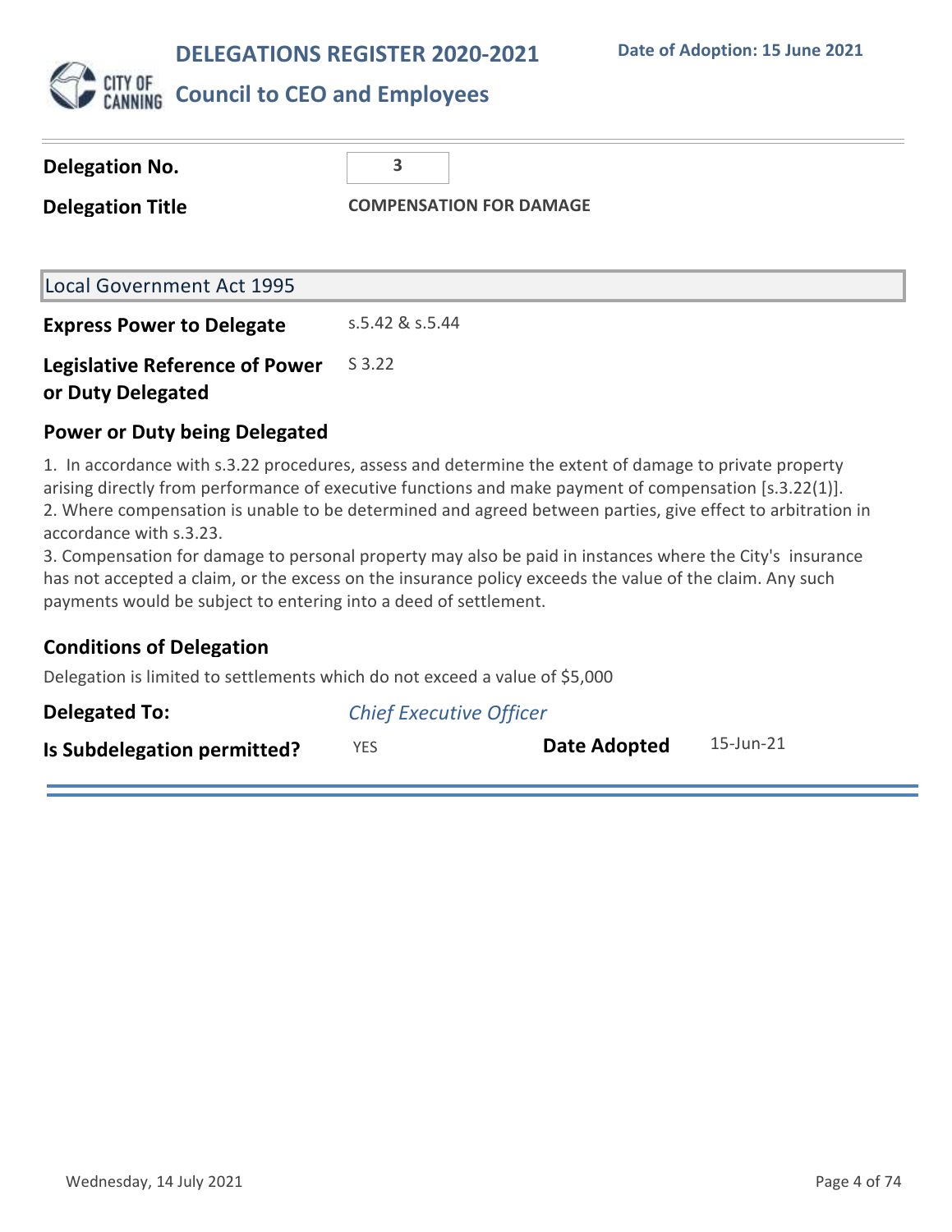

| Delegation No.                                             | 4                                                                                                                                                                                                                           |
|------------------------------------------------------------|-----------------------------------------------------------------------------------------------------------------------------------------------------------------------------------------------------------------------------|
| <b>Delegation Title</b>                                    | NOTICES TO OWNERS REQUIRING THINGS TO BE DONE                                                                                                                                                                               |
|                                                            |                                                                                                                                                                                                                             |
| Local Government Act 1995                                  |                                                                                                                                                                                                                             |
| <b>Express Power to Delegate</b>                           | s.5.42 & s.5.44                                                                                                                                                                                                             |
| <b>Legislative Reference of Power</b><br>or Duty Delegated | s3.25<br>$s3.26(2)$ and $(3)$                                                                                                                                                                                               |
| <b>Power or Duty being Delegated</b>                       |                                                                                                                                                                                                                             |
|                                                            | 1. Issue notice requiring things to be done by owner or occupier of land in accordance with Schedule 3.1.<br>2. Take action to do anything that is considered necessary to achieve so far as is practicable the purpose for |

2. Take action to do anything that is considered necessary to achieve so far as is practicable the purpose for which a notice under  $s3.25$  (1) is given.

## **Conditions of Delegation**

Report notices issued to Council under Information Items.

| <b>Delegated To:</b>        | <b>Chief Executive Officer</b> |              |           |
|-----------------------------|--------------------------------|--------------|-----------|
| Is Subdelegation permitted? | YES.                           | Date Adopted | 15-Jun-21 |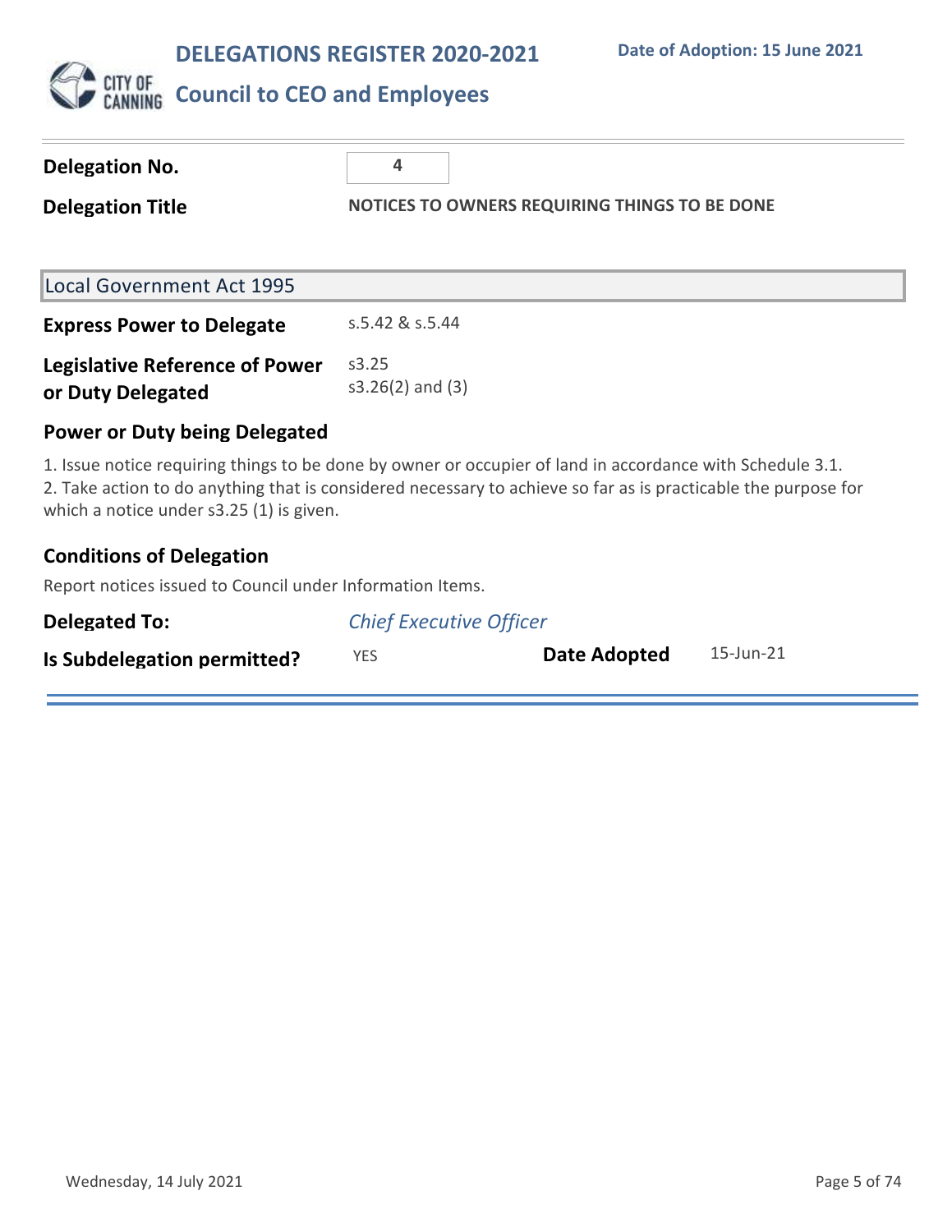

| Delegation No.<br><b>Delegation Title</b>                  | 7<br><b>POWERS OF ENTRY</b>            |
|------------------------------------------------------------|----------------------------------------|
| Local Government Act 1995                                  |                                        |
| <b>Express Power to Delegate</b>                           | s.5.42 & s.5.44                        |
| <b>Legislative Reference of Power</b><br>or Duty Delegated | s.3.28, s.3.32, s.3.33, s.3.34, s.3.36 |
| <b>Power or Duty being Delegated</b>                       |                                        |

1. Authority to exercise powers of entry to enter onto land to perform any of the local Government functions under this Act, other than entry under a Local Law [s.3.28].

2. Authority to give notice of entry [s.3.32].

3. Authority to seek and execute an entry under warrant [s.3.33].

4. Authority to execute entry in an emergency, using such force as is reasonable [s.3.34(1) and (3)].

5. Authority to give notice and effect entry by opening a fence [s.3.36].

|  | <b>Conditions of Delegation</b> |
|--|---------------------------------|
|--|---------------------------------|

| Delegated To:               | <b>Chief Executive Officer</b> |              |           |
|-----------------------------|--------------------------------|--------------|-----------|
| Is Subdelegation permitted? | YES                            | Date Adopted | 15-Jun-21 |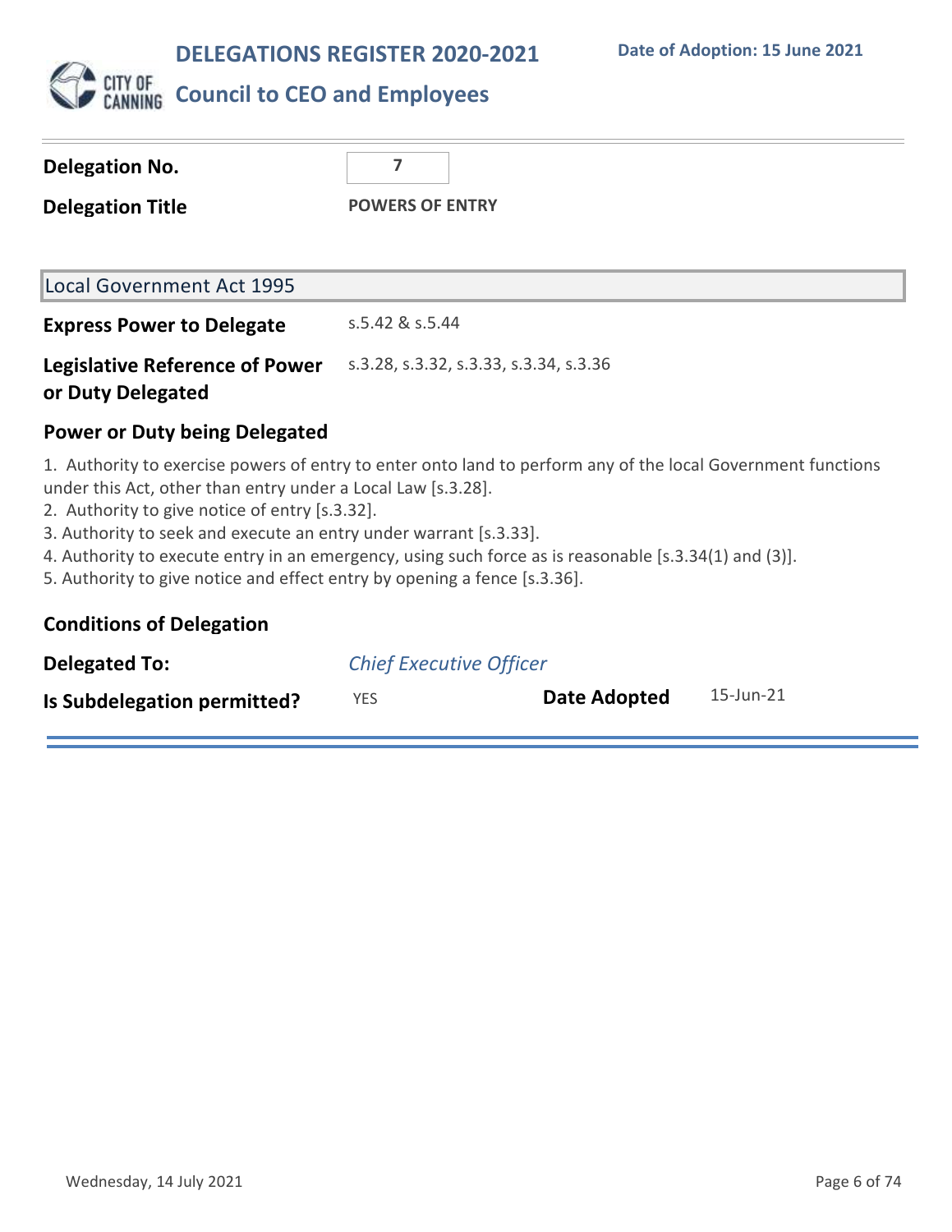

| <b>Delegation No.</b>                                      | 8                          |  |
|------------------------------------------------------------|----------------------------|--|
| <b>Delegation Title</b>                                    | <b>IMPOUNDING GOODS</b>    |  |
| Local Government Act 1995                                  |                            |  |
| <b>Express Power to Delegate</b>                           | s.5.42 & s.5.44            |  |
| <b>Legislative Reference of Power</b><br>or Duty Delegated | s3.39, s3.40, s3.46, s3.48 |  |

### **Power or Duty being Delegated**

Undertake the functions and duties under Part 3, Division 3, Subdivision 4 of the Act in respect of:

- S.3.39. Remove and impound goods that are involved in a contravention.
- $9.3.40.$  Removal of Vehicle and Impounding of Goods.
- S.3.46. Withholding of goods pending payment of costs.
- S.3.48. Recovery of costs incurred in the impounding exercise.

## **Conditions of Delegation**

Compliance with regulations 29, 29A and 29B of the Local Government (Functions and General) Regulations 1996.

| <b>Delegated To:</b>        | <b>Chief Executive Officer</b> |              |           |
|-----------------------------|--------------------------------|--------------|-----------|
| Is Subdelegation permitted? | YES.                           | Date Adopted | 15-Jun-21 |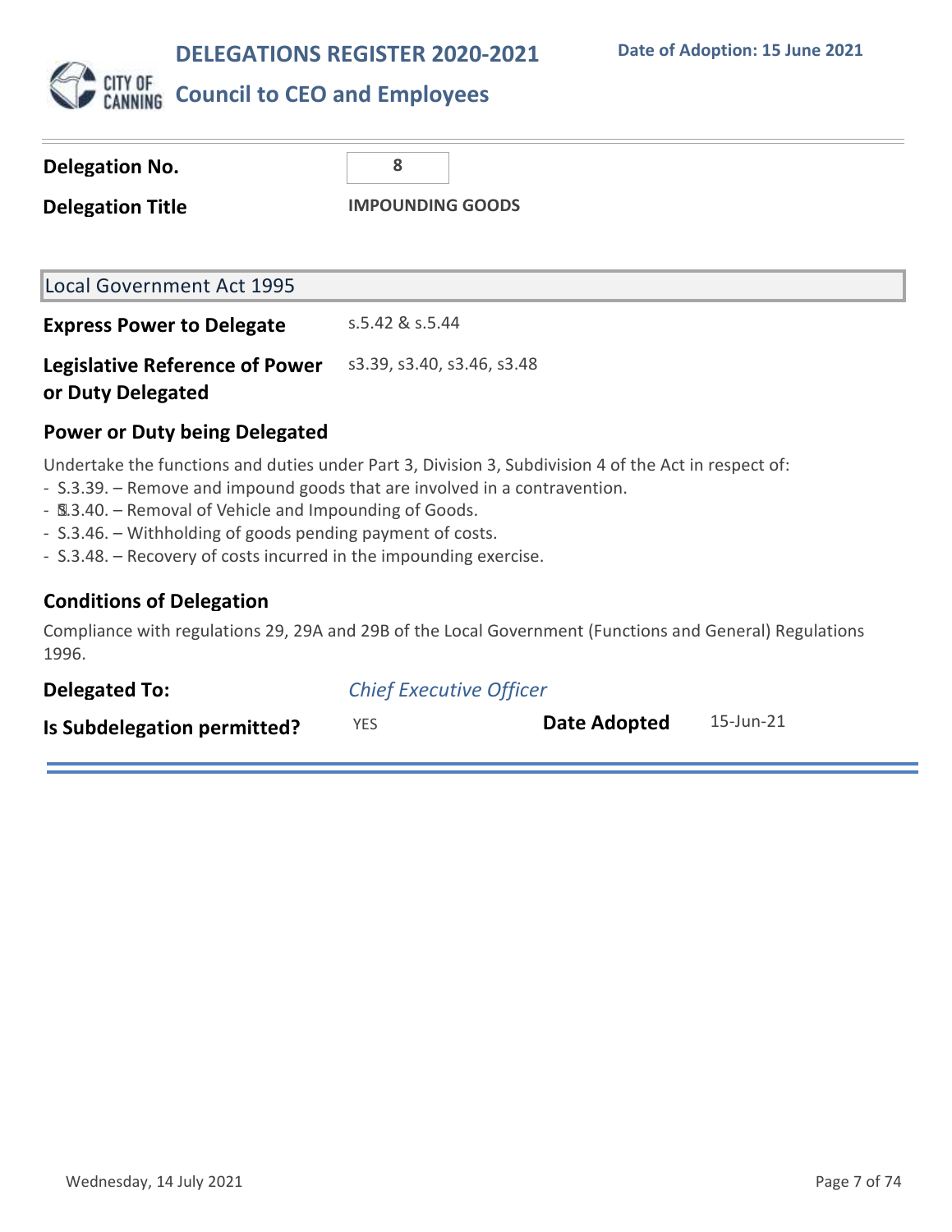

| Delegation No.                                             | 9                                                                                                                                                                                                |
|------------------------------------------------------------|--------------------------------------------------------------------------------------------------------------------------------------------------------------------------------------------------|
| <b>Delegation Title</b>                                    | <b>ABANDONED VEHICLES</b>                                                                                                                                                                        |
|                                                            |                                                                                                                                                                                                  |
| <b>Local Government Act 1995</b>                           |                                                                                                                                                                                                  |
| <b>Express Power to Delegate</b>                           | s.5.42 & s.5.44                                                                                                                                                                                  |
| <b>Legislative Reference of Power</b><br>or Duty Delegated | S 3.40A                                                                                                                                                                                          |
| <b>Power or Duty being Delegated</b>                       |                                                                                                                                                                                                  |
| abandoned vehicle wreck. [3.40A(1)]                        | 1. Remove and impound a vehicle that, in the opinion of the person authorised by the local government, is an<br>2. Declare that an impounded vehicle is an abandoned vehicle wreck [s.3.40A(4)]. |

### **Conditions of Delegation**

Where the owner of the vehicle is identified, ensure a notice in accordance with s3.40A(2) and (3) is complied with.

| <b>Delegated To:</b>        | <b>Chief Executive Officer</b> |              |           |
|-----------------------------|--------------------------------|--------------|-----------|
| Is Subdelegation permitted? | <b>YES</b>                     | Date Adopted | 15-Jun-21 |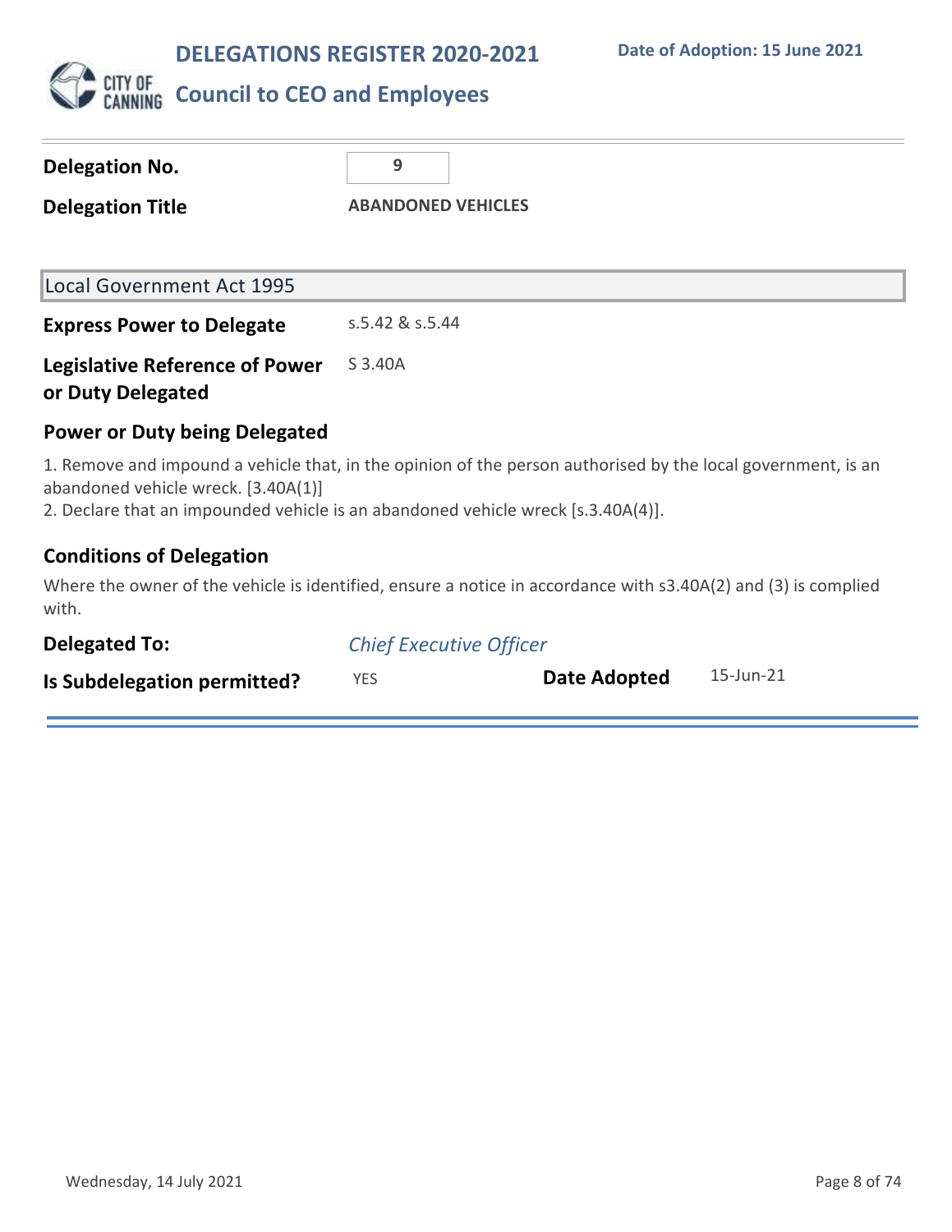**Date of Adoption: 15 June 2021**



# **CITY OF COUNCIL TO CEO and Employees**

| <b>Delegation No.</b>                                      | 10                                                                                                                     |
|------------------------------------------------------------|------------------------------------------------------------------------------------------------------------------------|
| <b>Delegation Title</b>                                    | SALE AND DISPOSAL OF UNCOLLECTED GOODS                                                                                 |
|                                                            |                                                                                                                        |
| Local Government Act 1995                                  |                                                                                                                        |
| <b>Express Power to Delegate</b>                           | s.5.42 & s.5.44                                                                                                        |
| <b>Legislative Reference of Power</b><br>or Duty Delegated | S 3.47, S 3.43                                                                                                         |
| <b>Power or Duty being Delegated</b>                       |                                                                                                                        |
|                                                            | Sell or otherwise dispose of any goods that have been ordered to be confiscated.                                       |
| <b>Conditions of Delegation</b>                            |                                                                                                                        |
|                                                            | متماط ووالمتاحات والمتحدوث والثامر والمتامات والمتمارية والمتحالية والمتحول والملحول ومستحير المتنقط والمتحدث والمتحدث |

Disposal of confiscated or uncollected goods, including abandoned vehicles, with a market value less than \$20,000 may, in accordance with Functions and General Regulation 30, be disposed of by any means considered to provide best value, provided the process is transparent and accountable.

| <b>Delegated To:</b>        | <b>Chief Executive Officer</b> |              |           |
|-----------------------------|--------------------------------|--------------|-----------|
| Is Subdelegation permitted? | YES.                           | Date Adopted | 15-Jun-21 |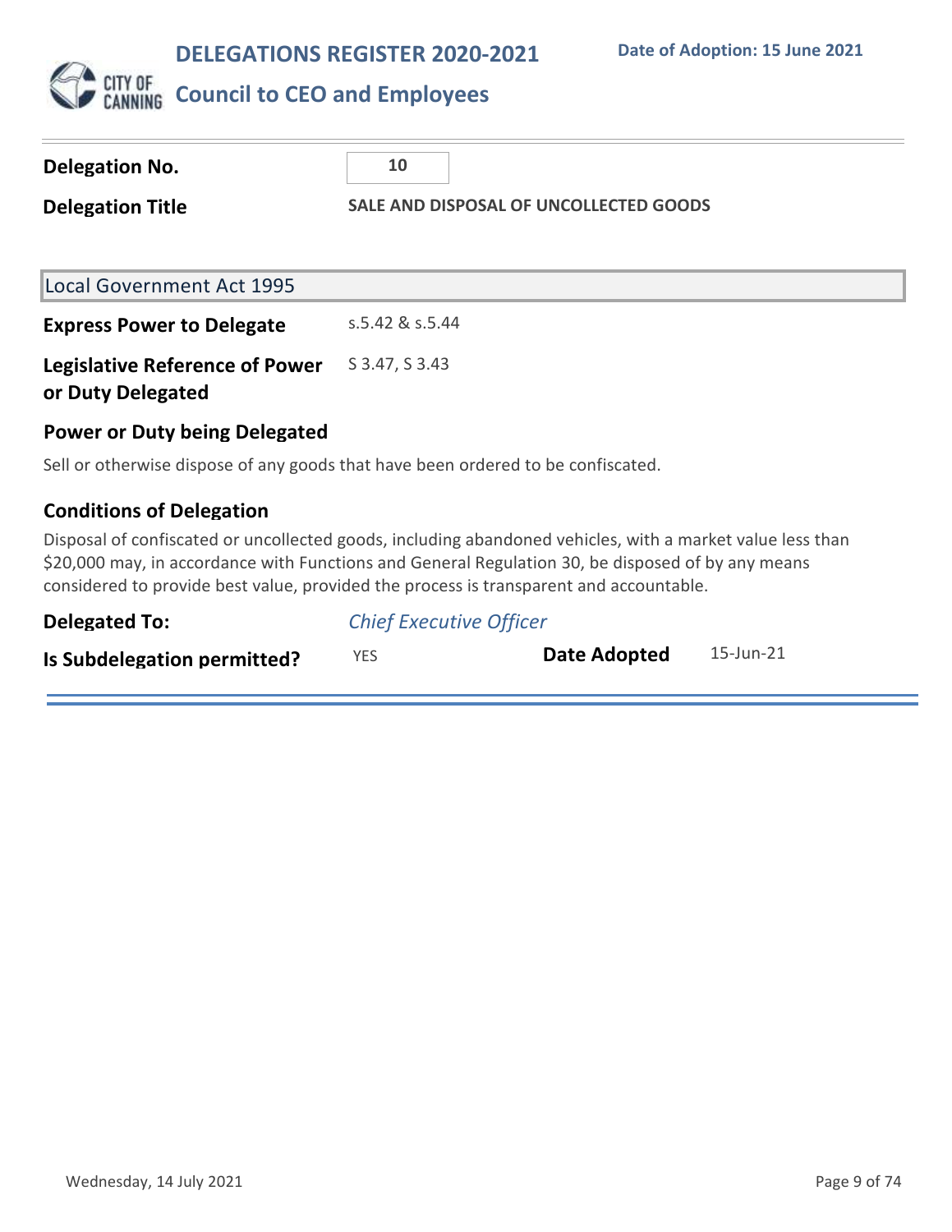

| <b>Delegation No.</b>                                                | 11                                                                                                             |
|----------------------------------------------------------------------|----------------------------------------------------------------------------------------------------------------|
| <b>SICK OR INJURED ANIMALS</b><br><b>Delegation Title</b>            |                                                                                                                |
|                                                                      |                                                                                                                |
| <b>Local Government Act 1995</b>                                     |                                                                                                                |
| <b>Express Power to Delegate</b>                                     | s.5.42 & s.5.44                                                                                                |
| <b>Legislative Reference of Power</b><br>or Duty Delegated           | S 3.47A                                                                                                        |
| <b>Power or Duty being Delegated</b>                                 |                                                                                                                |
| humanely destroy the animal and dispose of the carcass [s.3.47A(1)]. | Authority to determine when an impounded animal is ill or injured, that treating it is not practicable, and to |
| <b>Conditions of Delegation</b>                                      |                                                                                                                |
| failed.                                                              | 1. Delegation only to be used where the Delegate's reasonable efforts to identify and contact an owner have    |
|                                                                      | 2. Compliance with policy AD01 Impounded Companion Animal Managoment Pro Life Dolicy                           |

2. Compliance with policy AD01 - Impounded Companion Animal Management Pro Life Policy.

| <b>Delegated To:</b>        | <b>Chief Executive Officer</b> |              |           |
|-----------------------------|--------------------------------|--------------|-----------|
| Is Subdelegation permitted? | YES.                           | Date Adopted | 15-Jun-21 |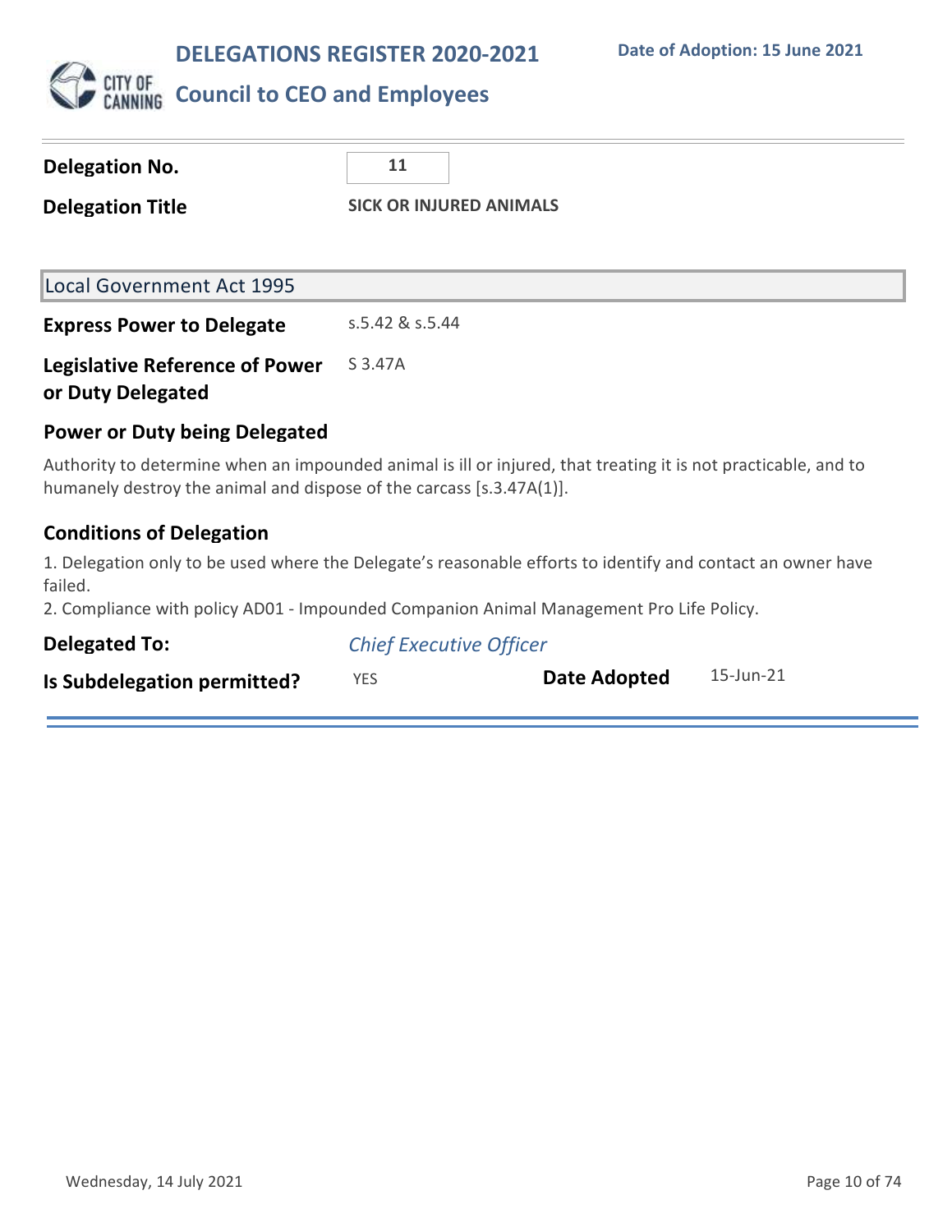

## **Council to CEO and Employees**

| <b>Delegation No.</b>            | 12                             |
|----------------------------------|--------------------------------|
| <b>Delegation Title</b>          | <b>TEMPORARY ROAD CLOSURES</b> |
|                                  |                                |
| Local Government Act 1995        |                                |
| <b>Express Power to Delegate</b> | s.5.42 & s.5.44                |

#### **Legislative Reference of Power or Duty Delegated** S 3.50, 3.50A, 3.51, R 4-6

### **Power or Duty being Delegated**

1. Authority to close a thoroughfare (wholly or partially) to vehicles or particular classes of vehicles for a period not exceeding 4-weeks [s.3.50(1)].

- 2. Authority to determine to close a thoroughfare for a period exceeding 4-weeks and before doing so, to: (a) give; public notice, written notice to the Commissioner of Main Roads and written notice to prescribed persons and persons that own prescribed land; and
	- (b) consider submissions relevant to the road closure/s proposed [s.3.50(1a), (2) and (4)].
- 3. Authority to revoke an order to close a thoroughfare [s.3.50(6)].

4. Authority to partially and temporarily close a thoroughfare without public notice for repairs or maintenance, where it is unlikely to have significant adverse effect on users of the thoroughfare [s.3.50A] 5. Before doing anything to which section 3.51 applies, take action to notify affected owners and give public notice that allows reasonable time for submissions to be made and consider any submissions made before determining to fix or alter the level or alignment of a thoroughfare or draining water from a thoroughfare to private land [s3.51].

### **Conditions of Delegation**

Compliance with Policy ET516.

Compliance with r3 to r6 of the Local Government (Functions and General) Regulations 1996 is required. If, under s.3.50(1), a thoroughfare is closed without giving local public notice, local public notice is to be given as soon as practicable after the thoroughfare is closed [s.3.50(8)].

| <b>Delegated To:</b>               | <b>Chief Executive Officer</b> |              |           |  |
|------------------------------------|--------------------------------|--------------|-----------|--|
| <b>Is Subdelegation permitted?</b> | YES                            | Date Adopted | 15-Jun-21 |  |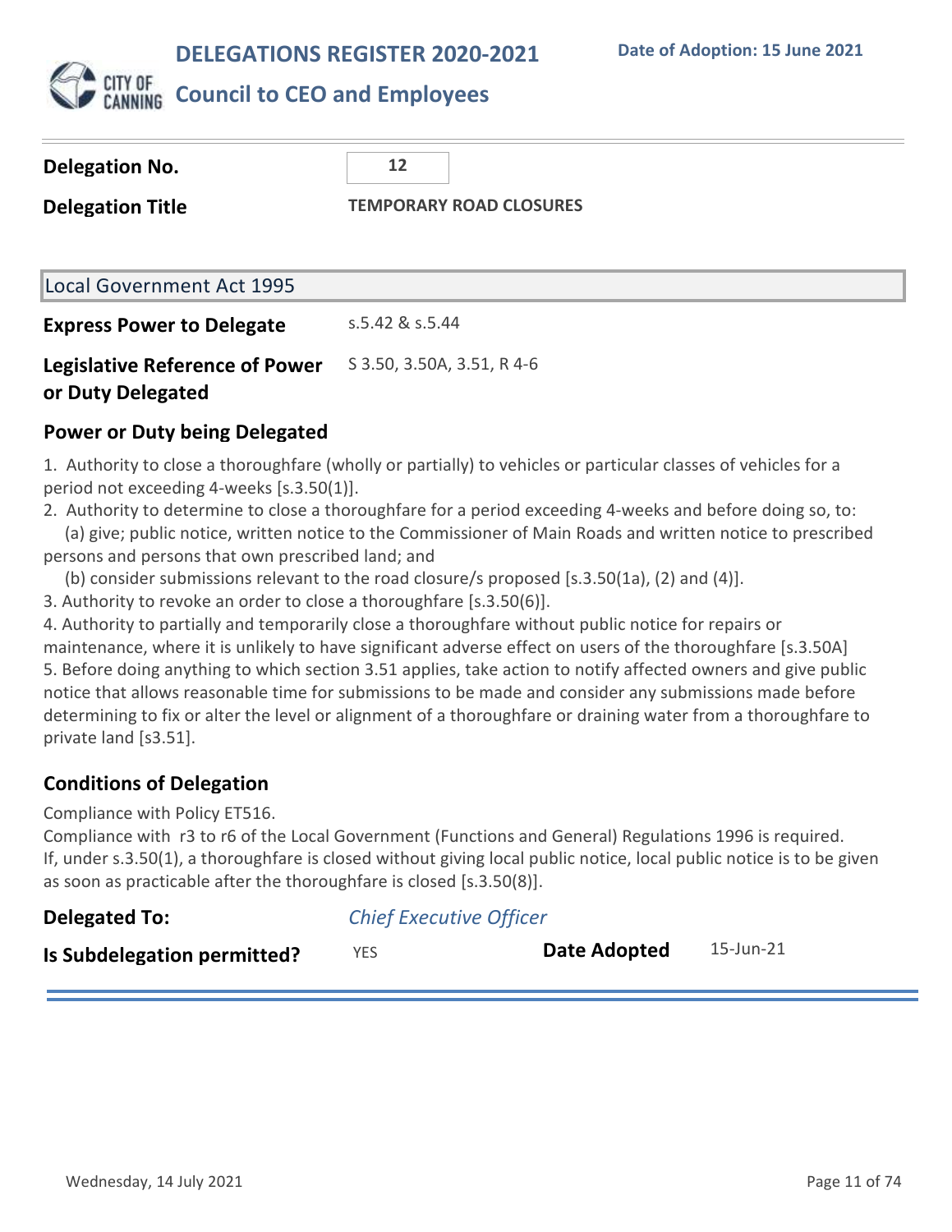

| Delegation No.                                                                                                                     | 16                                                                                                             |
|------------------------------------------------------------------------------------------------------------------------------------|----------------------------------------------------------------------------------------------------------------|
| <b>Delegation Title</b>                                                                                                            | <b>CONTROL OF UNVESTED FACILITIES</b>                                                                          |
|                                                                                                                                    |                                                                                                                |
| <b>Local Government Act 1995</b>                                                                                                   |                                                                                                                |
| <b>Express Power to Delegate</b>                                                                                                   | s.5.42 & s.5.44                                                                                                |
| <b>Legislative Reference of Power</b><br>or Duty Delegated                                                                         | s.3.53                                                                                                         |
| <b>Power or Duty being Delegated</b>                                                                                               |                                                                                                                |
| within the district.                                                                                                               | Manage unvested facilities, (ie a thoroughfare, bridge, jetty, drain or watercourse belonging to the Crown)    |
| <b>Conditions of Delegation</b>                                                                                                    |                                                                                                                |
| Compliance with Policies ET508, ET523-525, ET529, RD.01 and RS.02.<br>which do not create a financial liability in future budgets. | Limited to matters where the financial implications do not exceed a relevant and current budget allocation and |

| <b>Delegated To:</b>        | <b>Chief Executive Officer</b> |              |           |
|-----------------------------|--------------------------------|--------------|-----------|
| Is Subdelegation permitted? | YES.                           | Date Adopted | 15-Jun-21 |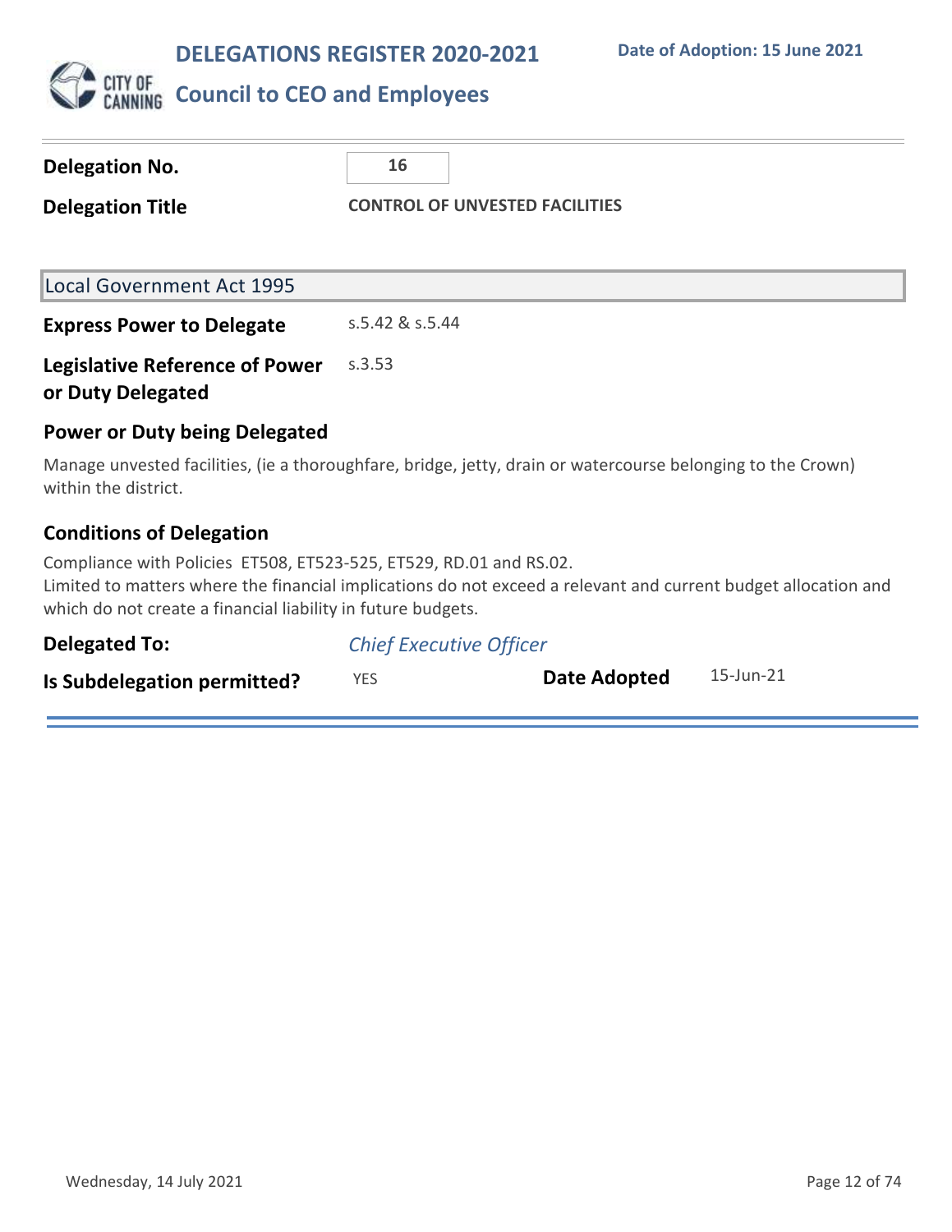

| <b>Delegation No.</b>                                                                                                                                                                                                                            | 18                                        |  |                     |           |
|--------------------------------------------------------------------------------------------------------------------------------------------------------------------------------------------------------------------------------------------------|-------------------------------------------|--|---------------------|-----------|
| <b>Delegation Title</b>                                                                                                                                                                                                                          | <b>CONTROL AND MANAGEMENT OF RESERVES</b> |  |                     |           |
|                                                                                                                                                                                                                                                  |                                           |  |                     |           |
| <b>Local Government Act 1995</b>                                                                                                                                                                                                                 |                                           |  |                     |           |
| <b>Express Power to Delegate</b>                                                                                                                                                                                                                 | s.5.42 & s.5.44                           |  |                     |           |
| <b>Legislative Reference of Power</b><br>or Duty Delegated                                                                                                                                                                                       | s.3.54                                    |  |                     |           |
| <b>Power or Duty being Delegated</b>                                                                                                                                                                                                             |                                           |  |                     |           |
| Control and manage land which is vested or placed under the control and management of the City.                                                                                                                                                  |                                           |  |                     |           |
| <b>Conditions of Delegation</b>                                                                                                                                                                                                                  |                                           |  |                     |           |
| Compliance with Policies ET520, ET521, ET526, RS.01 and RS.02.<br>Limited to matters where the financial implications do not exceed a relevant and current budget allocation and<br>which do not create a financial liability in future budgets. |                                           |  |                     |           |
| <b>Delegated To:</b>                                                                                                                                                                                                                             | <b>Chief Executive Officer</b>            |  |                     |           |
| Is Subdelegation permitted?                                                                                                                                                                                                                      | <b>YES</b>                                |  | <b>Date Adopted</b> | 15-Jun-21 |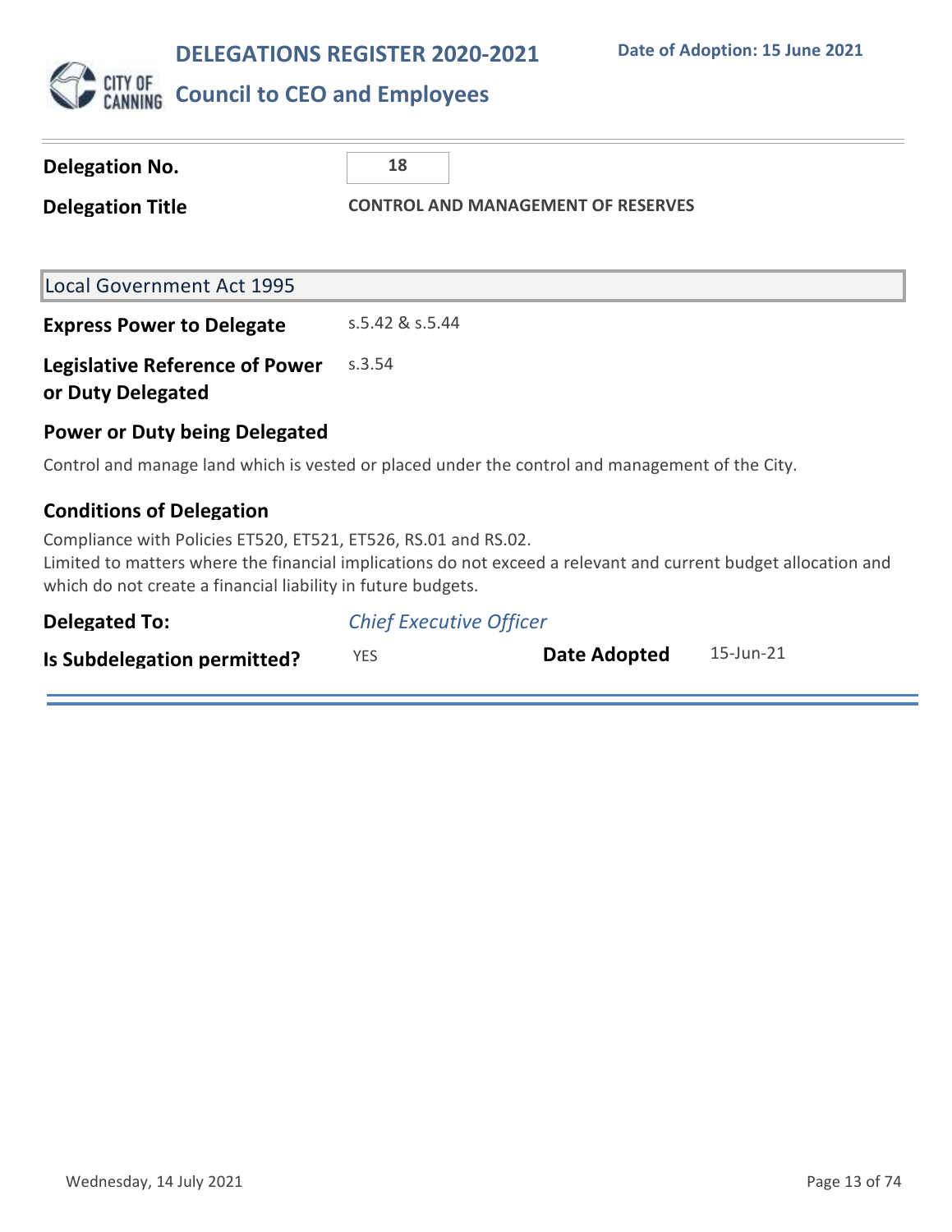

## **CITY OF** Council to CEO and Employees

| <b>Delegation No.</b>                                                                                                                                                                                                                                                                                                                                                                | 19                                                       |  |
|--------------------------------------------------------------------------------------------------------------------------------------------------------------------------------------------------------------------------------------------------------------------------------------------------------------------------------------------------------------------------------------|----------------------------------------------------------|--|
| <b>Delegation Title</b>                                                                                                                                                                                                                                                                                                                                                              | <b>EXPRESSIONS OF INTEREST</b>                           |  |
|                                                                                                                                                                                                                                                                                                                                                                                      |                                                          |  |
| <b>Local Government Act 1995</b>                                                                                                                                                                                                                                                                                                                                                     |                                                          |  |
| <b>Express Power to Delegate</b>                                                                                                                                                                                                                                                                                                                                                     | s.5.42 & s.5.44                                          |  |
| <b>Legislative Reference of Power</b><br>or Duty Delegated                                                                                                                                                                                                                                                                                                                           | S 3.57 and (Functions and General) Regulation 21, 22, 23 |  |
| <b>Power or Duty being Delegated</b>                                                                                                                                                                                                                                                                                                                                                 |                                                          |  |
| 1. Authority to determine when to seek Expressions of Interest and to invite Expressions of Interest for the<br>supply of goods or services [F&G r.21].<br>2. Authority to consider Expressions of Interest which have not been rejected and determine those which are<br>capable of satisfactorily providing the goods or services, for listing as acceptable tenderers [F&G r.23]. |                                                          |  |
| <b>Conditions of Delegation</b>                                                                                                                                                                                                                                                                                                                                                      |                                                          |  |

## 1. Compliance with Regulation 21.

2. Compliance with City Policy AF301.

| <b>Delegated To:</b>        | <b>Chief Executive Officer</b> |              |           |
|-----------------------------|--------------------------------|--------------|-----------|
| Is Subdelegation permitted? | YES                            | Date Adopted | 15-Jun-21 |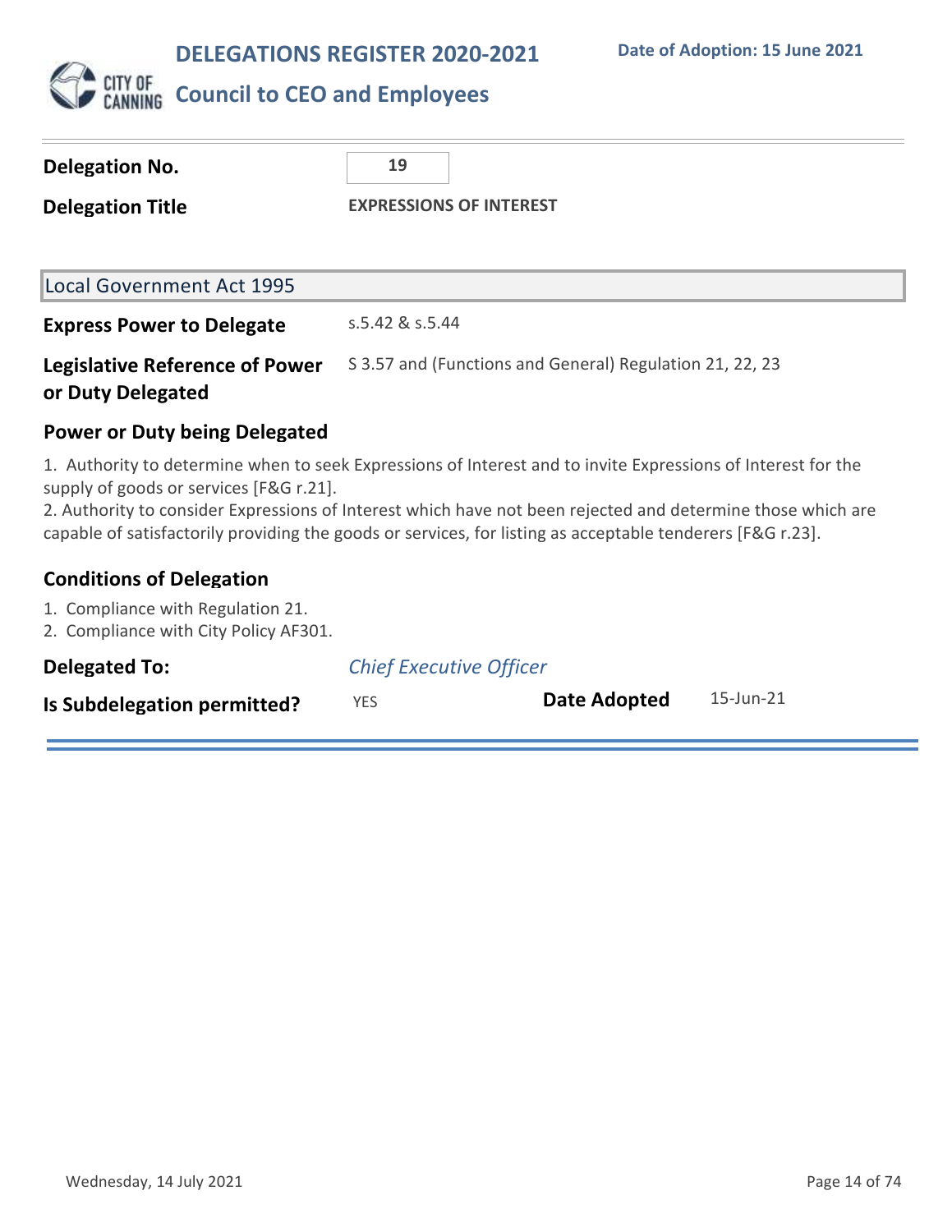

| Delegation No.                                             | 21                                                                                                            |
|------------------------------------------------------------|---------------------------------------------------------------------------------------------------------------|
| <b>Delegation Title</b>                                    | <b>FUNCTIONS WITH OR FOR OTHER COUNCILS</b>                                                                   |
| <b>Local Government Act 1995</b>                           |                                                                                                               |
|                                                            |                                                                                                               |
| <b>Express Power to Delegate</b>                           |                                                                                                               |
| <b>Legislative Reference of Power</b><br>or Duty Delegated | S 3.68                                                                                                        |
| <b>Power or Duty being Delegated</b>                       |                                                                                                               |
|                                                            | Perform a function for another local government, or perform a function jointly with another local government. |
| <b>Conditions of Delegation</b>                            |                                                                                                               |
| Acts of assistance or one-off projects or programs.        |                                                                                                               |
| <b>Delegated To:</b>                                       | <b>Chief Executive Officer</b>                                                                                |
| Is Subdelegation permitted?                                | 15-Jun-21<br>Date Adopted<br><b>YES</b>                                                                       |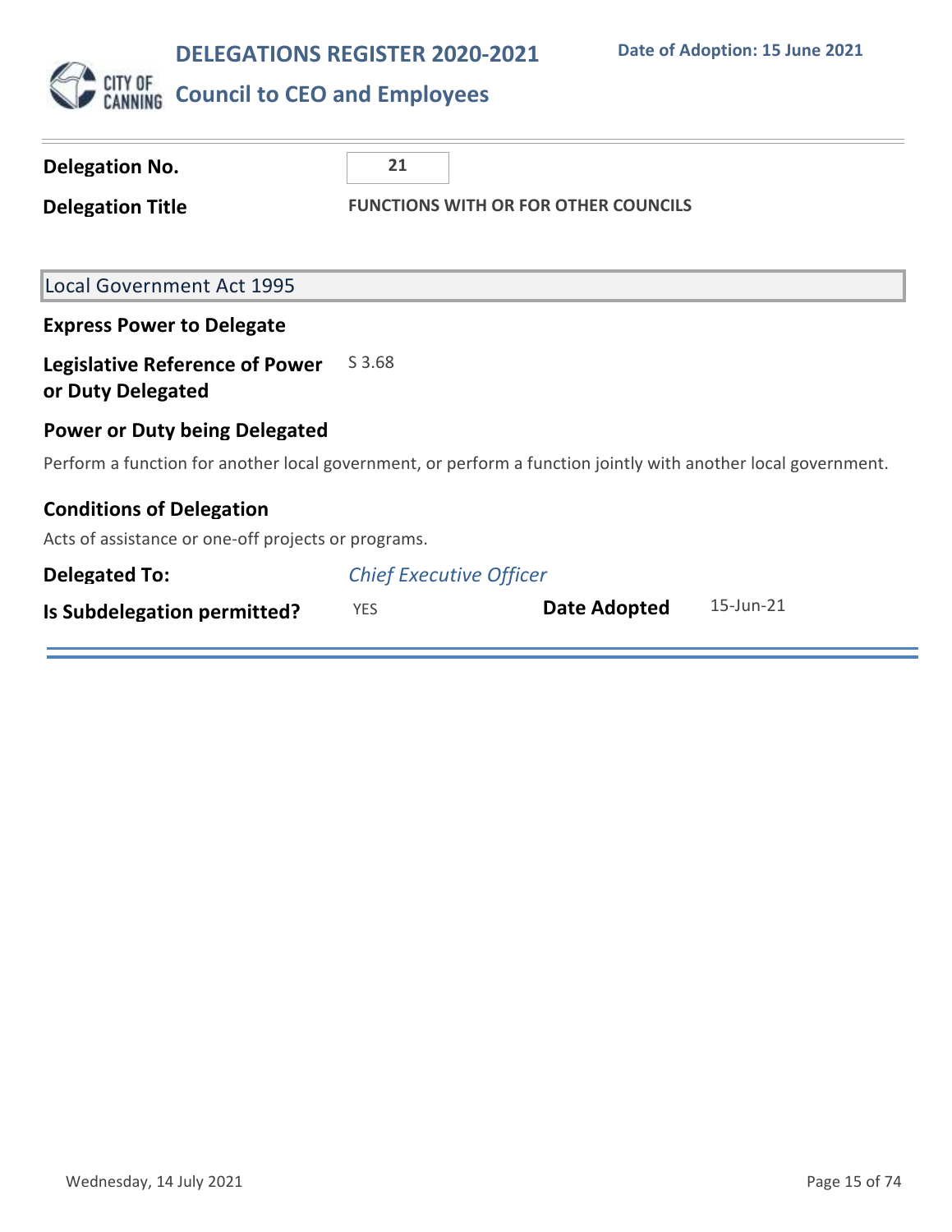

## **Council to CEO and Employees**

| Delegation No.                                             | 25                                                                                                          |
|------------------------------------------------------------|-------------------------------------------------------------------------------------------------------------|
| <b>Delegation Title</b>                                    | <b>TENDERS FOR GOODS AND SERVICES</b>                                                                       |
| Local Government Act 1995                                  |                                                                                                             |
| <b>Express Power to Delegate</b>                           | s.5.42 & s.5.44                                                                                             |
| <b>Legislative Reference of Power</b><br>or Duty Delegated | S.3.57<br>Local Government (Functions and General) Regulations 1996:<br>r.11, r.13, r.14, r.18, r.20, r.21A |

### **Power or Duty being Delegated**

1. Authority to call tenders [F&G r.11(1)].

2. Authority to, because of the unique nature of the goods or services or for any other reason it is unlikely that there is more than one supplier, determine a sole supplier arrangement [F&G r.11(f)].

3. Authority to invite tenders although not required to do so [F&G r.13].

4. Authority to determine in writing, before tenders are called, the criteria for acceptance of tenders [F&G r.14(2a)].

5. Authority to determine the information that is to be disclosed to those interested in submitting a tender [F&G r.14(4)(a)].

6. Authority to vary tender information after public notice of invitation to tender and before the close of tenders, taking reasonable steps to ensure each person who has sought copies of the tender information is provided notice of the variation [F&G r.14(5)].

7. Authority to evaluate tenders, by written evaluation, and decide which is the most advantageous [F&G r.18(4)].

8. Authority to accept, or reject tenders, only within the \$value detailed as a condition on this Delegation and in accordance with the requirements of the Functions and General Regulations [F&G r.18(2) and (4)].

9. Authority to determine that a variation proposed is minor in context of the total goods or services sought through the invitation to tender, within the \$value detailed as a condition on this Delegation, and to then enter into minor variations with the successful tenderer before entering into a contract [F&G r.20(1) and (3)]. 10. Authority to seek clarification from tenderers in relation to information contained in their tender submission [F&G r.18(4a)].

11. Authority to decline any tender [F&G r.18(5)].

12. If the chosen tenderer is unable or unwilling to form a contract OR the minor variation cannot be agreed with the successful tenderer, so that the tenderer ceases to be the chosen tenderer, authority to choose the next most advantageous tender to accept [F&G r.20(2)]

13. Authority to: i. Vary a contract that has been entered into with a successful tenderer, provided the variation does not change the scope of the original contract

 ii. Exercise an extension option that was included in the original tender specification and contract in accordance with r.11(2)(j). [F&G r.21A].

14. Authority to accept another tender where within 6-months of either accepting a tender, a contract has not been entered into OR the successful tenderer agrees to terminate the contract [F&G r.18(6) & (7)].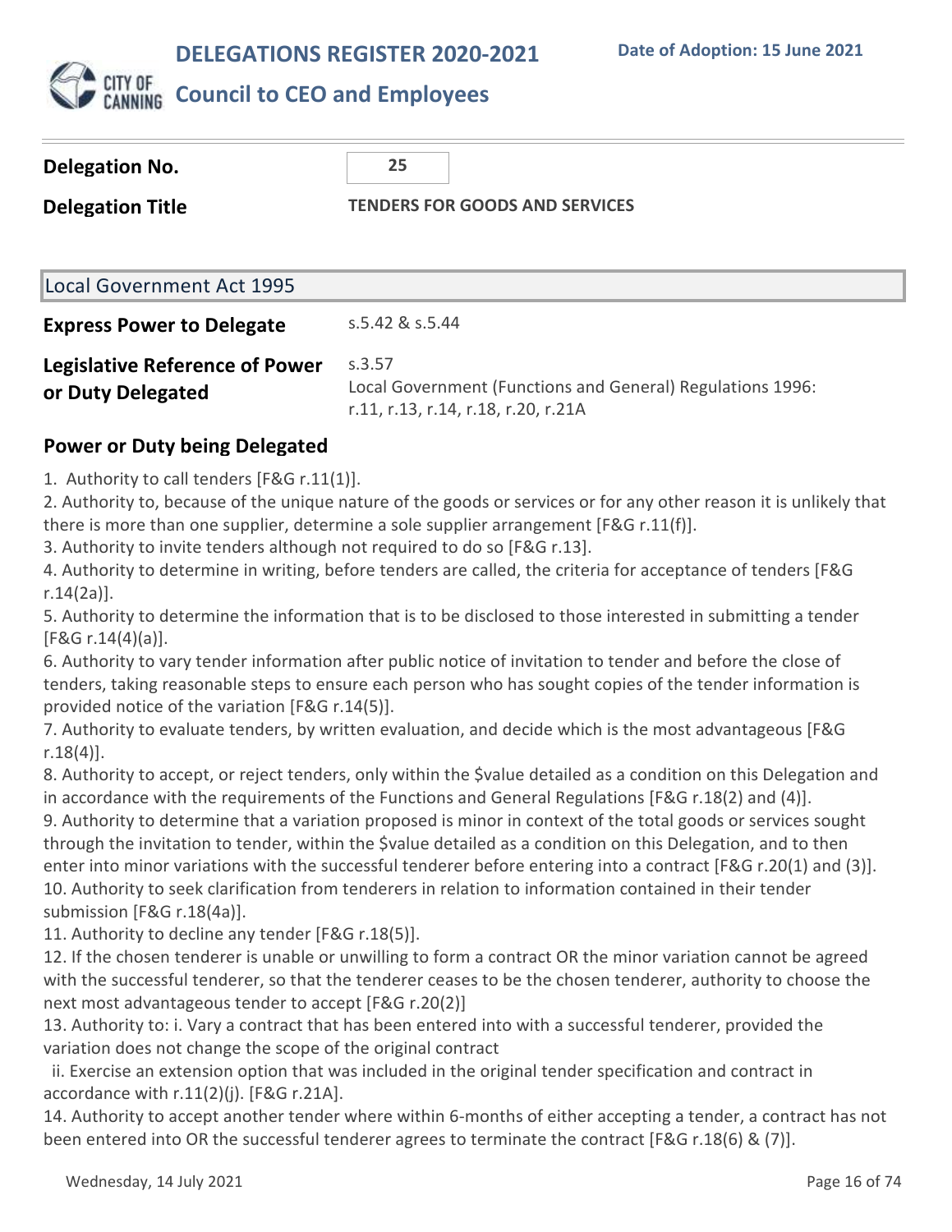h



| <b>Delegation No.</b>                                                                                                                                                                                                                                                                                                                                                                                                                                                                                                                                                                                                                                                                                                                                                                                                                                 | 25                             |                                       |           |
|-------------------------------------------------------------------------------------------------------------------------------------------------------------------------------------------------------------------------------------------------------------------------------------------------------------------------------------------------------------------------------------------------------------------------------------------------------------------------------------------------------------------------------------------------------------------------------------------------------------------------------------------------------------------------------------------------------------------------------------------------------------------------------------------------------------------------------------------------------|--------------------------------|---------------------------------------|-----------|
| <b>Delegation Title</b>                                                                                                                                                                                                                                                                                                                                                                                                                                                                                                                                                                                                                                                                                                                                                                                                                               |                                | <b>TENDERS FOR GOODS AND SERVICES</b> |           |
|                                                                                                                                                                                                                                                                                                                                                                                                                                                                                                                                                                                                                                                                                                                                                                                                                                                       |                                |                                       |           |
| <b>Conditions of Delegation</b>                                                                                                                                                                                                                                                                                                                                                                                                                                                                                                                                                                                                                                                                                                                                                                                                                       |                                |                                       |           |
| 1. For the purposes of s5.43(b), the total consideration under the resulting contract for a publicly invited<br>tender is not to exceed \$750,000 and the expense must be included in the adopted annual budget.<br>2. The total consideration under a resulting contract for a WALGA Preferred Supplier or State CUA Member, is<br>not to exceed \$1,000,000 and the expense must be included in the adopted annual budget.<br>3. Contracts for fuel and utilities, as described in $cl11(2)(g)$ of the Regulations, are exempt from the financial<br>conditions listed in 1. and 2. above and may be negotiated and awarded by the CEO.<br>4. All Tenders including those awarded under delegated authority are to published on the Citys website.<br>5. Refer to regulation 11(2) for exemptions where tenders do not have to be publicly invited. |                                |                                       |           |
| <b>Delegated To:</b>                                                                                                                                                                                                                                                                                                                                                                                                                                                                                                                                                                                                                                                                                                                                                                                                                                  | <b>Chief Executive Officer</b> |                                       |           |
| Is Subdelegation permitted?                                                                                                                                                                                                                                                                                                                                                                                                                                                                                                                                                                                                                                                                                                                                                                                                                           | <b>YES</b>                     | <b>Date Adopted</b>                   | 15-Jun-21 |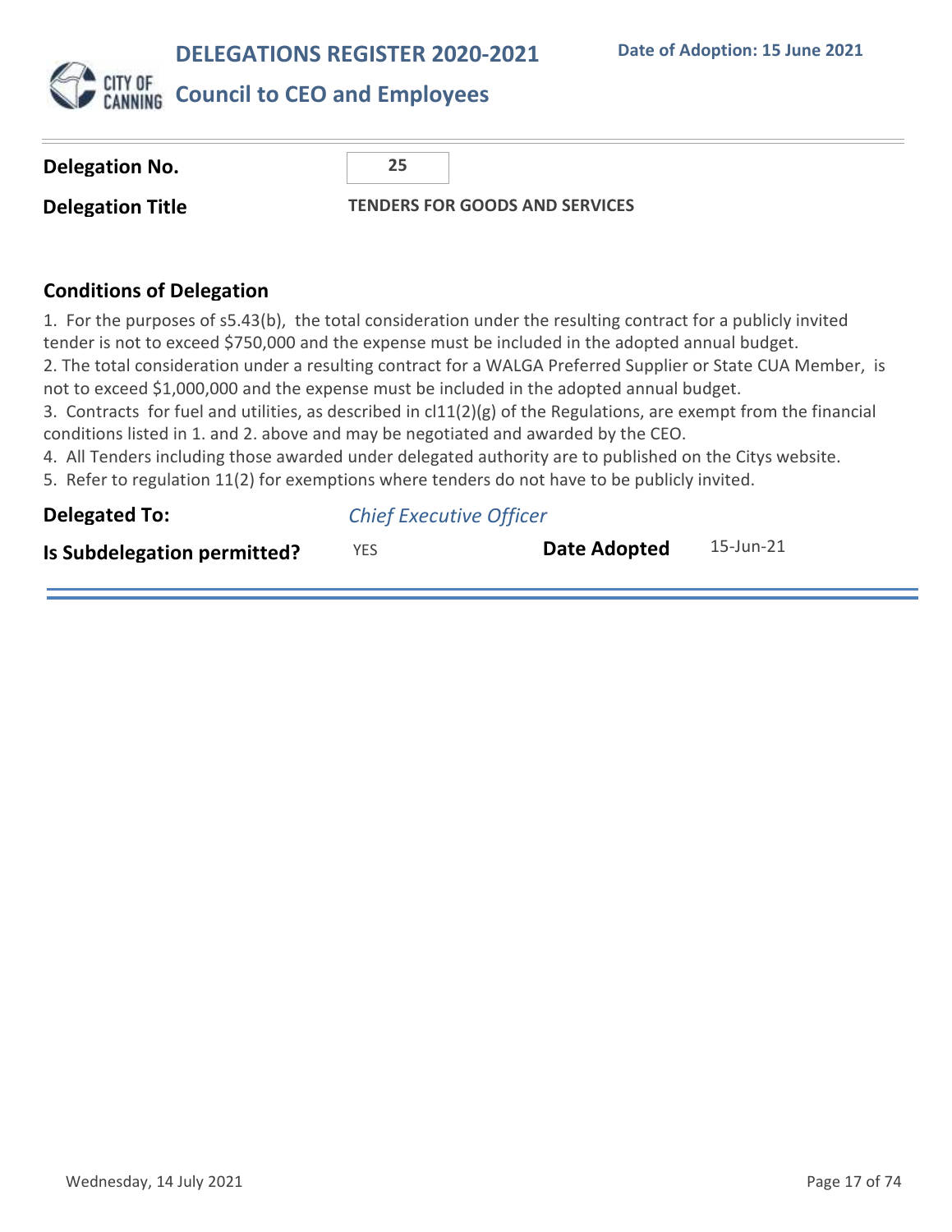

# CUTY OF COUNCIL **to CEO and Employees**

| <b>Delegation No.</b>                                                                                                                          | 35                                    |  |              |           |
|------------------------------------------------------------------------------------------------------------------------------------------------|---------------------------------------|--|--------------|-----------|
| <b>Delegation Title</b>                                                                                                                        | <b>PAYMENT FOR RATES AND SERVICES</b> |  |              |           |
|                                                                                                                                                |                                       |  |              |           |
| <b>Local Government Act 1995</b>                                                                                                               |                                       |  |              |           |
| <b>Express Power to Delegate</b>                                                                                                               | s.5.42 & s.5.44                       |  |              |           |
| <b>Legislative Reference of Power</b><br>or Duty Delegated                                                                                     | S 6.49                                |  |              |           |
| <b>Power or Duty being Delegated</b>                                                                                                           |                                       |  |              |           |
| Authority to make agreements with persons for the payment of rates and service charges.                                                        |                                       |  |              |           |
| <b>Conditions of Delegation</b>                                                                                                                |                                       |  |              |           |
| Agreements for the payment of rates and service charges must be in writing. Refer CEO Instruction FMC.02<br>Rates and Service Charges Recovery |                                       |  |              |           |
| <b>Delegated To:</b>                                                                                                                           | <b>Chief Executive Officer</b>        |  |              |           |
| Is Subdelegation permitted?                                                                                                                    | <b>YES</b>                            |  | Date Adopted | 15-Jun-21 |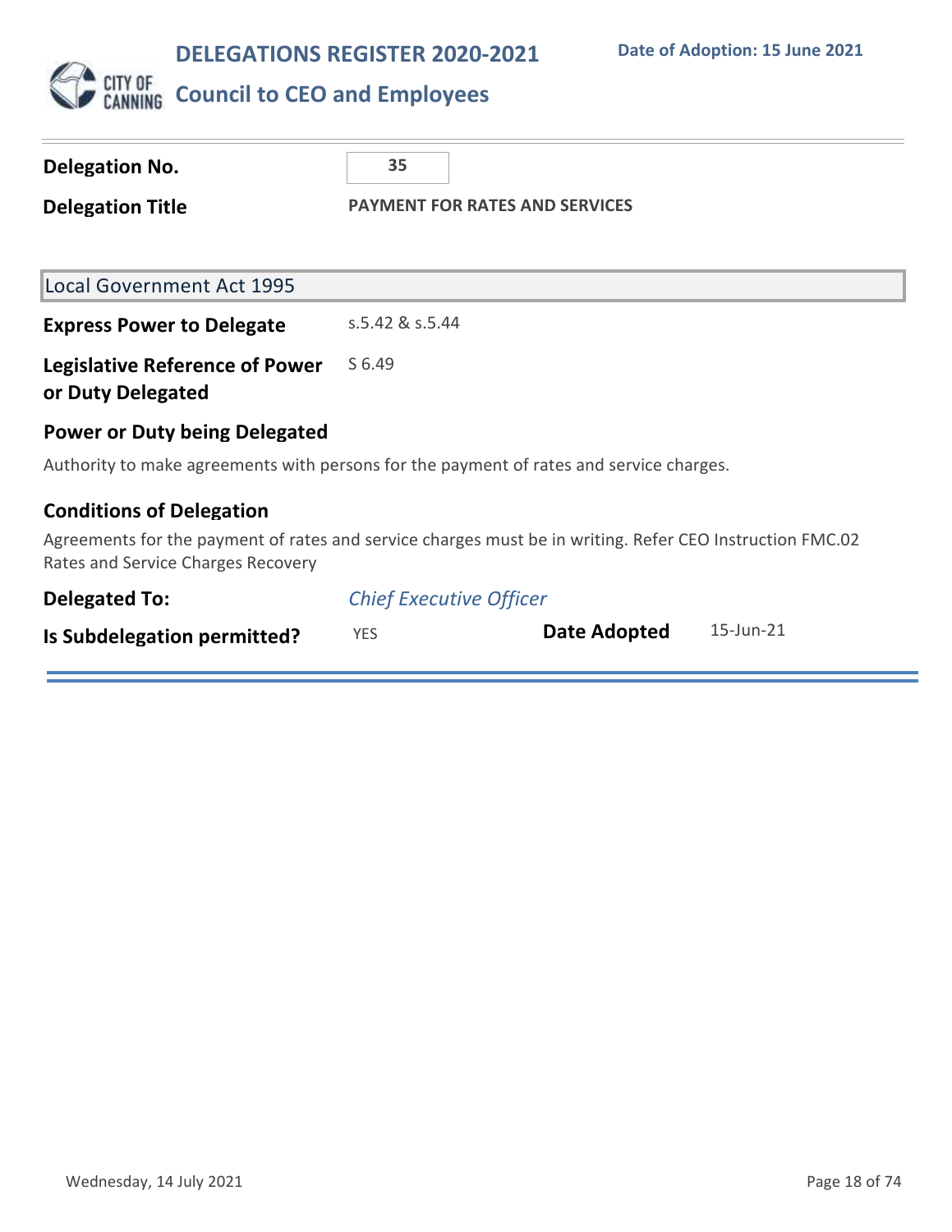

## **Council to CEO and Employees**

| <b>Delegation No.</b>                                      | 39                                                                                       |
|------------------------------------------------------------|------------------------------------------------------------------------------------------|
| <b>Delegation Title</b>                                    | <b>GRANT DISCOUNTS, WAIVE OR REFUND FEES AND CHARGES, MINOR</b><br><b>DEBT WRITE-OFF</b> |
| Local Government Act 1995                                  |                                                                                          |
| <b>Express Power to Delegate</b>                           | s.5.42 & s.5.44                                                                          |
| <b>Legislative Reference of Power</b><br>or Duty Delegated | S 6.12<br>S $6.12(1)(c)$<br>s6.12(1)(b)                                                  |

#### **Power or Duty being Delegated**

1. Grant concessions in relation to fees, levies or charges by the Council for the use of its facilities and services. 2. Write-Off:

a) Rates and Service Charge balances, including interest, up to \$50.

b) Sundry Debts up to \$10,000 per item, with a total in any one Financial Year of \$25,000.

3. Waive, reduce or refund the payment of building service and/or planning application fees in the following circumstances:

a) Application is cancelled prior to final determination.

b) Applicant has requested a renewal of an expired decision.

 c) For a request for the City to provide a Certificate in respect to a proposed development that is not part of a statutory application.

 d) Any major development made on behalf of local government or government department where most of the assessment has already been carried out.

e) Any partial refund of fees must consider cost for service undertaken by City Officers.

### **Conditions of Delegation**

In relation to 2. A debt may only be written off where all necessary measures have been taken to locate / contact the debtor and where costs associated continued action to recover the debt will outweigh the net value of the debt if recovered by the City.

A summary of debts written-off, including a brief description of the reasons for, and the date of the write-off is to be reported to Council at least quarterly.

| <b>Delegated To:</b>        | <b>Chief Executive Officer</b> |              |           |
|-----------------------------|--------------------------------|--------------|-----------|
| Is Subdelegation permitted? | YES.                           | Date Adopted | 15-Jun-21 |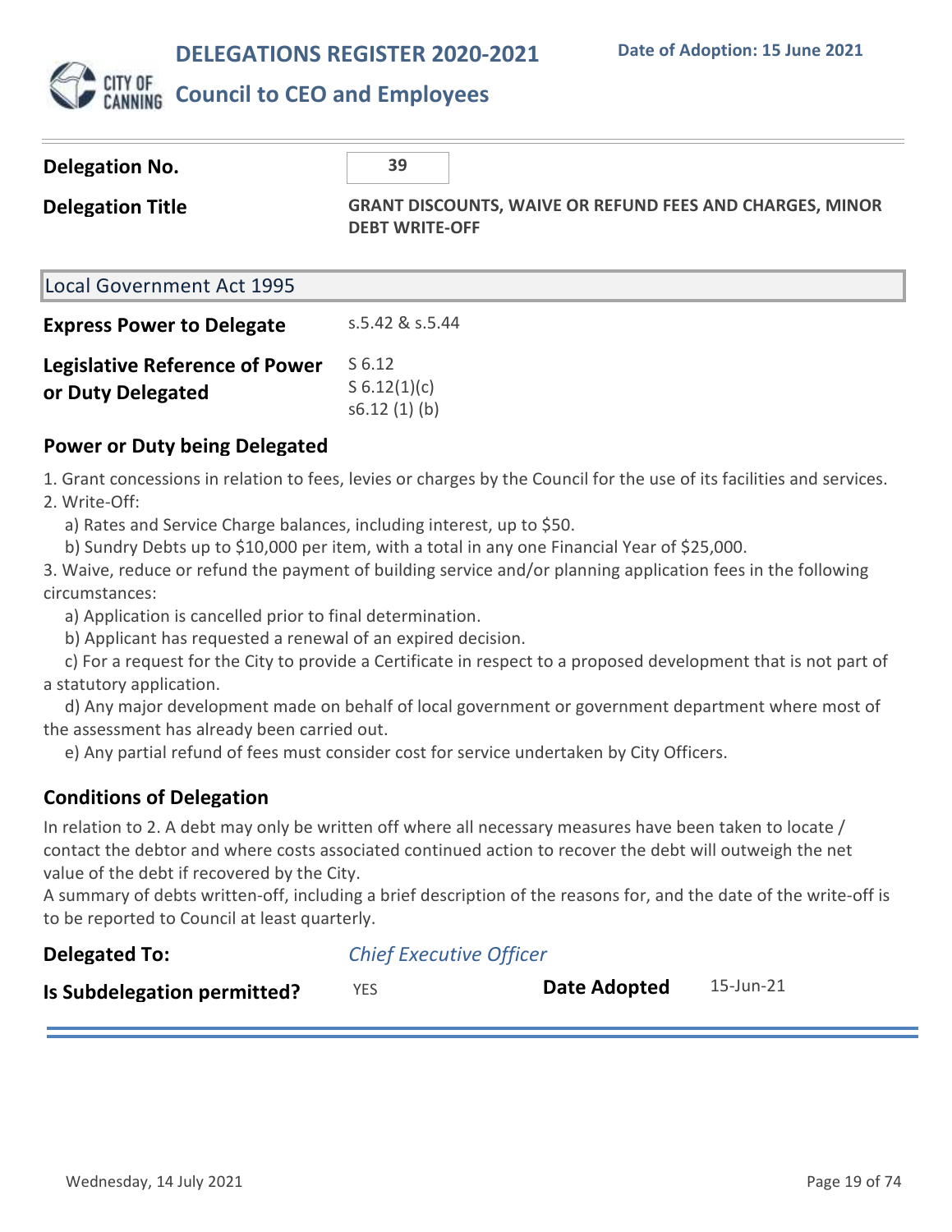

| <b>Delegation No.</b>                                      | 41                                                                                                                                                                                                       |
|------------------------------------------------------------|----------------------------------------------------------------------------------------------------------------------------------------------------------------------------------------------------------|
| <b>Delegation Title</b>                                    | <b>PROPERTY OWNERSHIP</b>                                                                                                                                                                                |
|                                                            |                                                                                                                                                                                                          |
| <b>Local Government Act 1995</b>                           |                                                                                                                                                                                                          |
| <b>Express Power to Delegate</b>                           |                                                                                                                                                                                                          |
| <b>Legislative Reference of Power</b><br>or Duty Delegated | S 6.61                                                                                                                                                                                                   |
| <b>Power or Duty being Delegated</b>                       |                                                                                                                                                                                                          |
|                                                            | Require from the occupier of a property, or an agent of the owner of the property, the name and address of<br>the owner, or of the person receiving, or authorised to receive, the rent of the property. |
| <b>Conditions of Delegation</b>                            |                                                                                                                                                                                                          |
| <b>Delegated To:</b>                                       | <b>Chief Executive Officer</b>                                                                                                                                                                           |
| Is Subdelegation permitted?                                | 15-Jun-21<br><b>Date Adopted</b><br><b>YES</b>                                                                                                                                                           |
|                                                            |                                                                                                                                                                                                          |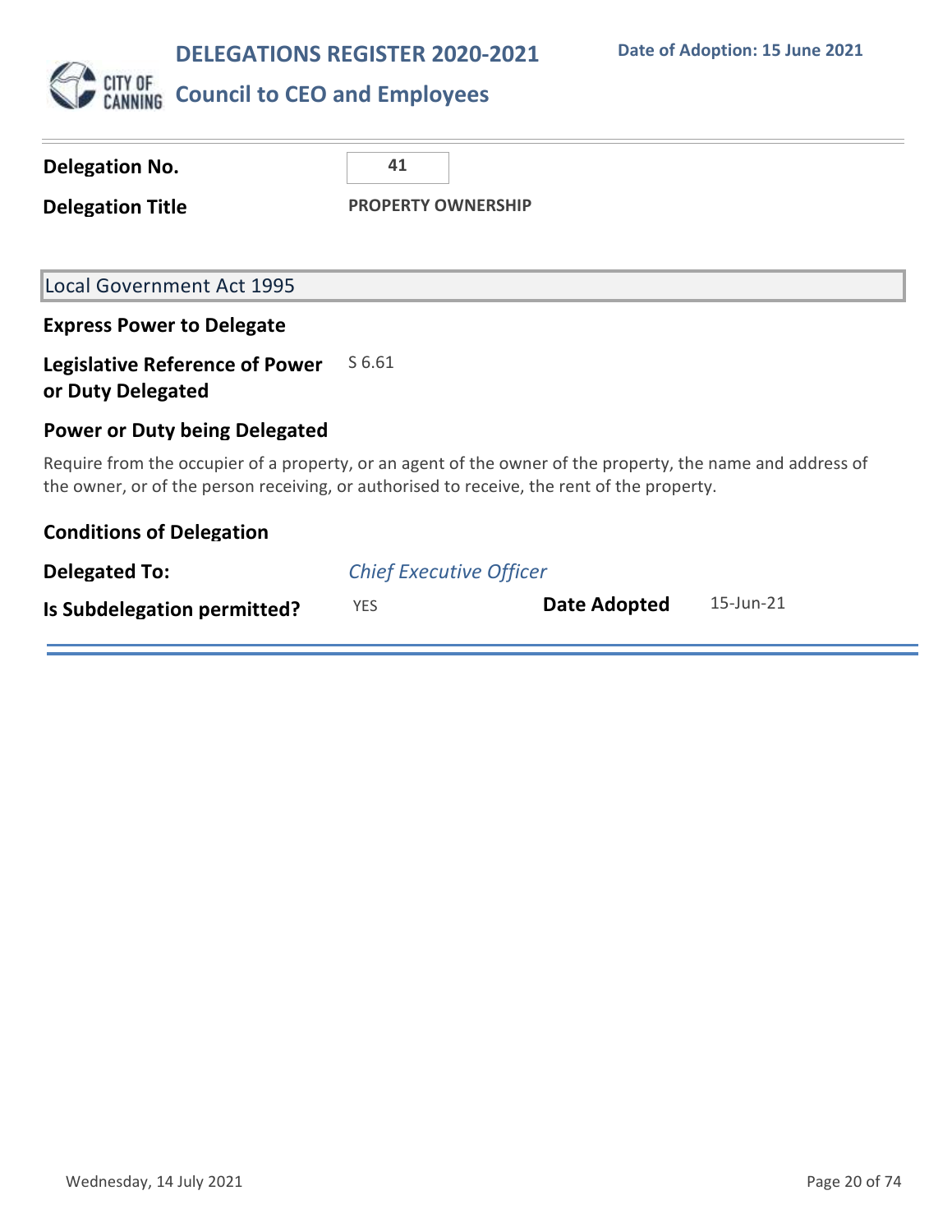

| Delegation No.                                                                                                                                                                                                   | 43                                         |
|------------------------------------------------------------------------------------------------------------------------------------------------------------------------------------------------------------------|--------------------------------------------|
| <b>Delegation Title</b>                                                                                                                                                                                          | <b>RATE RECORDS - GROUNDS OF OBJECTION</b> |
| <b>Local Government Act 1995</b>                                                                                                                                                                                 |                                            |
| <b>Express Power to Delegate</b>                                                                                                                                                                                 | s.5.42 & s.5.44                            |
| <b>Legislative Reference of Power</b><br>or Duty Delegated                                                                                                                                                       | $S$ 6.76(4)(5)                             |
| <b>Power or Duty being Delegated</b>                                                                                                                                                                             |                                            |
| 1. Authority to extend the time for a person to make an objection to a rate record [s.6.76(4)].<br>1. Authority to consider an objection to a rate reserve and either allow it or disallow it, wholly ar in nart |                                            |

2. Authority to consider an objection to a rate record and either allow it or disallow it, wholly or in part, providing the decision and reasons for the decision in a notice promptly served upon the person whom made the objection [s.6.76(5)].

### **Conditions of Delegation**

A delegate who has participated in any matter contributing to a decision related to the rate record, which is the subject of a Rates Record Objection, must NOT be party to any determination under this Delegation.

| Delegated To:               | <b>Chief Executive Officer</b> |              |           |
|-----------------------------|--------------------------------|--------------|-----------|
| Is Subdelegation permitted? | YES.                           | Date Adopted | 15-Jun-21 |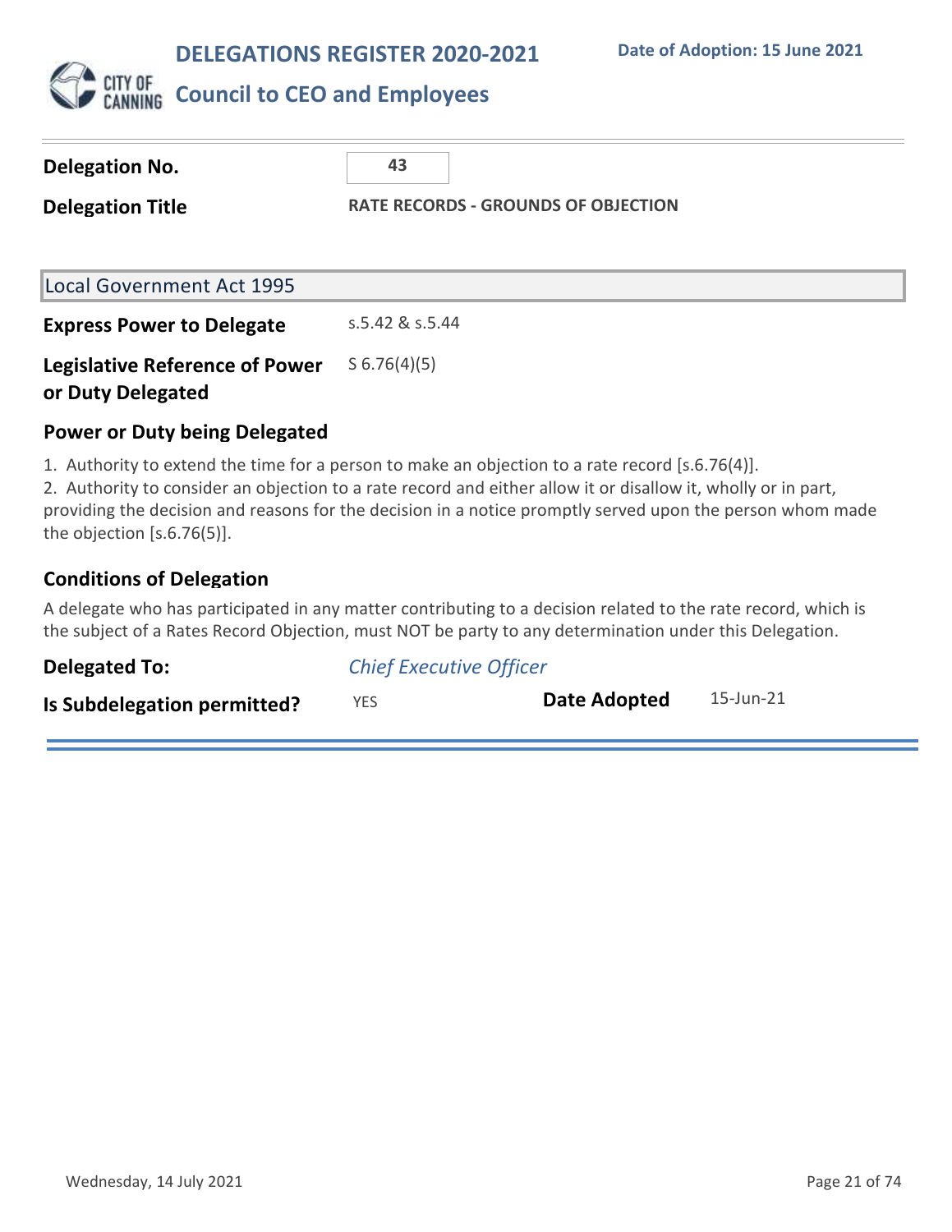

| <b>Delegation No.</b>                                                                                                                                                                | 46                                    |  |
|--------------------------------------------------------------------------------------------------------------------------------------------------------------------------------------|---------------------------------------|--|
| <b>Delegation Title</b>                                                                                                                                                              | <b>PRIVATE WORKS IN PUBLIC PLACES</b> |  |
|                                                                                                                                                                                      |                                       |  |
| <b>Local Government Act 1995</b>                                                                                                                                                     |                                       |  |
| <b>Express Power to Delegate</b>                                                                                                                                                     | s.5.42 & s.5.44                       |  |
| <b>Legislative Reference of Power</b><br>or Duty Delegated                                                                                                                           | S 9.60, Sch 9.1, Cl 8, R 17           |  |
| Power or Duty being Delegated                                                                                                                                                        |                                       |  |
| Grant permission to construct anything on, over, or under a public thoroughfare, or other public place that is<br>City property, and impose conditions in respect to the permission. |                                       |  |
| <b>Conditions of Delegation</b>                                                                                                                                                      |                                       |  |
| 1. Compliance with Policies ET508, RS.01 and RS.02,<br>2. Compliance with the Consolidated Local Laws Part XII - Verge Treatments.                                                   |                                       |  |
| <b>Delegated To:</b>                                                                                                                                                                 | <b>Chief Executive Officer</b>        |  |

| Is Subdelegation permitted? |  | <b>Date Adopted</b> | 15-Jun-21 |
|-----------------------------|--|---------------------|-----------|
|-----------------------------|--|---------------------|-----------|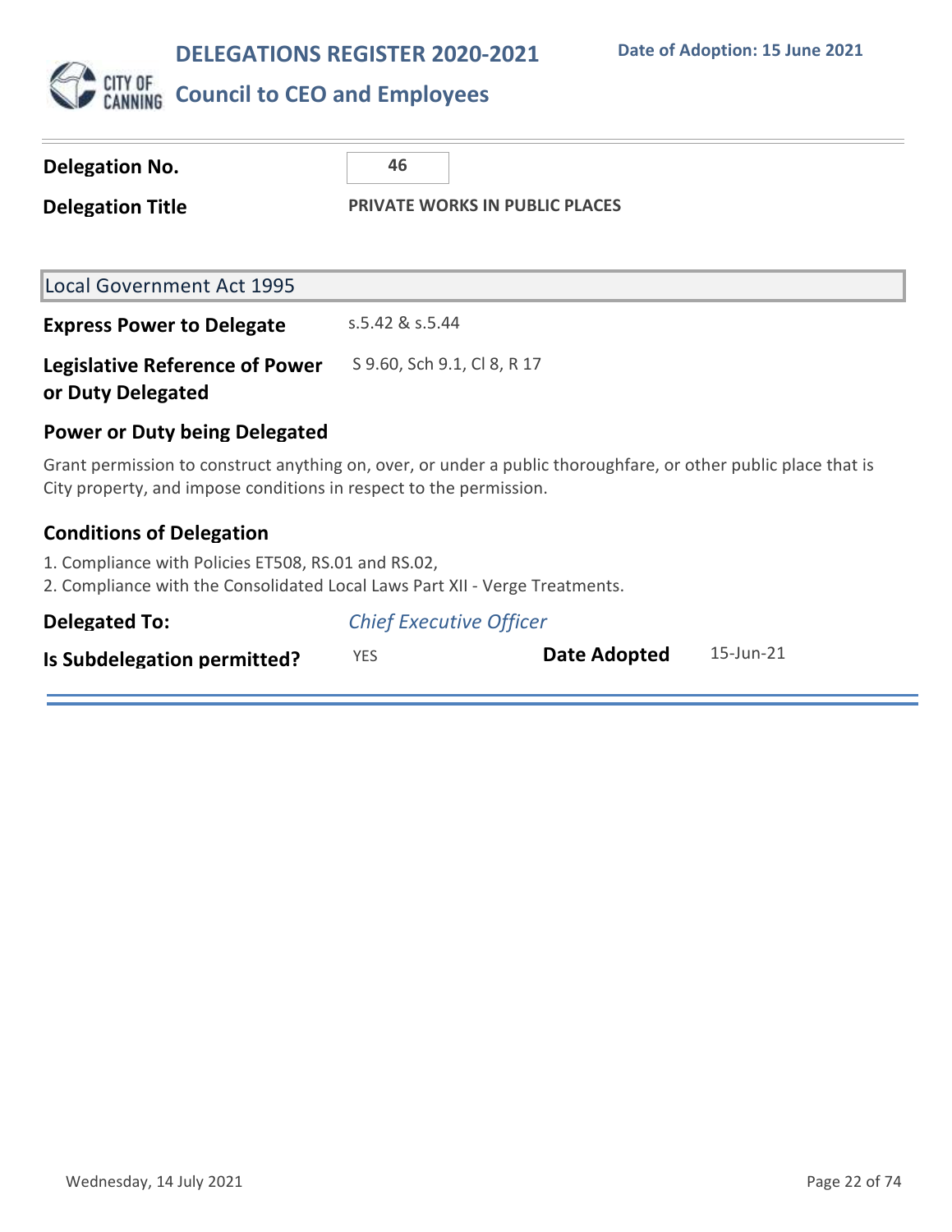

| Delegation No.<br><b>Delegation Title</b>                                                                                                                                                                                      | 47<br><b>COMMENCE A PROSECUTION FOR AN OFFENCE</b> |  |  |  |
|--------------------------------------------------------------------------------------------------------------------------------------------------------------------------------------------------------------------------------|----------------------------------------------------|--|--|--|
| <b>Local Government Act 1995</b>                                                                                                                                                                                               |                                                    |  |  |  |
| <b>Express Power to Delegate</b>                                                                                                                                                                                               | s.5.42 & s.5.44                                    |  |  |  |
| <b>Legislative Reference of Power</b><br>or Duty Delegated                                                                                                                                                                     | s.9.24(1)(c)                                       |  |  |  |
| <b>Power or Duty being Delegated</b>                                                                                                                                                                                           |                                                    |  |  |  |
| Authority to initiate prosecutions on behalf of Council under the Local Government Act 1995, all Regulations<br>made under the Local Government Act 1995 and Council's Local Laws made under the Local Government Act<br>1995. |                                                    |  |  |  |
| <b>Conditions of Delegation</b>                                                                                                                                                                                                |                                                    |  |  |  |

The CEO is authorised to sub delegate this function.

| <b>Delegated To:</b>        | <b>Chief Executive Officer</b> |              |           |
|-----------------------------|--------------------------------|--------------|-----------|
| Is Subdelegation permitted? | YES.                           | Date Adopted | 15-Jun-21 |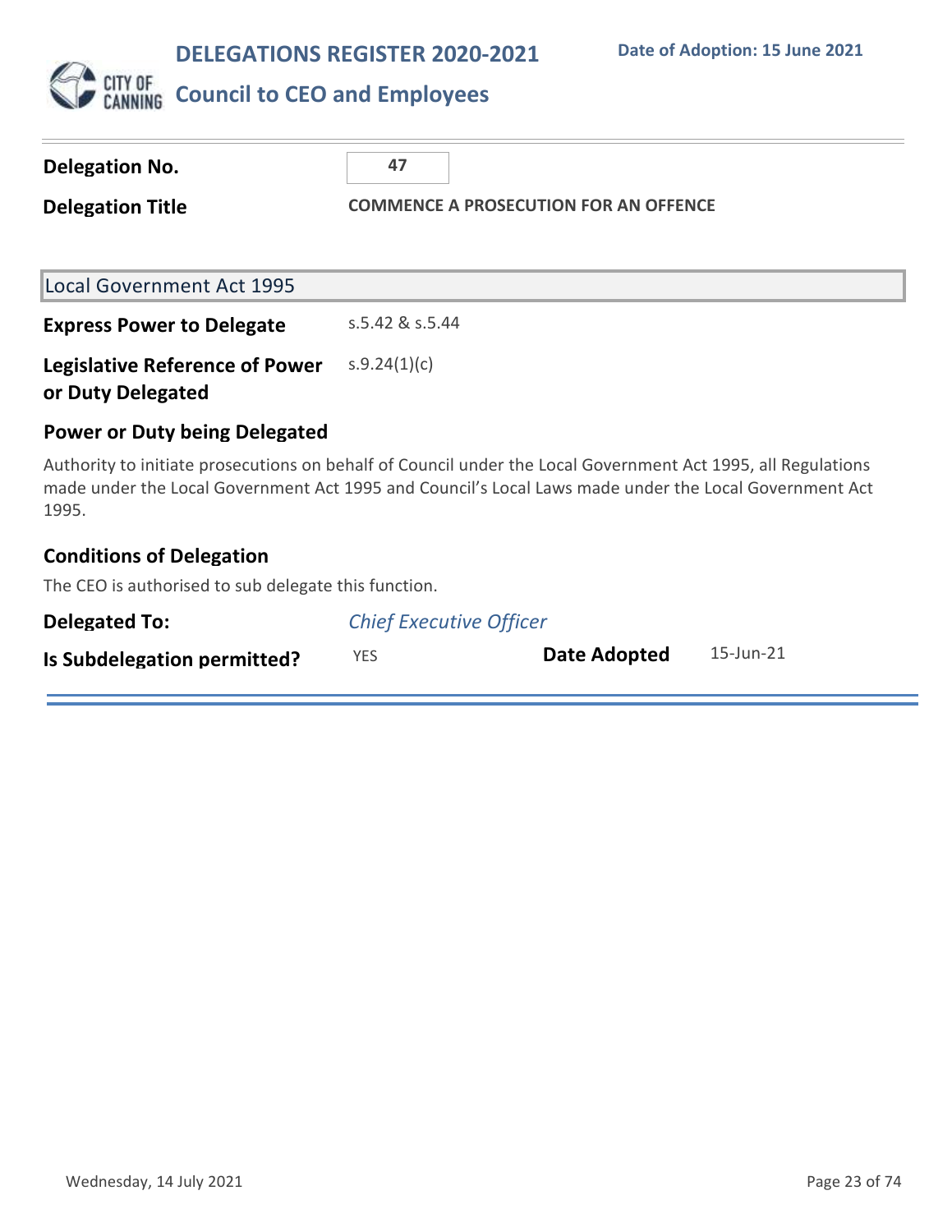

| <b>Delegation No.</b>                                                                                                                                                                                                                                                                    | 48                                               |  |                     |           |
|------------------------------------------------------------------------------------------------------------------------------------------------------------------------------------------------------------------------------------------------------------------------------------------|--------------------------------------------------|--|---------------------|-----------|
| <b>Delegation Title</b>                                                                                                                                                                                                                                                                  | <b>WARD BOUNDARIES AND REPRESENTATION REVIEW</b> |  |                     |           |
|                                                                                                                                                                                                                                                                                          |                                                  |  |                     |           |
| <b>Local Government Act 1995</b>                                                                                                                                                                                                                                                         |                                                  |  |                     |           |
| <b>Express Power to Delegate</b>                                                                                                                                                                                                                                                         | s.5.42 & s.5.44                                  |  |                     |           |
| <b>Legislative Reference of Power</b><br>or Duty Delegated                                                                                                                                                                                                                               | Schedule 2.2 cl 6                                |  |                     |           |
| <b>Power or Duty being Delegated</b>                                                                                                                                                                                                                                                     |                                                  |  |                     |           |
| Initiate and prepare a review of Ward Boundaries and Representation of Council Members for each Ward,<br>with a view to achieving equalisation of the number of Councillors elected to each Ward from time to time, so<br>that not more than 8 years elapses between successive reviews. |                                                  |  |                     |           |
| <b>Conditions of Delegation</b>                                                                                                                                                                                                                                                          |                                                  |  |                     |           |
| <b>Delegated To:</b>                                                                                                                                                                                                                                                                     | <b>Chief Executive Officer</b>                   |  |                     |           |
| Is Subdelegation permitted?                                                                                                                                                                                                                                                              | N <sub>O</sub>                                   |  | <b>Date Adopted</b> | 15-Jun-21 |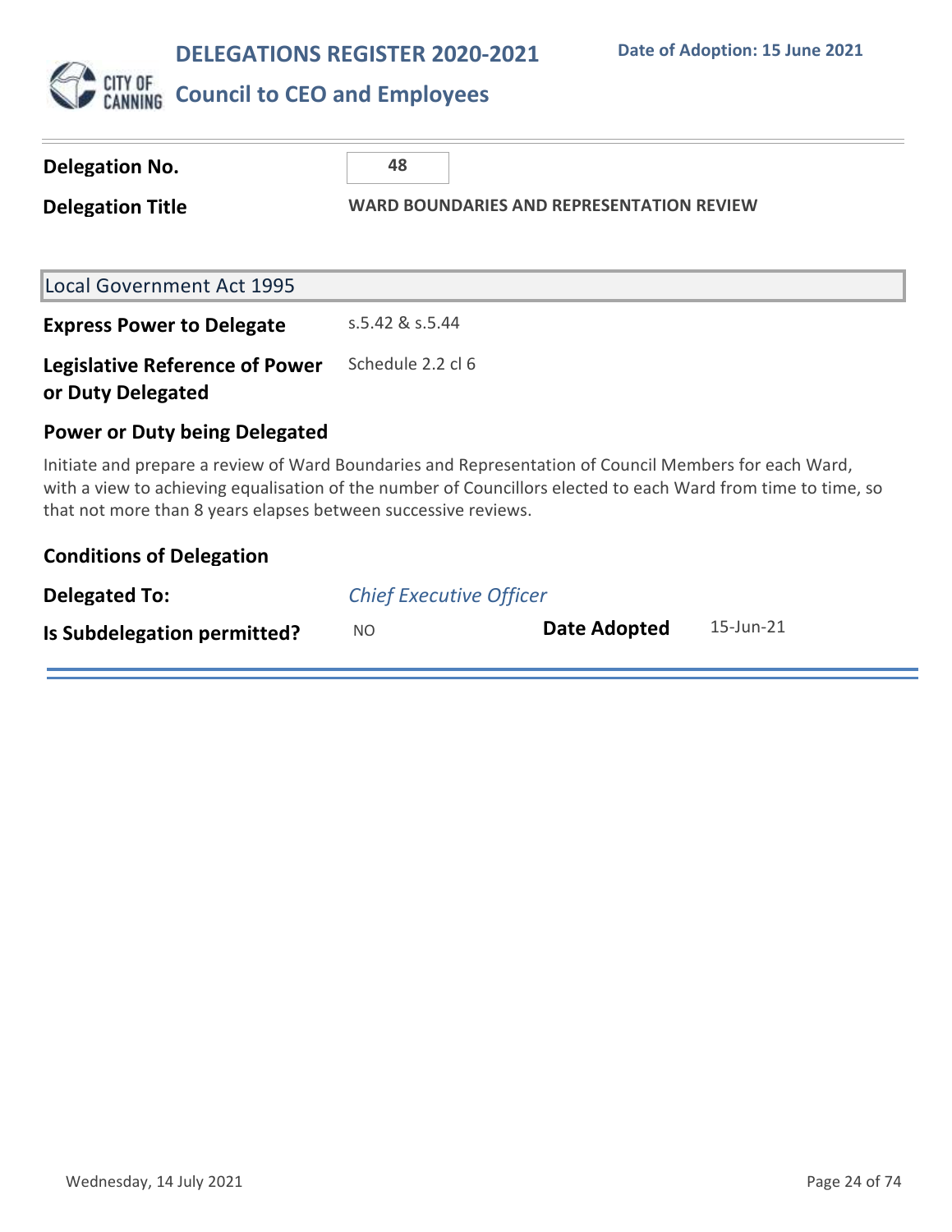

# CUTY OF COUNCIL **to CEO** and Employees

| Delegation No.                                                         | 51                                            |              |           |
|------------------------------------------------------------------------|-----------------------------------------------|--------------|-----------|
| <b>Delegation Title</b>                                                | APPOINTMENT OF ACTING CHIEF EXECUTIVE OFFICER |              |           |
|                                                                        |                                               |              |           |
| <b>Local Government Act 1995</b>                                       |                                               |              |           |
| <b>Express Power to Delegate</b>                                       | s5.39(1a)                                     |              |           |
| <b>Legislative Reference of Power</b><br>or Duty Delegated             | S 5.42                                        |              |           |
| <b>Power or Duty being Delegated</b>                                   |                                               |              |           |
| Appoint a City Director as Acting CEO when the CEO is absent on leave. |                                               |              |           |
| <b>Conditions of Delegation</b>                                        |                                               |              |           |
| <b>Delegated To:</b>                                                   | <b>Chief Executive Officer</b>                |              |           |
| Is Subdelegation permitted?                                            | <b>NO</b>                                     | Date Adopted | 15-Jun-21 |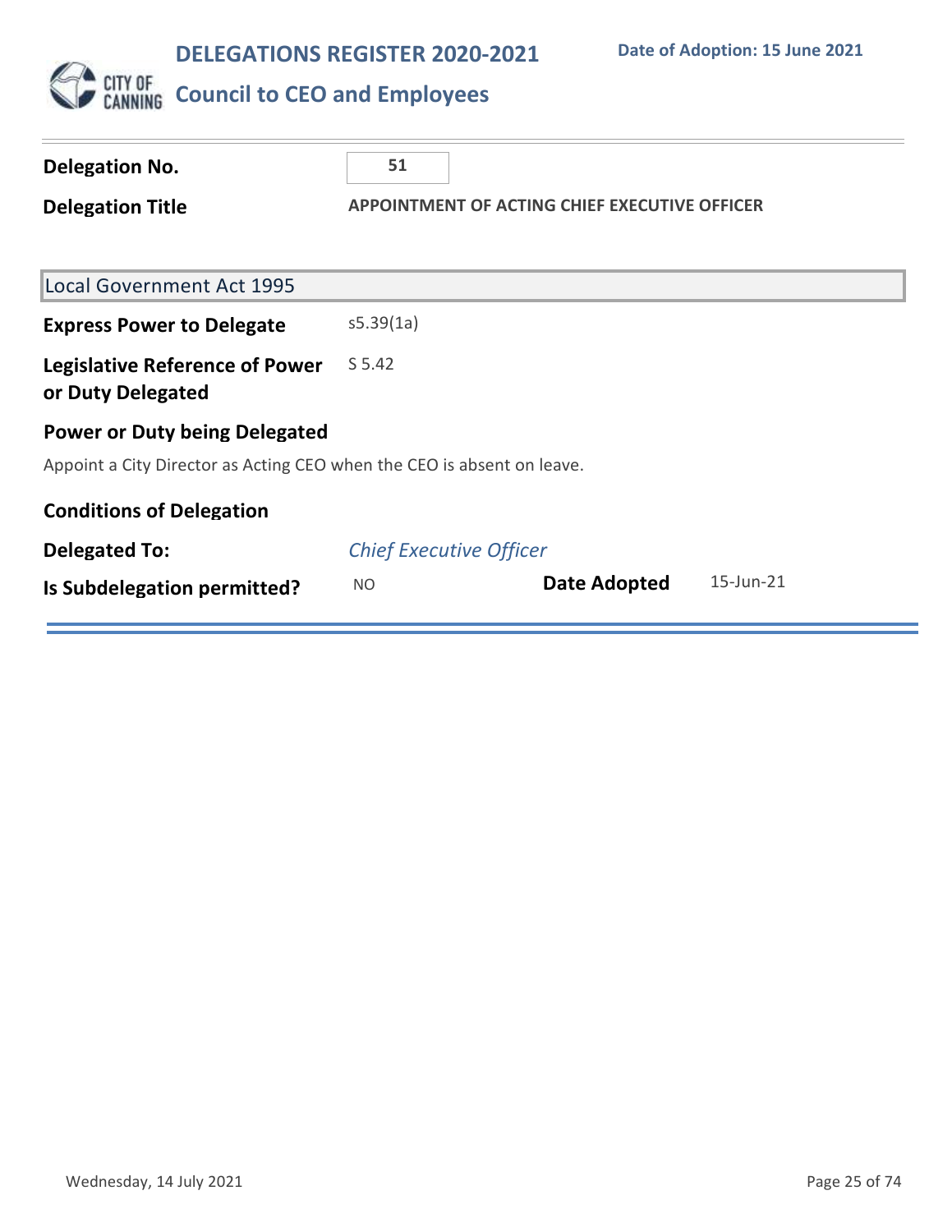

## **Council to CEO and Employees**

| <b>Local Government Act 1995</b>      |                     |
|---------------------------------------|---------------------|
| <b>Express Power to Delegate</b>      | $5.5.42$ & $5.5.44$ |
| <b>Legislative Reference of Power</b> | S 6.14              |
| or Duty Delegated                     |                     |

#### **Power or Duty being Delegated**

1. Authority to invest money held in the municipal fund or trust fund that is not, for the time being, required for any other purpose [s.6.14(1)].

2. Authority to establish and document internal control procedures to be followed in the investment and management of investments [FM r.19].

### **Conditions of Delegation**

1. All investment activity must comply with the Financial Management Regulation 19C and Council Policy AF306 – Investments.

2. Procedures are to be administratively reviewed for continuing compliance and confirmed as 'fit for purpose' and subsequently considered by the Audit and Risk Committee at least once each financial year. [Audit r.17]

| <b>Delegated To:</b>        | <b>Chief Executive Officer</b> |              |           |  |
|-----------------------------|--------------------------------|--------------|-----------|--|
| Is Subdelegation permitted? | YES.                           | Date Adopted | 15-Jun-21 |  |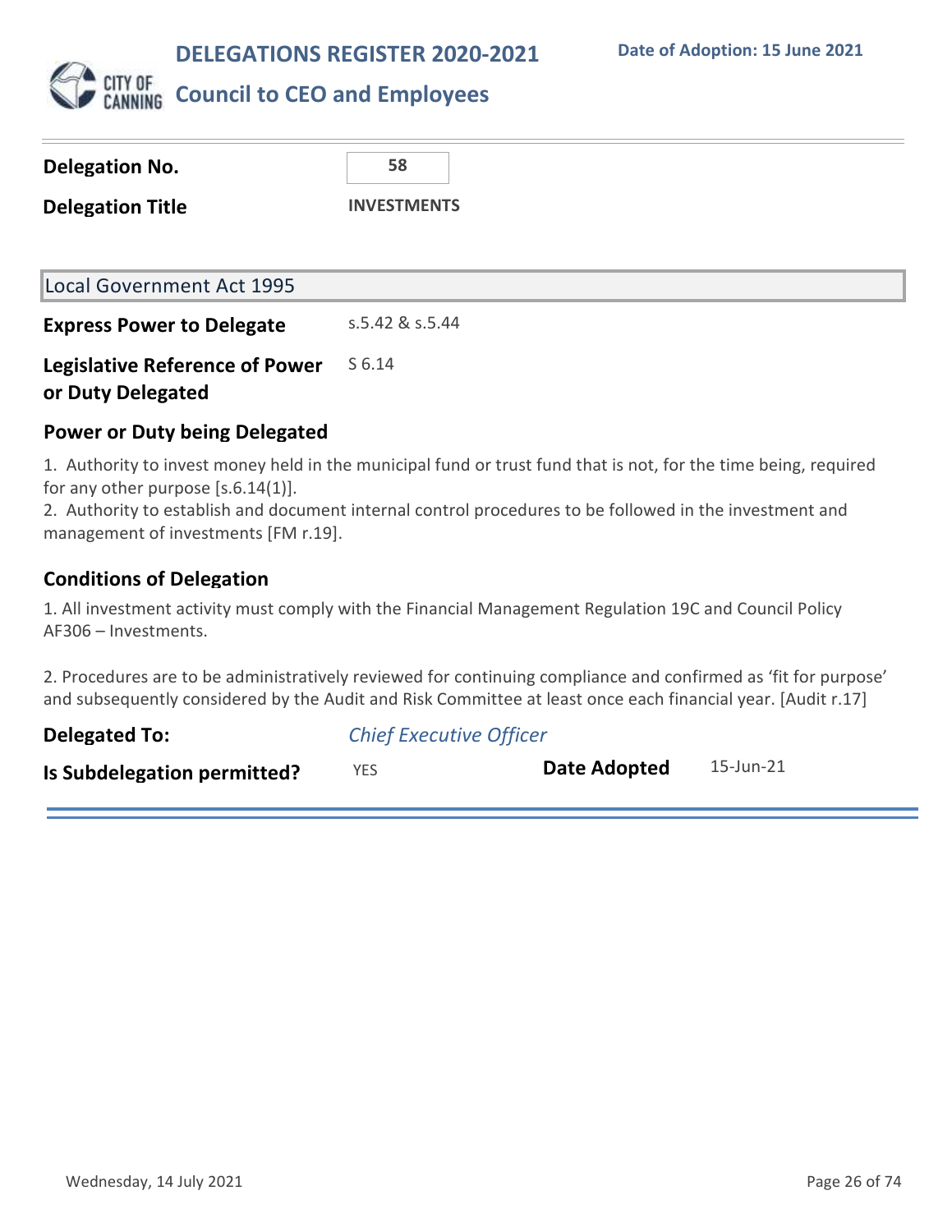

| <b>Delegation No.</b>                                                                                                                                             | 61                                                           |              |           |  |
|-------------------------------------------------------------------------------------------------------------------------------------------------------------------|--------------------------------------------------------------|--------------|-----------|--|
| <b>Delegation Title</b>                                                                                                                                           | <b>MINOR AMENDMENTS TO DELEGATIONS REGISTER AND POLICIES</b> |              |           |  |
| <b>Local Government Act 1995</b>                                                                                                                                  |                                                              |              |           |  |
| <b>Express Power to Delegate</b>                                                                                                                                  | s.5.42 & s.5.44                                              |              |           |  |
| <b>Legislative Reference of Power</b><br>or Duty Delegated                                                                                                        |                                                              |              |           |  |
| <b>Power or Duty being Delegated</b>                                                                                                                              |                                                              |              |           |  |
| Make amendments to format, spelling, grammar, titling and minor errors within the text of Delegations and<br>Policies that have already been endorsed by Council. |                                                              |              |           |  |
| <b>Conditions of Delegation</b>                                                                                                                                   |                                                              |              |           |  |
| Such changes must not alter the intent of these documents.                                                                                                        |                                                              |              |           |  |
| <b>Delegated To:</b>                                                                                                                                              | <b>Chief Executive Officer</b>                               |              |           |  |
| Is Subdelegation permitted?                                                                                                                                       | <b>YES</b>                                                   | Date Adopted | 15-Jun-21 |  |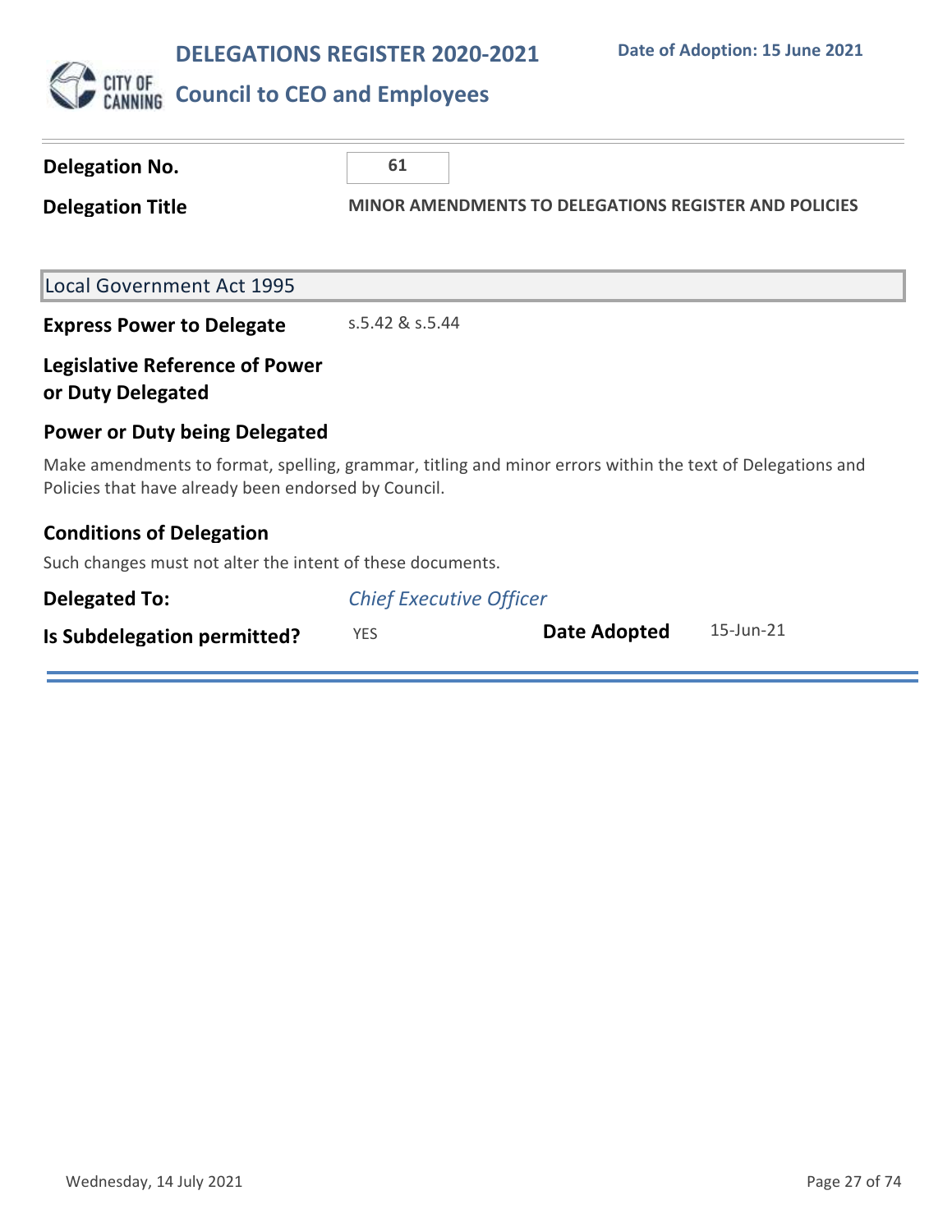

## **Council to CEO and Employees**

| Delegation No.                   | 67                                                              |  |  |
|----------------------------------|-----------------------------------------------------------------|--|--|
| <b>Delegation Title</b>          | <b>PANELS OF PRE-QUALIFIED SUPPLIERS FOR GOODS AND SERVICES</b> |  |  |
|                                  |                                                                 |  |  |
| Local Government Act 1995        |                                                                 |  |  |
| <b>Express Power to Delegate</b> | s.5.42 & s.5.44                                                 |  |  |

#### **Legislative Reference of Power or Duty Delegated** r.24AB, r.24AC(1)(b), r24AD(3) & (6) r.24AH(2), (3), (4) and (5) Local Government (Functions and General) Regulations 1996

### **Power or Duty being Delegated**

1. Authority to determine that there is a continuing need for the goods or services proposed to be provided by a panel of pre-qualified suppliers [F&G r.24AC(1)(b)].

2. Authority to, before inviting submissions, determine the written criteria for deciding which application should be for inclusion in a panel of pre-qualified suppliers should be accepted [F&G r.24AD(3)].

3.. Authority to vary panel of pre-qualified supplier information after public notice inviting submissions has been given, taking reasonable steps to each person who has enquired or submitted an application is provided notice of the variation [F&G r.24AD(6)].

4. Authority to reject an application without considering its merits, where it was submitted at a place and within the time specified, but fails to comply with any other requirement specified in the invitation [F&G r.24AH(2)].

5. Authority to assess applications, by written evaluation of the extent to which the submission satisfies the criteria for deciding which applicants to accept, and decide which applications to accept as most advantageous [F&G r.24AH(3)].

6. Authority to request clarification of information provided in a submission by an applicant [F&G r.24AH(4)].

7. Authority to decline to accept any application [F&G r.24AH(5).

8. Authority to enter into contract, or contracts, for the supply of goods or services with a pre-qualified supplier, as part of a panel of pre-qualified suppliers for those particular goods or services [F&G r.24AJ(1)].

## **Conditions of Delegation**

1. The total estimated contract value of the pre-qualified panel of suppliers should not exceed \$750,000.

2. No single contract awarded once the panel has been formed should exceed a total contract value of

\$750,000, be for a term of more than 12 months, or have an extension option.

3. Any contract awarded to a pre-qualified supplier in excess of \$150,000 is to be reported on a quarterly basis.

4. Have regard to Council Policy FM09 - Pre-Qualified Panel of Suppliers.

| <b>Delegated To:</b>        | <b>Chief Executive Officer</b> |              |           |  |
|-----------------------------|--------------------------------|--------------|-----------|--|
| Is Subdelegation permitted? | <b>YES</b>                     | Date Adopted | 15-Jun-21 |  |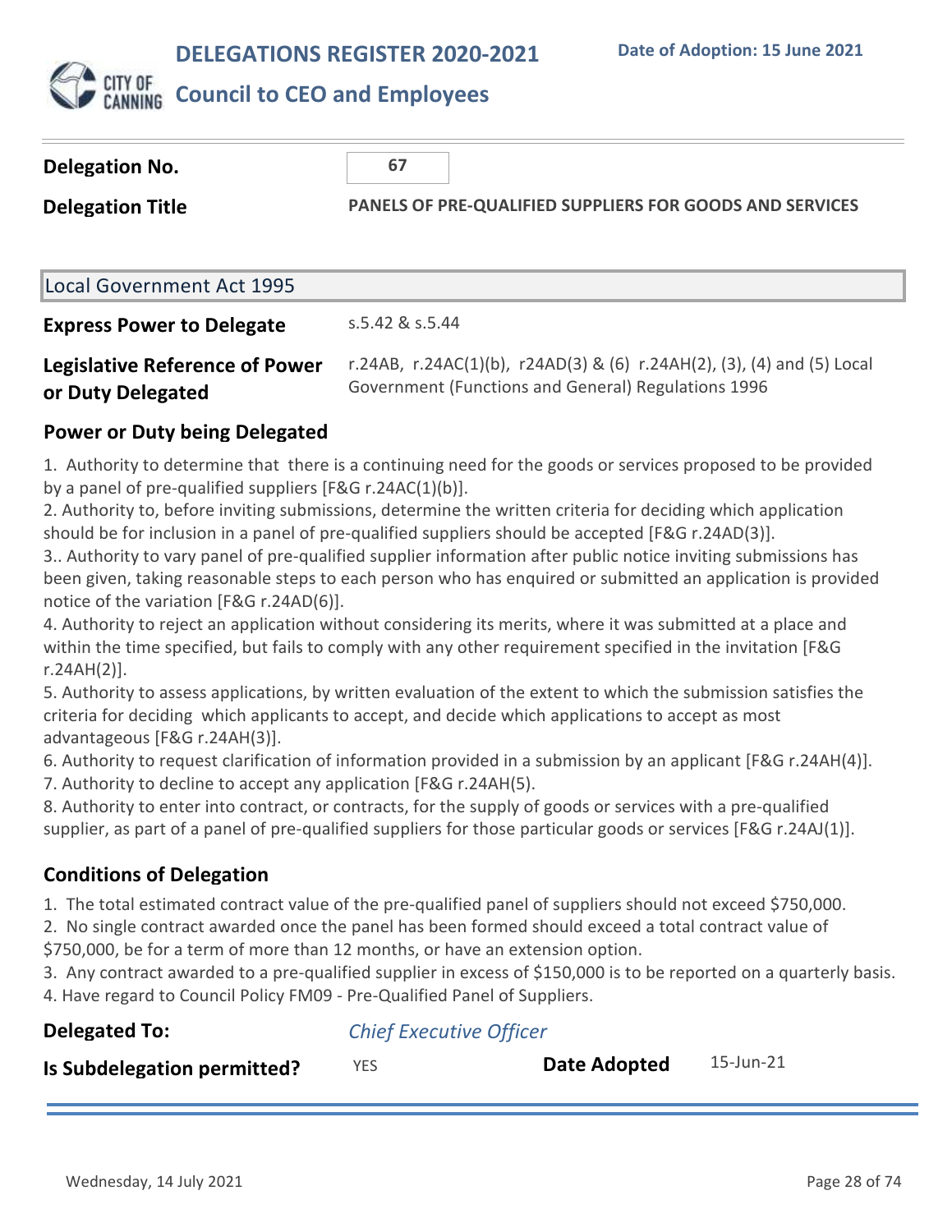

## **CITY OF COUNCIL to CEO and Employees**

| Delegation No.<br><b>Delegation Title</b>                     | 69<br><b>PAYMENTS FROM MUNICIPAL OR TRUST FUNDS</b>    |  |
|---------------------------------------------------------------|--------------------------------------------------------|--|
| <b>Local Government Act 1995</b>                              |                                                        |  |
| <b>Express Power to Delegate</b>                              | s.5.42 & s.5.44                                        |  |
| <b>Legislative Reference of Power</b><br>or Duty Delegated    | Financial Management Regulation r.12(1)(a)<br>s6.10(d) |  |
| <b>Power or Duty being Delegated</b>                          |                                                        |  |
| Authority to make payments from the municipal or trust funds. |                                                        |  |
| <b>Conditions of Delegation</b>                               |                                                        |  |

1. Regulation 5, 8, 11 and 13 of the Local Government (Financial Management) Regulations 1996 must be complied with.

Monthly reporting to Council is to be in accordance with Regulation 13.

2. The CEO's authority to make payments is unlimited, subject to annual budget limitations.

3. This authority pertains to payments for EFT transactions, including Creditors and Payroll, Investments and transfers between trust and municipal funds.

| <b>Delegated To:</b>        | <b>Chief Executive Officer</b> |              |           |
|-----------------------------|--------------------------------|--------------|-----------|
| Is Subdelegation permitted? | YES.                           | Date Adopted | 15-Jun-21 |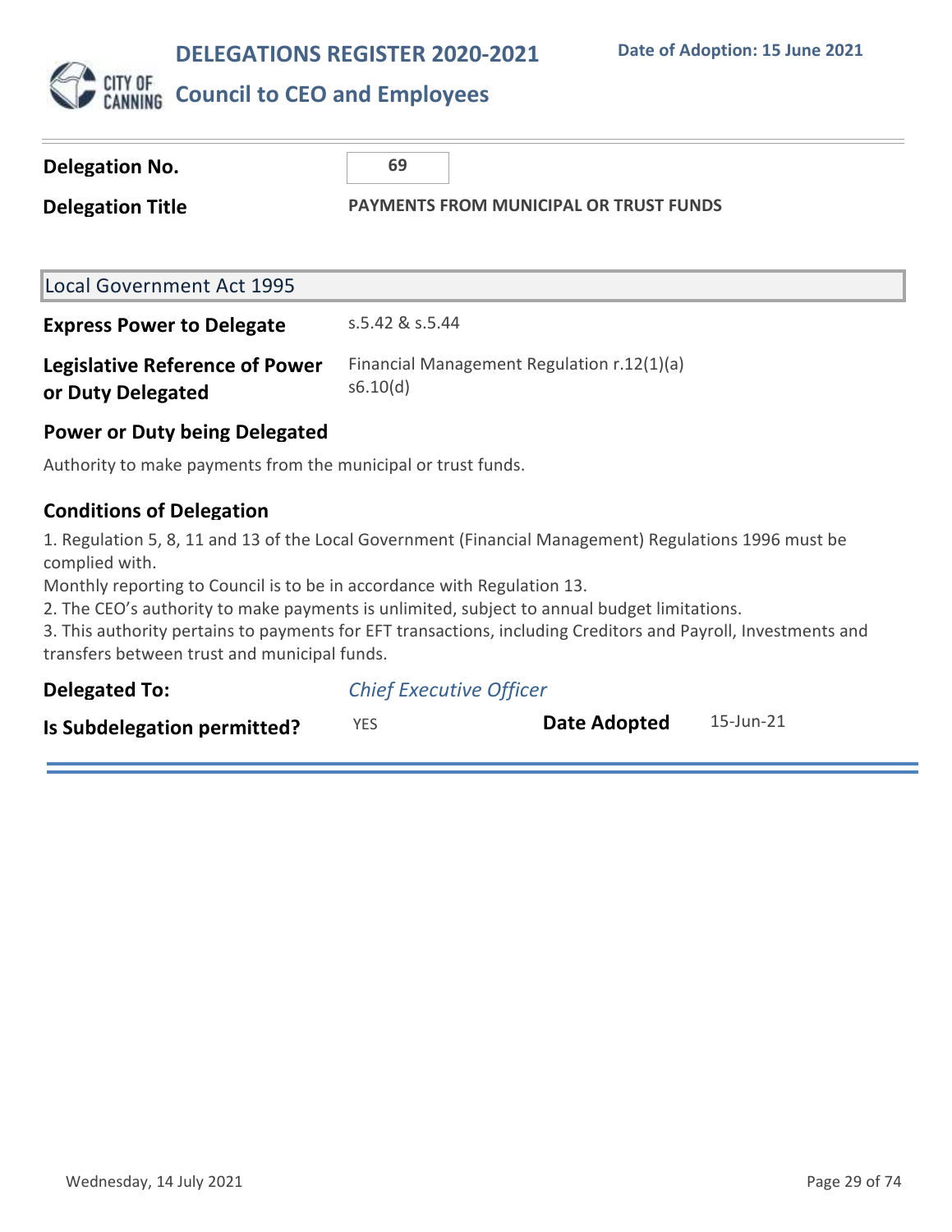**Date of Adoption: 15 June 2021**



## **Council to CEO and Employees**

| Delegation No.                   | 70                           |
|----------------------------------|------------------------------|
| <b>Delegation Title</b>          | <b>DISPOSING OF PROPERTY</b> |
|                                  |                              |
| Local Government Act 1995        |                              |
| <b>Express Power to Delegate</b> | s.5.42 & s.5.44              |

**Legislative Reference of Power or Duty Delegated** s.3.58(2) & (3)

#### **Power or Duty being Delegated**

1. Authority to dispose of property to:

(a) to the highest bidder at public auction [s.3.58(2)(a)].

(b) to the person who at public tender called by the local government makes what is considered by the delegate to be, the most acceptable tender, whether or not it is the highest tenders [s.3.58(2)(b)] 2. Authority to dispose of property by private treaty only in accordance with section 3.58(3) and prior to the disposal, to consider any submissions received following the giving of public notice [s.3.58(3)].

### **Conditions of Delegation**

1. Disposal of land or building assets is limited to matters specified in the Annual Budget and in any other case, a Council resolution is required.

2. For the purposes of the administration of leases, administer any option(s) available under the lease for established leases in accordance with Policy BR.01 Tenancy Management and policy CM.109 Executing Documents.

3. Exempt Dispositions (as prescribed by Functions and General Regulation 30) are to be undertaken to ensure that the best value return is achieved. Where the property is determined as having a nil market value, then the disposal must ensure environmentally responsible disposal.

4. For the purposes of s5.43(d) disposal of property identified in 1 and 2 above is limited to a maximum value of \$350,000.

| <b>Delegated To:</b>               | <b>Chief Executive Officer</b> |              |           |
|------------------------------------|--------------------------------|--------------|-----------|
| <b>Is Subdelegation permitted?</b> | YES.                           | Date Adopted | 15-Jun-21 |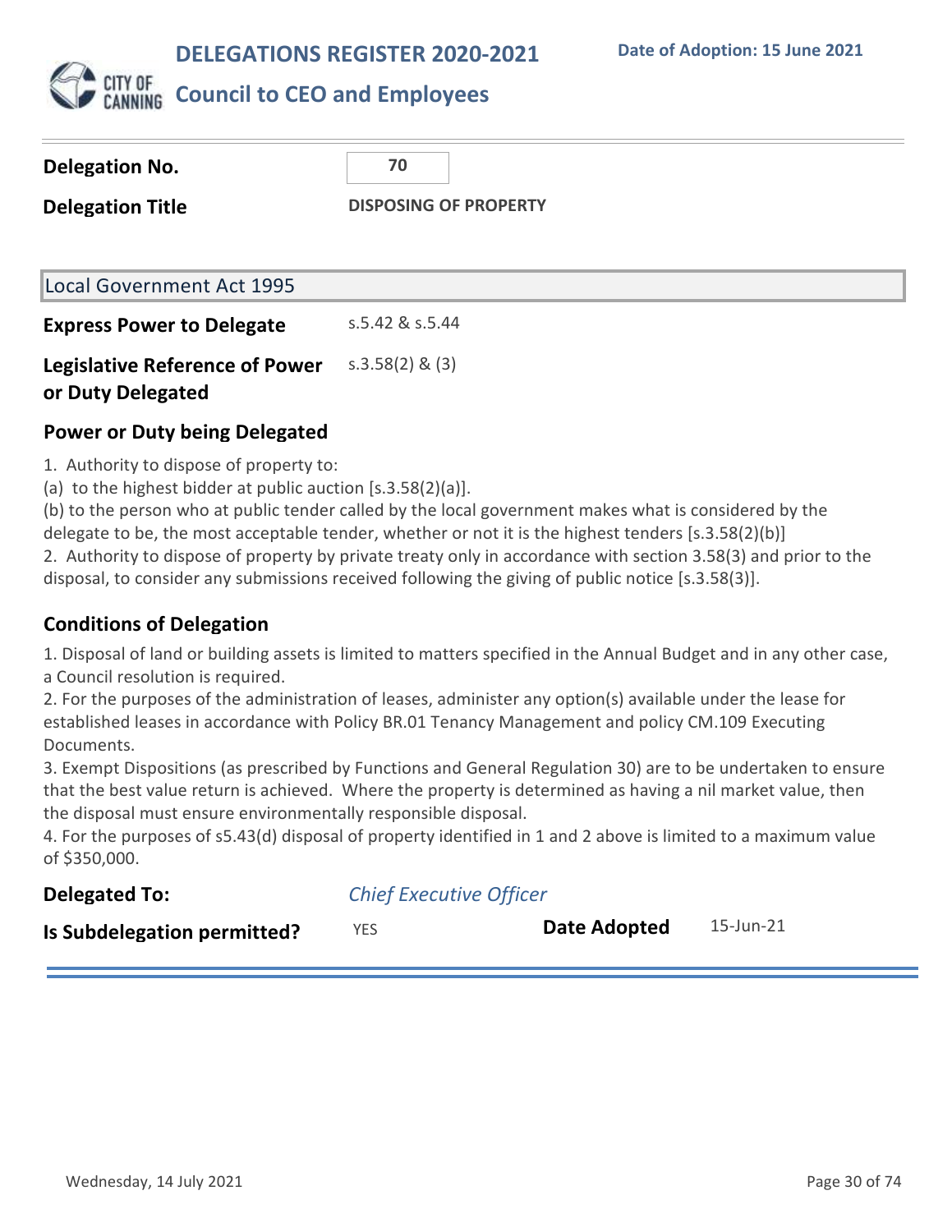**Date of Adoption: 15 June 2021**



| Delegation No.                        | 200                                                 |  |  |
|---------------------------------------|-----------------------------------------------------|--|--|
| <b>Delegation Title</b>               | <b>DEMOLITION PERMITS</b>                           |  |  |
|                                       |                                                     |  |  |
| Building Act 2011                     |                                                     |  |  |
| <b>Express Power to Delegate</b>      | $s127(1)$ & (3)                                     |  |  |
| <b>Legislative Reference of Power</b> | Sections 21, 22, Building Regulations r23, r24, r26 |  |  |

## **Power or Duty being Delegated**

**or Duty Delegated**

1. Authority to require an applicant to provide any documentation or information required to determine a demolition permit application [s.18(1)].

2. Authority to grant or refuse to grant a demolition permit on the basis that all s.21(1) requirements have been satisfied [s.20(1) & (2) and s.22].

3. Authority to impose, vary or revoke conditions on a demolition permit [s.27(1) and(3)].

4. Authority to determine an application to extend time during which a demolition permit has effect [r.23].

 i. Subject to being satisfied that work for which the demolition permit was granted has not been completed OR the extension is necessary to allow rectification of defects of works for which the permit was granted  $[r.24(1)]$ 

 ii. Authority to impose any condition on the demolition permit extension that could have been imposed under s.27 [r.24(2)].

5. Authority to approve, or refuse to approve, an application for a new responsible person for a demolition permit [r.26].

### **Conditions of Delegation**

| <b>Delegated To:</b>        | <b>Chief Executive Officer</b> |              |           |
|-----------------------------|--------------------------------|--------------|-----------|
| Is Subdelegation permitted? | <b>YES</b>                     | Date Adopted | 15-Jun-21 |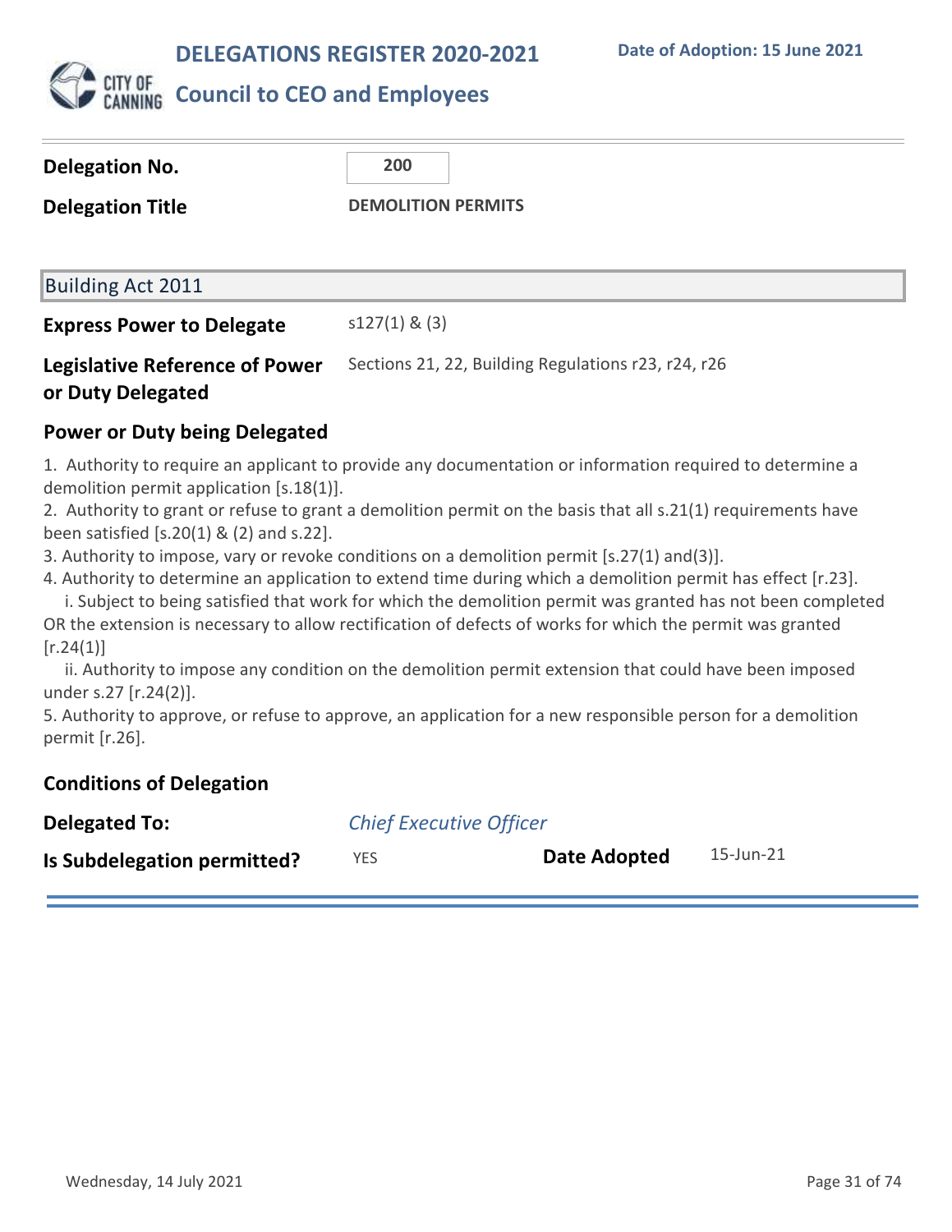

| <b>Delegation No.</b>                                                                                                                                                                                                                                                                                                                                                                                                                                                                                                                                                | 201                                                                |  |
|----------------------------------------------------------------------------------------------------------------------------------------------------------------------------------------------------------------------------------------------------------------------------------------------------------------------------------------------------------------------------------------------------------------------------------------------------------------------------------------------------------------------------------------------------------------------|--------------------------------------------------------------------|--|
| <b>Delegation Title</b>                                                                                                                                                                                                                                                                                                                                                                                                                                                                                                                                              | <b>GRANT A BUILDING PERMIT</b>                                     |  |
|                                                                                                                                                                                                                                                                                                                                                                                                                                                                                                                                                                      |                                                                    |  |
| <b>Building Act 2011</b>                                                                                                                                                                                                                                                                                                                                                                                                                                                                                                                                             |                                                                    |  |
| <b>Express Power to Delegate</b>                                                                                                                                                                                                                                                                                                                                                                                                                                                                                                                                     | $s127(1)$ & (3)                                                    |  |
| <b>Legislative Reference of Power</b><br>or Duty Delegated                                                                                                                                                                                                                                                                                                                                                                                                                                                                                                           | Sections 18, 20, 22, 23 & 27<br>Building Regulations r23, r24, r26 |  |
| Power or Duty being Delegated                                                                                                                                                                                                                                                                                                                                                                                                                                                                                                                                        |                                                                    |  |
| 1. Authority to require an applicant to provide any documentation or information required to determine a<br>building permit application $[s.18(1)].$<br>2. Authority to grant or refuse to grant a building permit $[s.20(1) \& (2)$ and s.22].<br>3. Authority to impose, vary or revoke conditions on a building permit [s.27(1) and(3)].<br>4. Authority to determine an application to extend time during which a building permit has effect [r.23].<br>i. Subject to being satisfied that work for which the building permit was granted has not been completed |                                                                    |  |

OR the extension is necessary to allow rectification of defects of works for which the permit was granted  $[r.24(1)]$ 

 ii. Authority to impose any condition on the building permit extension that could have been imposed under s.27 [r.24(2)].

5. Authority to approve, or refuse to approve, an application for a new responsible person for a building permit [r.26].

## **Conditions of Delegation**

| <b>Delegated To:</b>        | <b>Chief Executive Officer</b> |              |           |
|-----------------------------|--------------------------------|--------------|-----------|
| Is Subdelegation permitted? | YES                            | Date Adopted | 15-Jun-21 |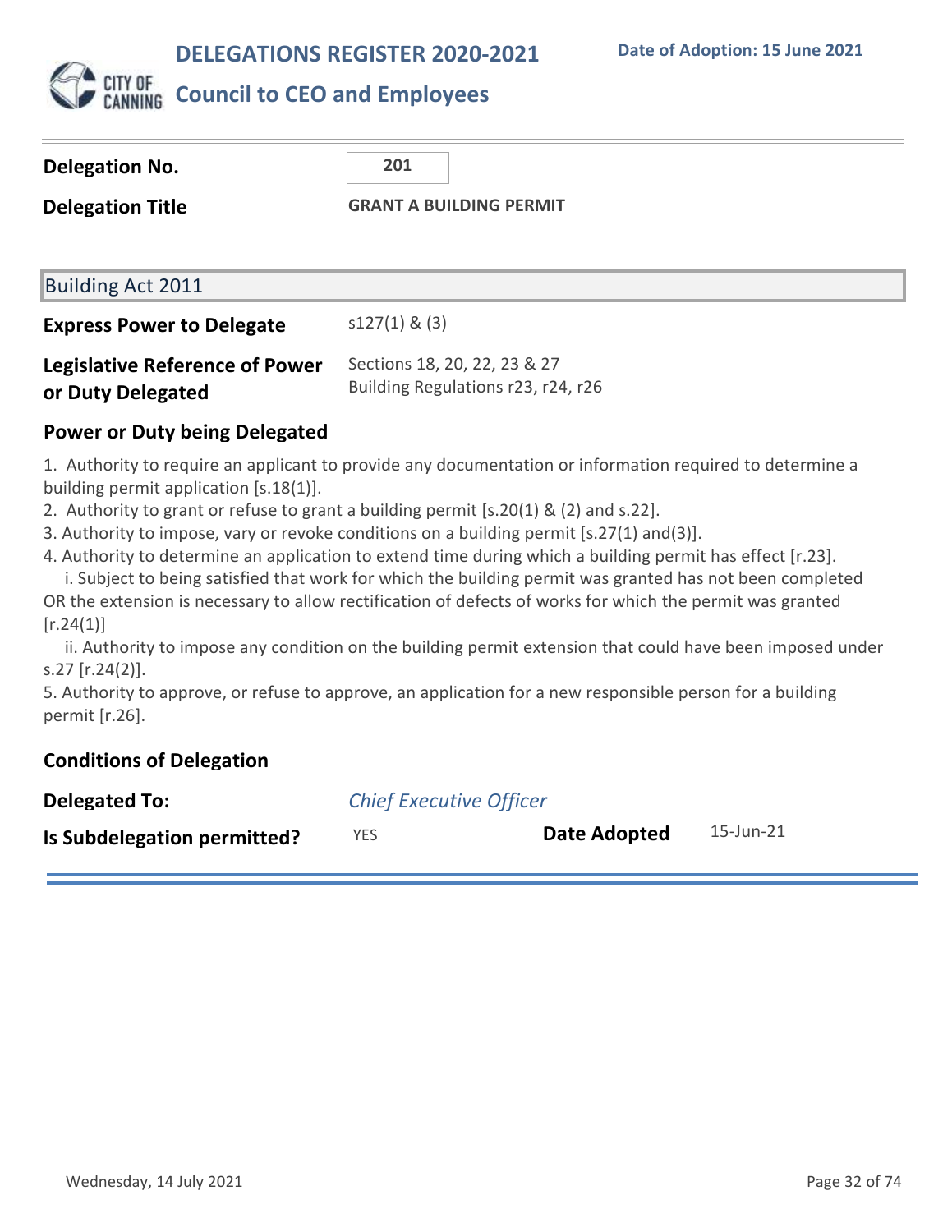

| Delegation No.                        | 202                                                     |  |  |
|---------------------------------------|---------------------------------------------------------|--|--|
| <b>Delegation Title</b>               | <b>BUILDING ORDERS</b>                                  |  |  |
|                                       |                                                         |  |  |
| Building Act 2011                     |                                                         |  |  |
| <b>Express Power to Delegate</b>      | $s127(1)$ & (3)                                         |  |  |
| <b>Legislative Reference of Power</b> | Sections 110(1), 111, 117(1) and (2), 118(2) & (3), 133 |  |  |

## **or Duty Delegated**

## **Power or Duty being Delegated**

- 1. Authority to make Building Orders in relation to:
- a. Building work, b. Demolition work, c. An existing building or incidental structure [s.110(1)].
- 2. Authority to give notice of a proposed building order and consider submissions received in response and determine actions [s.111(1)(c)].
- 3. Authority to revoke a building order [s.117].
- 4. If there is non-compliance with a building order, authority to cause an authorised person to:
	- a. take any action specified in the order ; or
	- b. commence or complete any work specified in the order; or

 c. if any specified action was required by the order to cease, to take such steps as are reasonable to cause the action to cease [s.118(2)].

5. Authority to take court action to recover as a debt, reasonable costs and expense incurred in doing anything in regard to non-compliance with a building order [s.118(3)].

6. Authority to initiate a prosecution pursuant to section 133(1) for non-compliance with a building order made pursuant to section 110 of the Building Act 2011.

## **Conditions of Delegation**

In undertaking the functions of this delegation, Building Surveyors (registered) must be employed by the City of Canning in accordance with section 127(3) of the Building Act 2011.

| <b>Delegated To:</b>        | <b>Chief Executive Officer</b> |              |           |
|-----------------------------|--------------------------------|--------------|-----------|
| Is Subdelegation permitted? | <b>YES</b>                     | Date Adopted | 15-Jun-21 |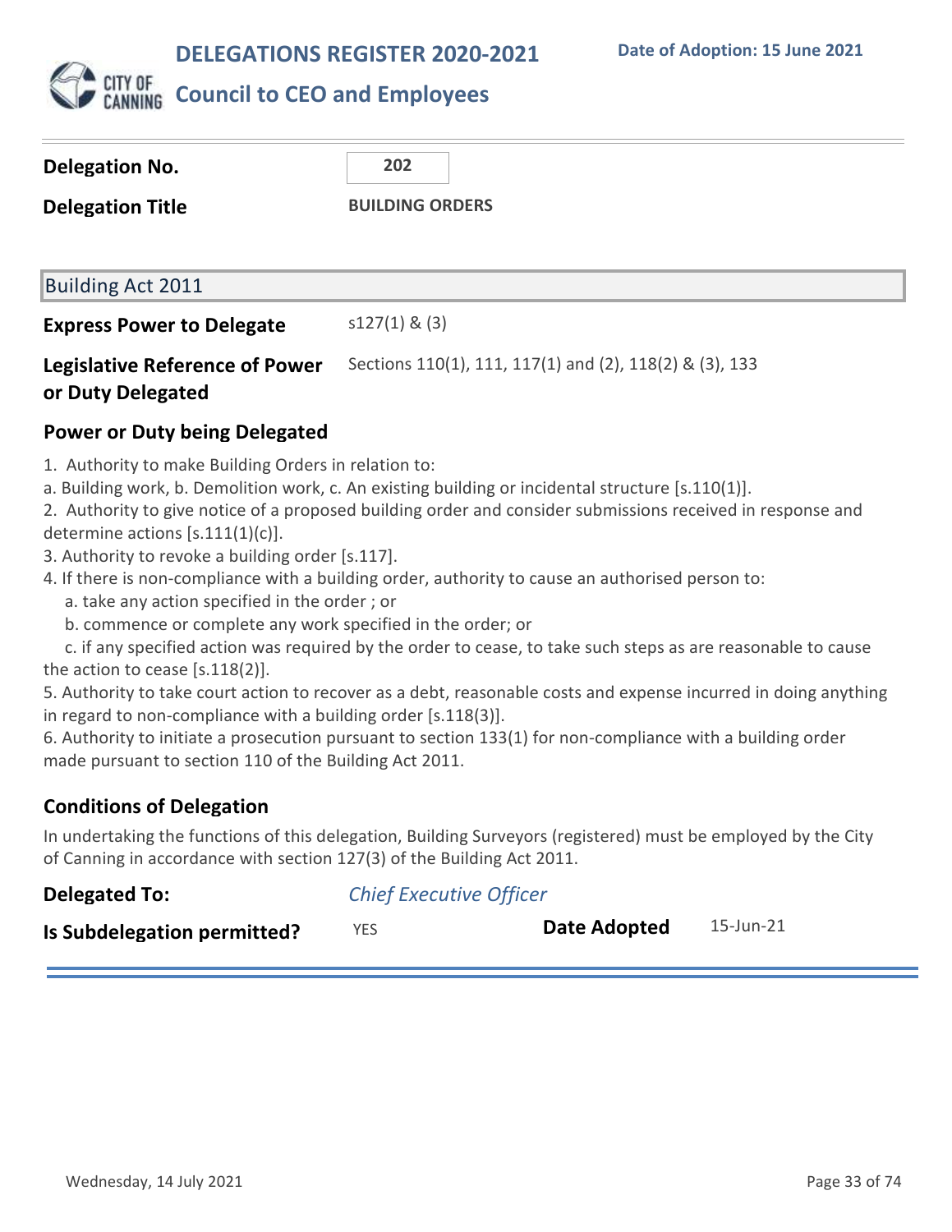

| Delegation No.                                                                                                                                                                                                                                                                    | 203                            |  |                                                            |           |
|-----------------------------------------------------------------------------------------------------------------------------------------------------------------------------------------------------------------------------------------------------------------------------------|--------------------------------|--|------------------------------------------------------------|-----------|
| <b>Delegation Title</b>                                                                                                                                                                                                                                                           |                                |  | <b>OCCUPANCY PERMIT AND BUILDING APPROVAL CERTIFICATES</b> |           |
|                                                                                                                                                                                                                                                                                   |                                |  |                                                            |           |
| <b>Building Act 2011</b>                                                                                                                                                                                                                                                          |                                |  |                                                            |           |
| <b>Express Power to Delegate</b>                                                                                                                                                                                                                                                  | $s127(1)$ & (3)                |  |                                                            |           |
| <b>Legislative Reference of Power</b><br>or Duty Delegated                                                                                                                                                                                                                        | Sections 55, 58, 62            |  |                                                            |           |
| <b>Power or Duty being Delegated</b>                                                                                                                                                                                                                                              |                                |  |                                                            |           |
| 1. Grant or modify an Occupancy Permit and impose conditions on the granting or modification of an<br>Occupancy Permit.<br>2. Grant or modify a Building Approval Certificate and impose conditions on the granting or modification of a<br><b>Building Approval Certificate.</b> |                                |  |                                                            |           |
| <b>Conditions of Delegation</b>                                                                                                                                                                                                                                                   |                                |  |                                                            |           |
| <b>Delegated To:</b>                                                                                                                                                                                                                                                              | <b>Chief Executive Officer</b> |  |                                                            |           |
| Is Subdelegation permitted?                                                                                                                                                                                                                                                       | <b>YES</b>                     |  | Date Adopted                                               | 15-Jun-21 |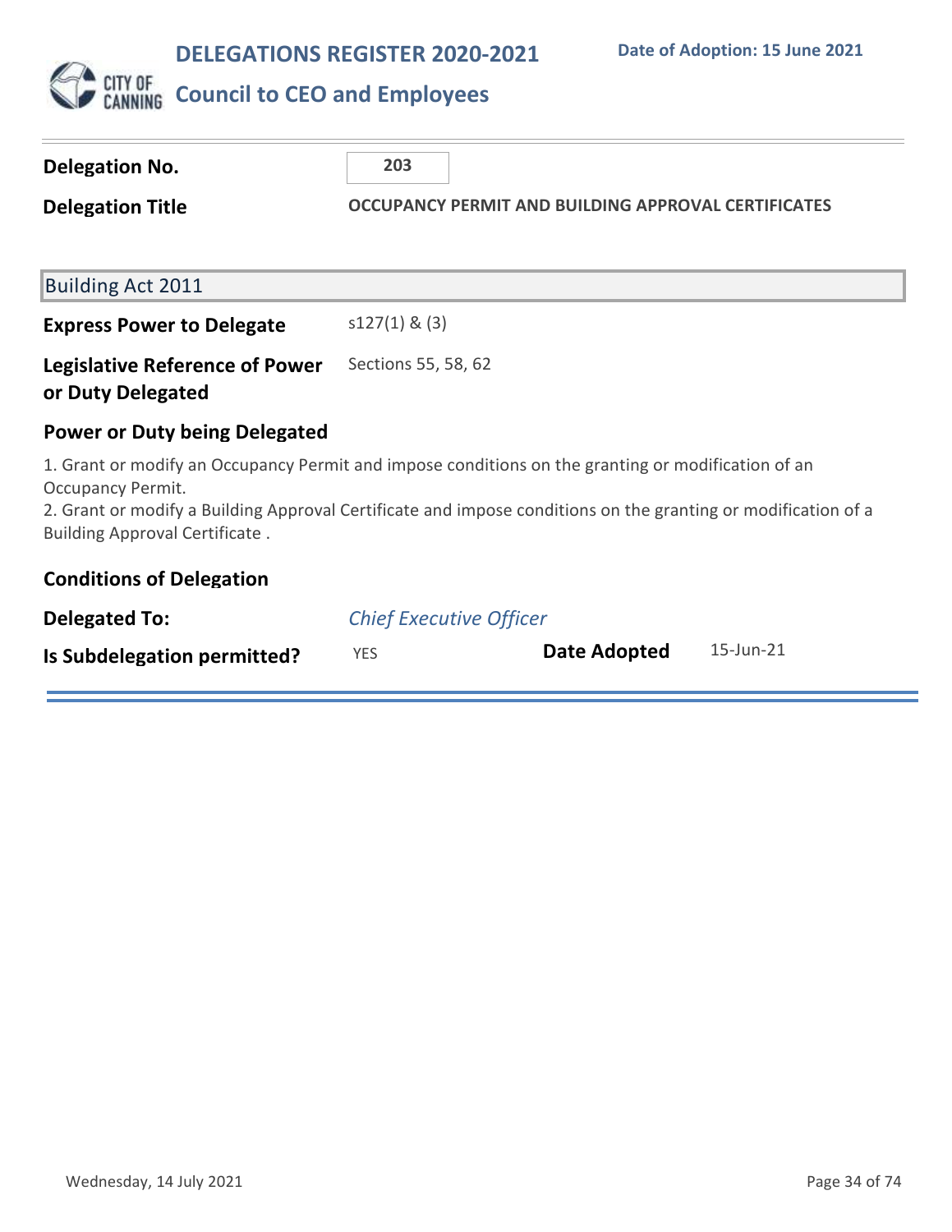

| Delegation No.                                             | 204                                                                                                           |  |  |
|------------------------------------------------------------|---------------------------------------------------------------------------------------------------------------|--|--|
| <b>Delegation Title</b>                                    | <b>EXTENDING PERMITS AND APPROVAL CERTIFICATES</b>                                                            |  |  |
|                                                            |                                                                                                               |  |  |
| <b>Building Act 2011</b>                                   |                                                                                                               |  |  |
| <b>Express Power to Delegate</b>                           | $s127(1)$ & (3)                                                                                               |  |  |
| <b>Legislative Reference of Power</b><br>or Duty Delegated | Sections 65(4) and Building Regulations r40                                                                   |  |  |
| <b>Power or Duty being Delegated</b>                       |                                                                                                               |  |  |
| approval certificate has effect [s.65(4) and r.40].        | Authority to extend, or refuse to extend, the period in which an occupancy permit or modification or building |  |  |
| <b>Conditions of Delegation</b>                            |                                                                                                               |  |  |
| <b>Delegated To:</b>                                       | <b>Chief Executive Officer</b>                                                                                |  |  |
| Is Subdelegation permitted?                                | 15-Jun-21<br>Date Adopted<br><b>YES</b>                                                                       |  |  |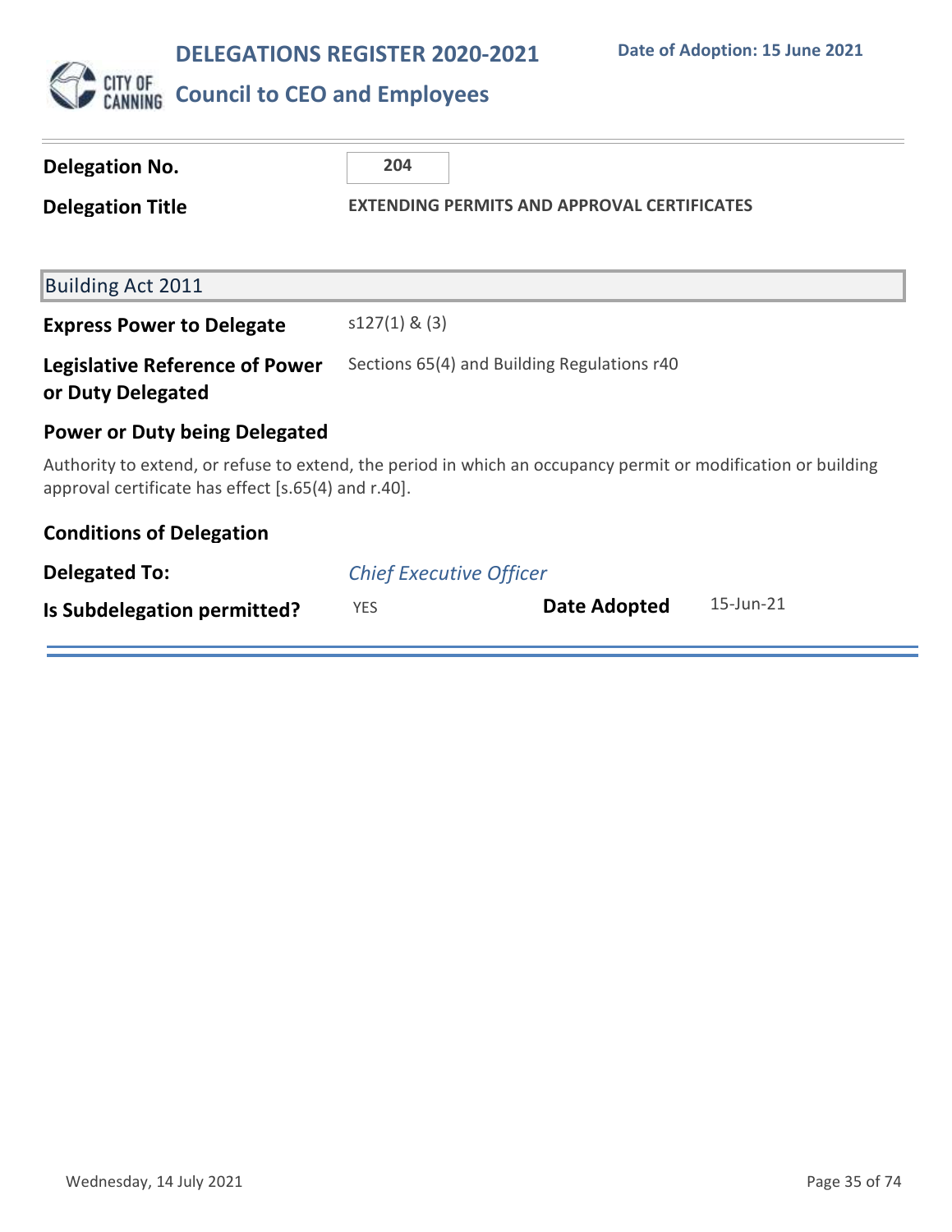

| Delegation No.                                             | 205                                       |  |  |
|------------------------------------------------------------|-------------------------------------------|--|--|
| <b>Delegation Title</b>                                    | <b>ALTERNATIVE SWIMMING POOL BARRIERS</b> |  |  |
|                                                            |                                           |  |  |
| Building Act 2011                                          |                                           |  |  |
| <b>Express Power to Delegate</b>                           | $s127(1)$ & (3)                           |  |  |
| <b>Legislative Reference of Power</b><br>or Duty Delegated | Building Regulations r50 & 51             |  |  |

## **Power or Duty being Delegated**

1. Authority to approve requirements alternative to a fence, wall, gate or other component included in the barrier, if satisfied that the alternative requirements will restrict access by young children as effectively as if there were compliance with AS 1926.1 [r.51(2)]

2. Authority to approve a door for the purposes of compliance with AS 1926.1, where a fence or barrier would cause significant structural or other problem which is beyond the control of the owner / occupier or the pool is totally enclosed by a building or a fence or barrier between the building and pool would create a significant access problem for a person with a disability [r.51(3)]

3. Authority to approve alternative solutions to a Building Code pool barrier requirement if satisfied that the alternative solution complies with the relevant performance requirement [r.51(5)].

## **Conditions of Delegation**

The proposed method of enclosure must not provide a lesser standard of protection than would otherwise have been provided through adherence to the provisions of Australian Standard 1926.1.

| Delegated To:               | <b>Chief Executive Officer</b> |              |           |
|-----------------------------|--------------------------------|--------------|-----------|
| Is Subdelegation permitted? | YES.                           | Date Adopted | 15-Jun-21 |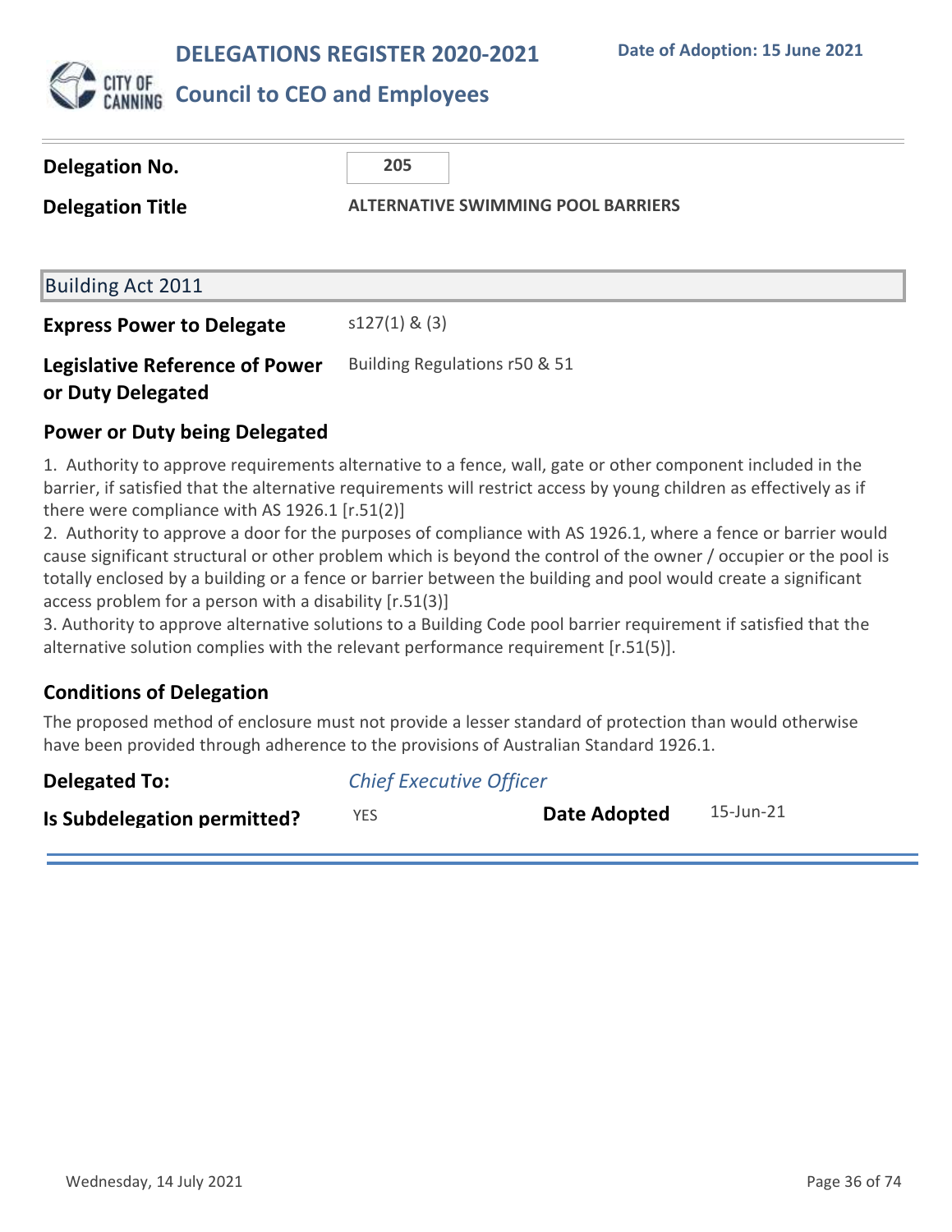

| <b>Delegation No.</b>                                             | 207                                                                                                                                                                                                               |
|-------------------------------------------------------------------|-------------------------------------------------------------------------------------------------------------------------------------------------------------------------------------------------------------------|
| <b>Delegation Title</b>                                           | <b>SMOKE ALARMS - ALTERNATIVE SOLUTIONS</b>                                                                                                                                                                       |
|                                                                   |                                                                                                                                                                                                                   |
| <b>Building Act 2011</b>                                          |                                                                                                                                                                                                                   |
| <b>Express Power to Delegate</b>                                  | $s127(1)$ & (3)                                                                                                                                                                                                   |
| <b>Legislative Reference of Power</b><br>or Duty Delegated        | Building Regulations r55, r61                                                                                                                                                                                     |
| <b>Power or Duty being Delegated</b>                              |                                                                                                                                                                                                                   |
| Building code relating to fire detection and early warning (r51). | 1. Authority to approve alternative building solutions which meet the performance requirement of the<br>2. Approve or refuse the use of a battery powered smoke alarm in a dwelling, or part of a dwelling. (r61) |
| <b>Conditions of Delegation</b>                                   |                                                                                                                                                                                                                   |
| <b>Delegated To:</b>                                              | <b>Chief Executive Officer</b>                                                                                                                                                                                    |
| Is Subdelegation permitted?                                       | 15-Jun-21<br>Date Adopted<br><b>YES</b>                                                                                                                                                                           |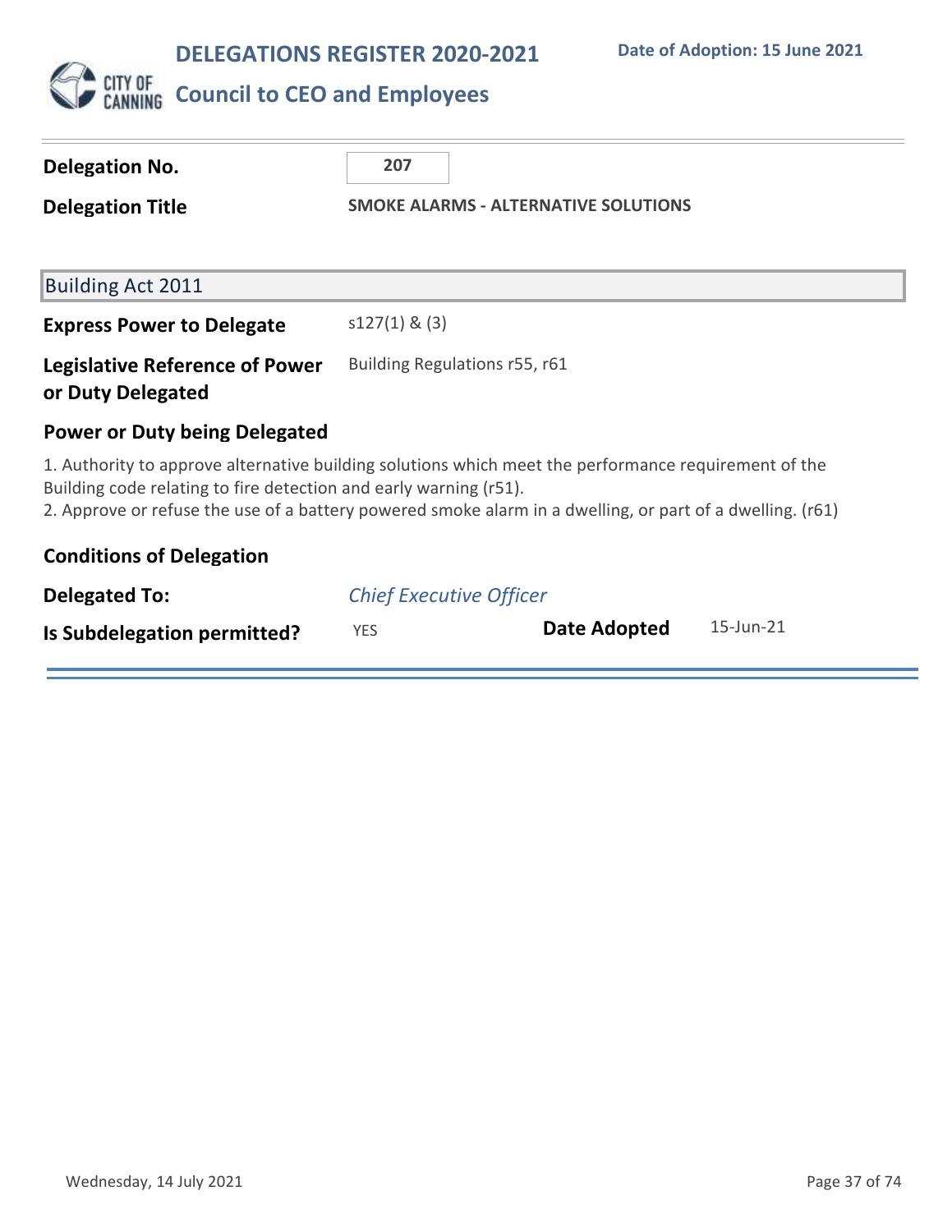

| <b>Delegation No.</b>                                      | 209                              |  |
|------------------------------------------------------------|----------------------------------|--|
| <b>Delegation Title</b>                                    | <b>STRATA TITLE CERTIFICATES</b> |  |
|                                                            |                                  |  |
| <b>Strata Titles Act 1985</b>                              |                                  |  |
| <b>Express Power to Delegate</b>                           | General                          |  |
| <b>Legislative Reference of Power</b><br>or Duty Delegated | S.25 Form 24 and Form 26         |  |

### **Power or Duty being Delegated**

NOTE: THIS IS A DELEGATION FROM THE WESTERN AUSTRALIAN PLANNING COMMISSION (WAPC), NOT COUNCIL.

Determine applications for the issuing of Certificates of Approval under Section 15 of the Strata Titles Act 1995,in accordance with the Instrument Delegation DEL2020/01 Powers of Local Governments/

On 19 March 2020, pursuant to section 16 of the Act, the WAPC RESOLVED:

To delegate to local governments, and to members and officers of those local governments, its powers and functions under section 15 of the Strata Titles Act 1985 as set out in clause 1 of Schedule, within their respective districts, subject to the conditions set out in clause 2 of Schedule 1.

Schedule 1

1. Applications made under section 15 of the Strata Titles Act 1985, except those applications that;

a) Propose the creating of vacant lot;

b) propose vacant air strata's in multi-tiered strata scheme development;

c) propose the creating or postponement of a leasehold scheme

d) in the opinion of the WAPC as notified to the relevant local government in writing, or in the opinion of the relevant local government as notified to the WAPC in writing. Relate to -

i. A type of development; and/or

ii. Land within an area, which is of state or regional significance, or in respect of which the WAPC has determined if otherwise in the public interest for the WAPC to determine the application.

### **Conditions of Delegation**

Reporting Requirements

A local government that exercises the power referred to in clause 1 is to provide WAPC with data on all applications determined under this instrument of Delegation at the conclusion of each financial year in the format prescribed by the WAPC.

**Delegated To:** *Chief Executive Director \*Director Canning Development \*Manager City Planning*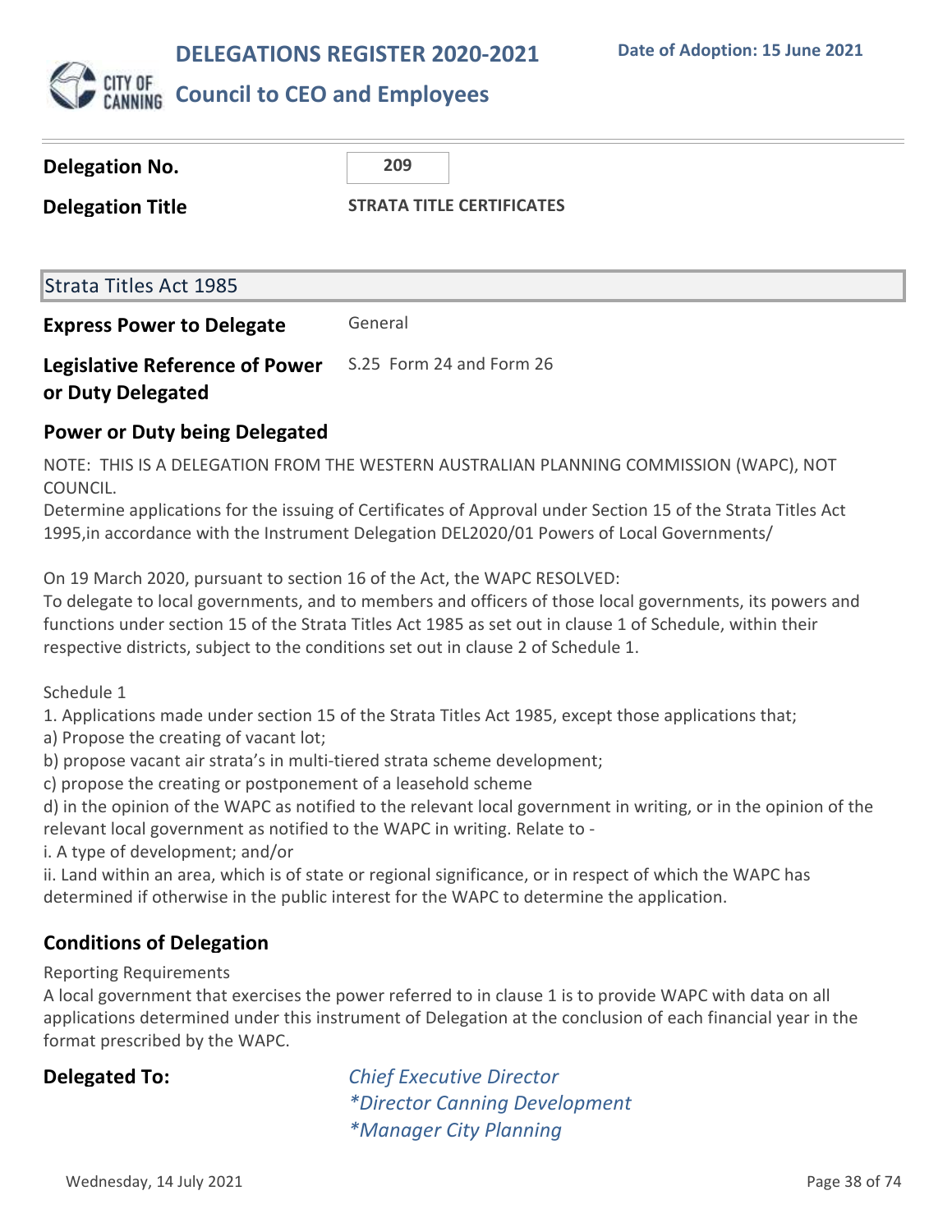

**CITY OF COUNCIL TO CEO and Employees** 

| Delegation No.              | 209                              |                                          |                 |
|-----------------------------|----------------------------------|------------------------------------------|-----------------|
| <b>Delegation Title</b>     | <b>STRATA TITLE CERTIFICATES</b> |                                          |                 |
|                             |                                  |                                          |                 |
|                             |                                  | <i>*Manager Regulatory Services</i>      |                 |
|                             |                                  | *Manager Build Canning                   |                 |
|                             |                                  | <i>*Leader Statutory Planning</i>        |                 |
|                             |                                  | <i>*Senior Building Surveyor</i>         |                 |
|                             |                                  | <i>*Senior Planning Projects Officer</i> |                 |
|                             | <i>*Building Surveyor</i>        |                                          |                 |
|                             |                                  | <i>*Senior Planning Officer</i>          |                 |
| Is Subdelegation permitted? | NO.                              | Date Adopted                             | $15$ -Jun- $21$ |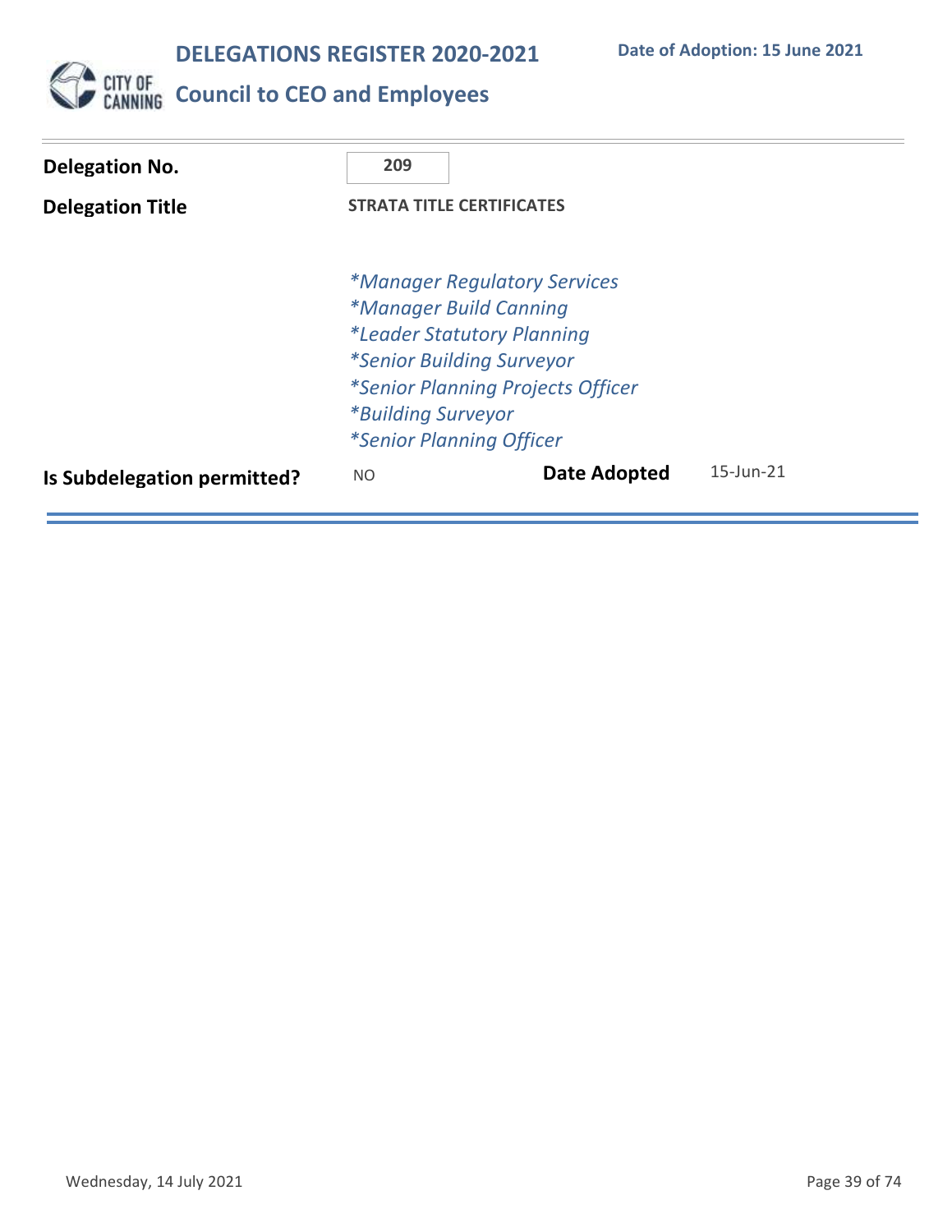

### **Council to CEO and Employees**

| Delegation No.                        | 213                                                                                                          |
|---------------------------------------|--------------------------------------------------------------------------------------------------------------|
| <b>Delegation Title</b>               | <b>DEVELOPMENT APPROVAL</b>                                                                                  |
|                                       |                                                                                                              |
| Town Planning Scheme No 42            |                                                                                                              |
| <b>Express Power to Delegate</b>      | Planning & Development (Local Planning Scheme) Regulations 2015<br>Schedule 2 (Deemed Provisions) Cl 82 & 83 |
| <b>Legislative Reference of Power</b> | Clause 83(1)-(3)                                                                                             |

### **or Duty Delegated**

### **Power or Duty being Delegated**

All powers and duties are delegated under the City of Canning Local Planning Scheme No.42 (the Scheme), and the Deemed Provisions (Schedule 2) of the Planning and Development (Local Planning Scheme) Regulations 2015, including the assessment and determinationof applications with the following exceptions:

1. Clauses 3-6 (inclusive), 8-10 (inclusive), 20, 29, 36, 45, 52, 59, 78 of Schedule 2 (Deemed Provisions) of the Planning and Development (Local Planning Scheme) Regulations 2015.

2. Determination of applications for Development Approval which are classed as a significant development under the City of Canning Local Planning Policy LP.06 and proposes a variation to building height requirements of the applicable state or local planning framework.

3. Determination of applications for development and/or use which do not accord with a Local Planning Policy, and there is no discretion available under such Policy.

4. Determination of applications involving telecommunications infrastructure proposals (which are not low impact facilities under the Telecommunications Act 1997), which are required to be advertised and valid objections received.

5. Amendments to applications previously determined by Council, where the amendments result in additional valid planning matters for consideration.

### **Conditions of Delegation**

1. All decisions made under Delegated Authority are to be circulated to Elected Members.

2. Where an application is determined by Council, any subsequent amendments to that approval that do not involve additional valid planning matters, may be assessed and determined under the delegated authority. 3. Where an objection from a landowner/occupier has been

received to the application as a result of the public consultation requirements, approval or conditional approval shall only be issued where, in the opinion of the Delegated Officer, the issue:

(a) can be resolved through the placement of conditions on the approval; or

(b) does note relate to valid planning and development considerations associated with the proposal; or

(c) involves a home based activity, and the concerns raised are not considered to adversely affect the amenity of the relevant locality; or

(d) addresses the relevant Design Principles, as stipulated within the Residential Design Codes.

**Delegated To:** *Chief Executive Officer*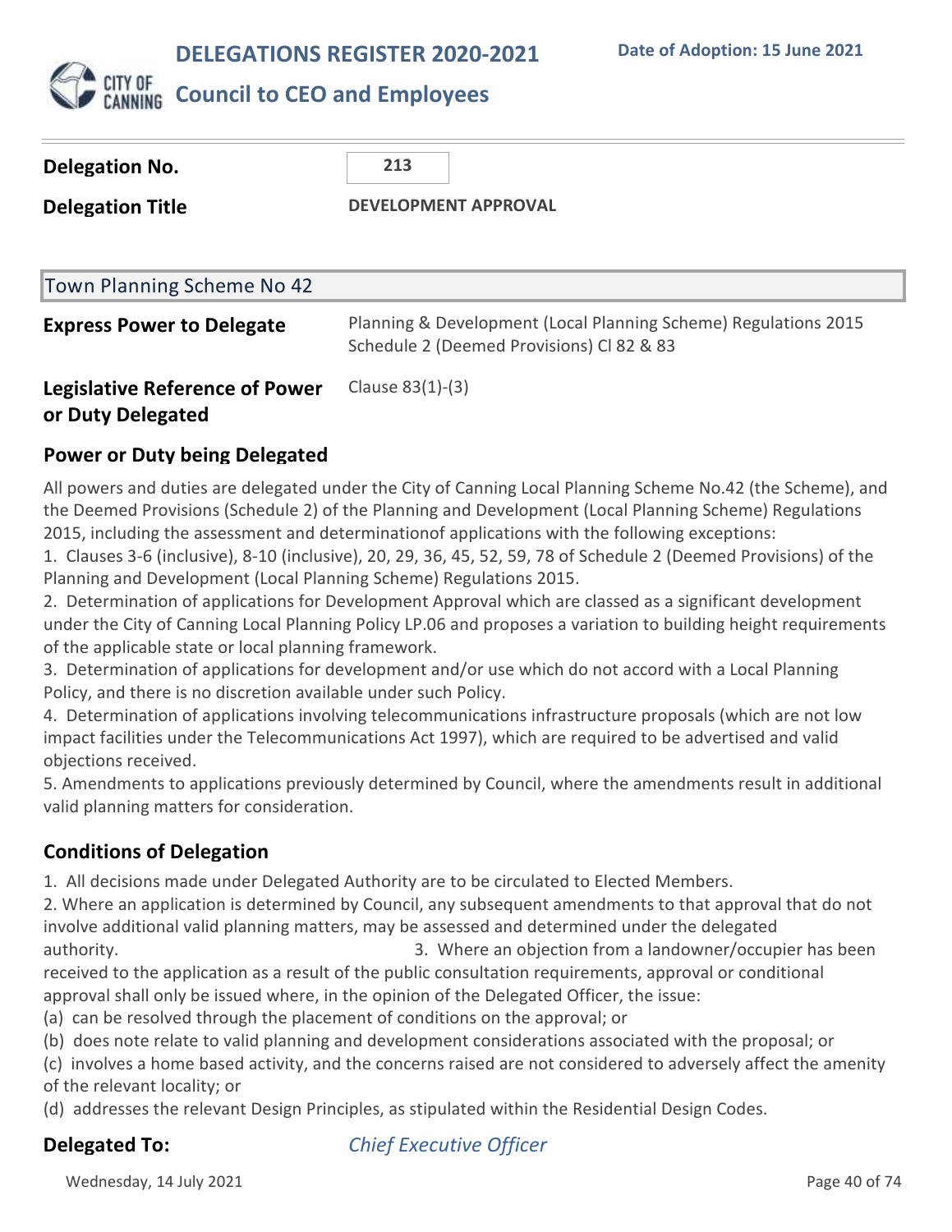**Date of Adoption: 15 June 2021**



| <b>Delegation No.</b><br><b>Delegation Title</b> | 213        | <b>DEVELOPMENT APPROVAL</b> |           |
|--------------------------------------------------|------------|-----------------------------|-----------|
| Is Subdelegation permitted?                      | <b>YES</b> | <b>Date Adopted</b>         | 15-Jun-21 |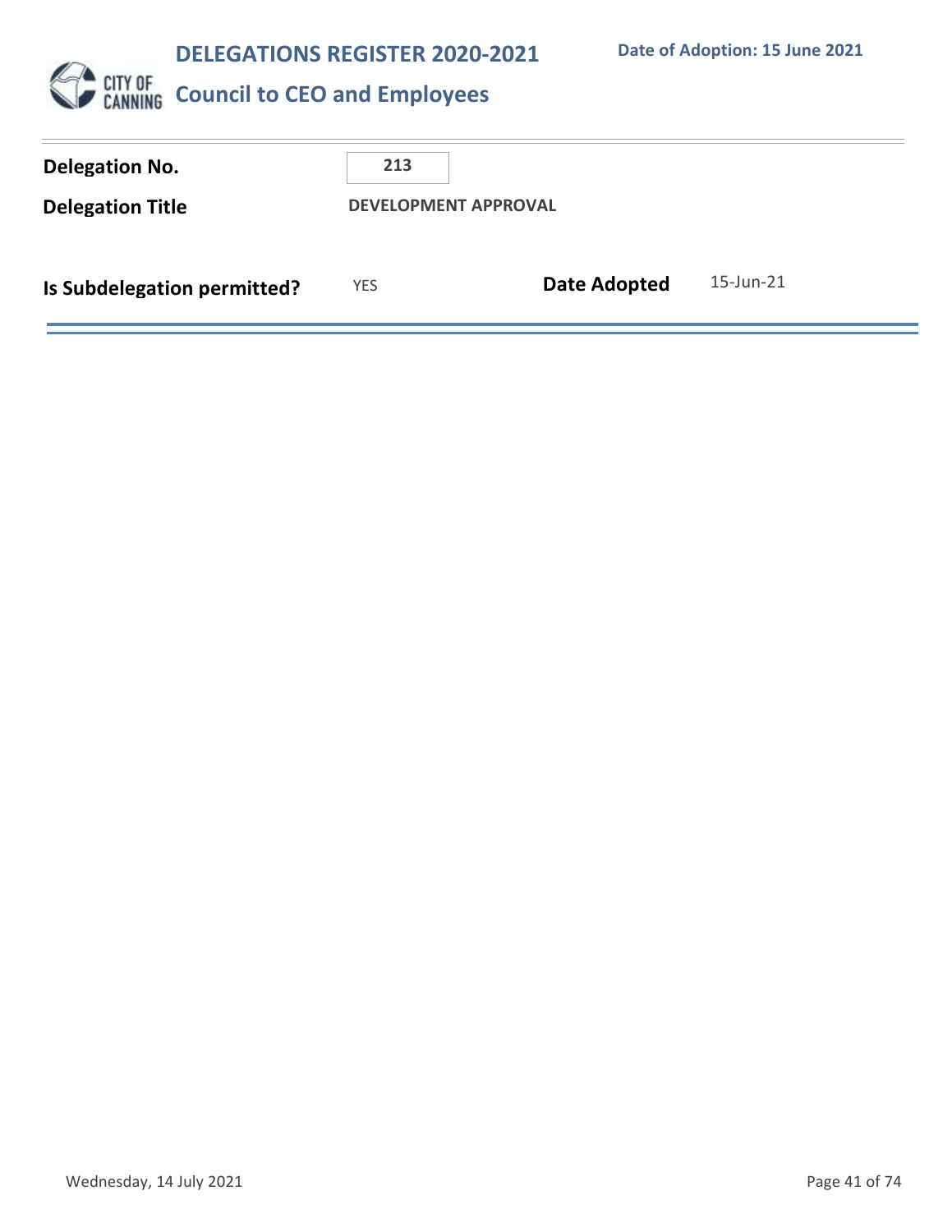

| Delegation No.                                             | 214                                                                                                          |  |
|------------------------------------------------------------|--------------------------------------------------------------------------------------------------------------|--|
| <b>Delegation Title</b>                                    | <b>VARIATIONS TO TOWN PLANNING SCHEMES 17A AND 21 MAPS</b>                                                   |  |
| Town Planning Scheme No 42                                 |                                                                                                              |  |
| <b>Express Power to Delegate</b>                           | Planning & Development (Local Planning Scheme) Regulations 2015<br>Schedule 2 (Deemed Provisions) Cl 82 & 83 |  |
| <b>Legislative Reference of Power</b><br>or Duty Delegated | CI 3.1.3 (TPS 17A), CI C33 (TPS 21)                                                                          |  |
|                                                            |                                                                                                              |  |

### **Power or Duty being Delegated**

Grant variations under Town Planning Schemes 17A and 21 Maps, except where the variations are advertised and objections are received from affected landowners.

### **Conditions of Delegation**

1. The variations do not involve changes to the location and provision of Public Open Space or Proposed Roads where in the opinion of the Delegate it would not be consistent with the objectives and intent of TPS 17A and TPS 21.

2. The variations relating to density are in accordance with the base zoning identified in Local Planning Scheme No.42.

| <b>Delegated To:</b>        | <b>Chief Executive Officer</b> |              |           |
|-----------------------------|--------------------------------|--------------|-----------|
| Is Subdelegation permitted? | <b>YES</b>                     | Date Adopted | 15-Jun-21 |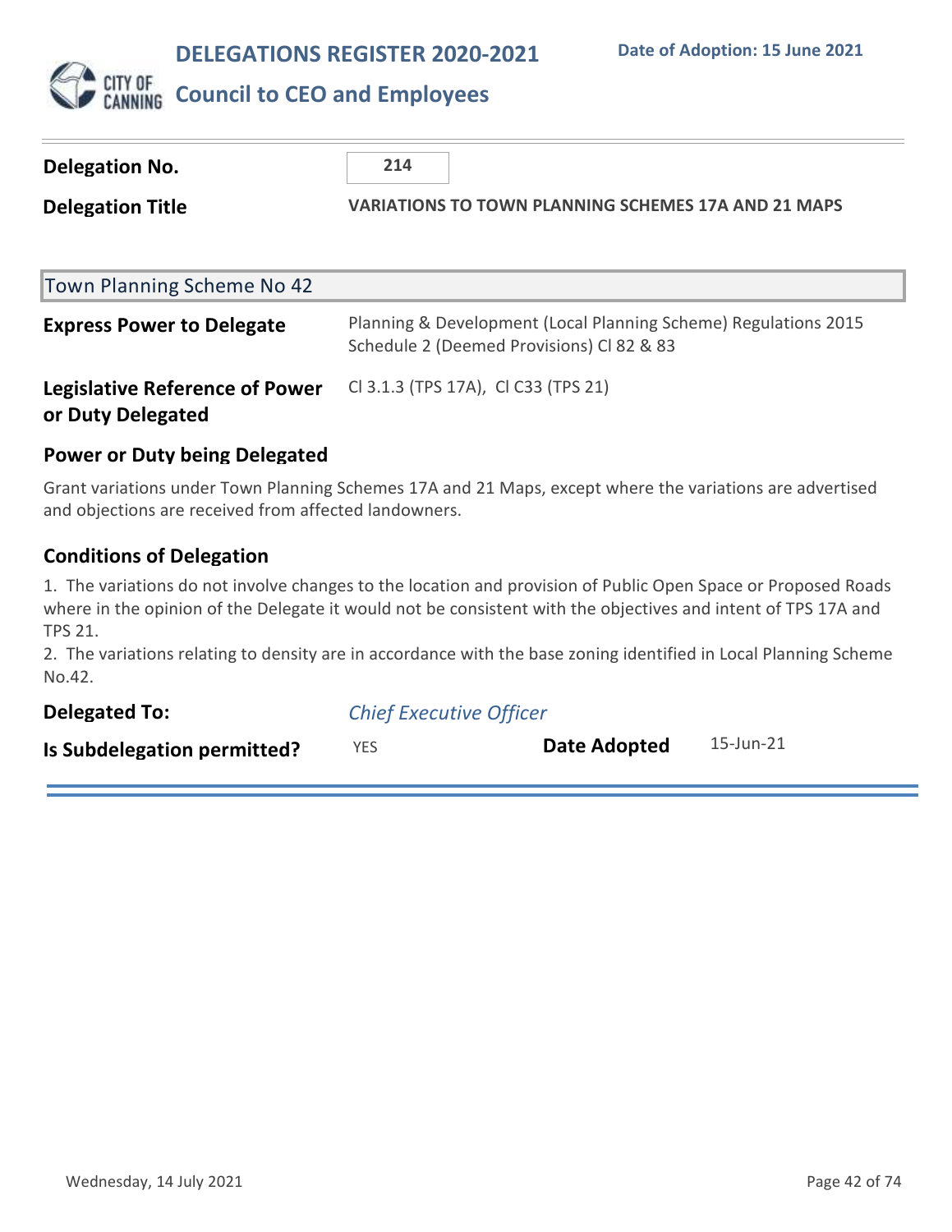**Date of Adoption: 15 June 2021**



### **Council to CEO and Employees**

| Delegation No.                                             | 215                            |
|------------------------------------------------------------|--------------------------------|
| <b>Delegation Title</b>                                    | <b>APPLICATIONS FOR REVIEW</b> |
|                                                            |                                |
| State Administrative Tribunal Act 2004                     |                                |
| <b>Express Power to Delegate</b>                           | <b>SAT Act</b>                 |
| <b>Legislative Reference of Power</b><br>or Duty Delegated | S.31                           |

### **Power or Duty being Delegated**

Respond to applications for review lodged with the State Administrative Tribunal, including preparation of statements by respondent, liaison with the State Administrative Tribunal, representation of the Council at review hearings, and engage independent professional advice, including legal advice, where necessary.

### **Conditions of Delegation**

1. Only where an application for a review of a decision made by Council, or a condition or conditions associated with that decision, is substantively in accordance with the Responsible Officer's recommendation. 2. Outcome of State Administrative Tribunal determinations to be reported in the Information Report.

**Delegated To:** *Chief Executive Officer Director Canning Development Manager City Planning Manager Regulatory Services Manager Build Canning Manager Community Safety Senior Building Surveyor Senior Planning Officer Senior Compliance Officer Senior Strategic Projects Planner Senior Planning Projects Officer Senior Building Surveyor Leader Amenity Services Leader Statutory Planning Compliance Officer Environmental Health Officer*

**Is Subdelegation permitted?** NO **Date Adopted** 15-Jun-21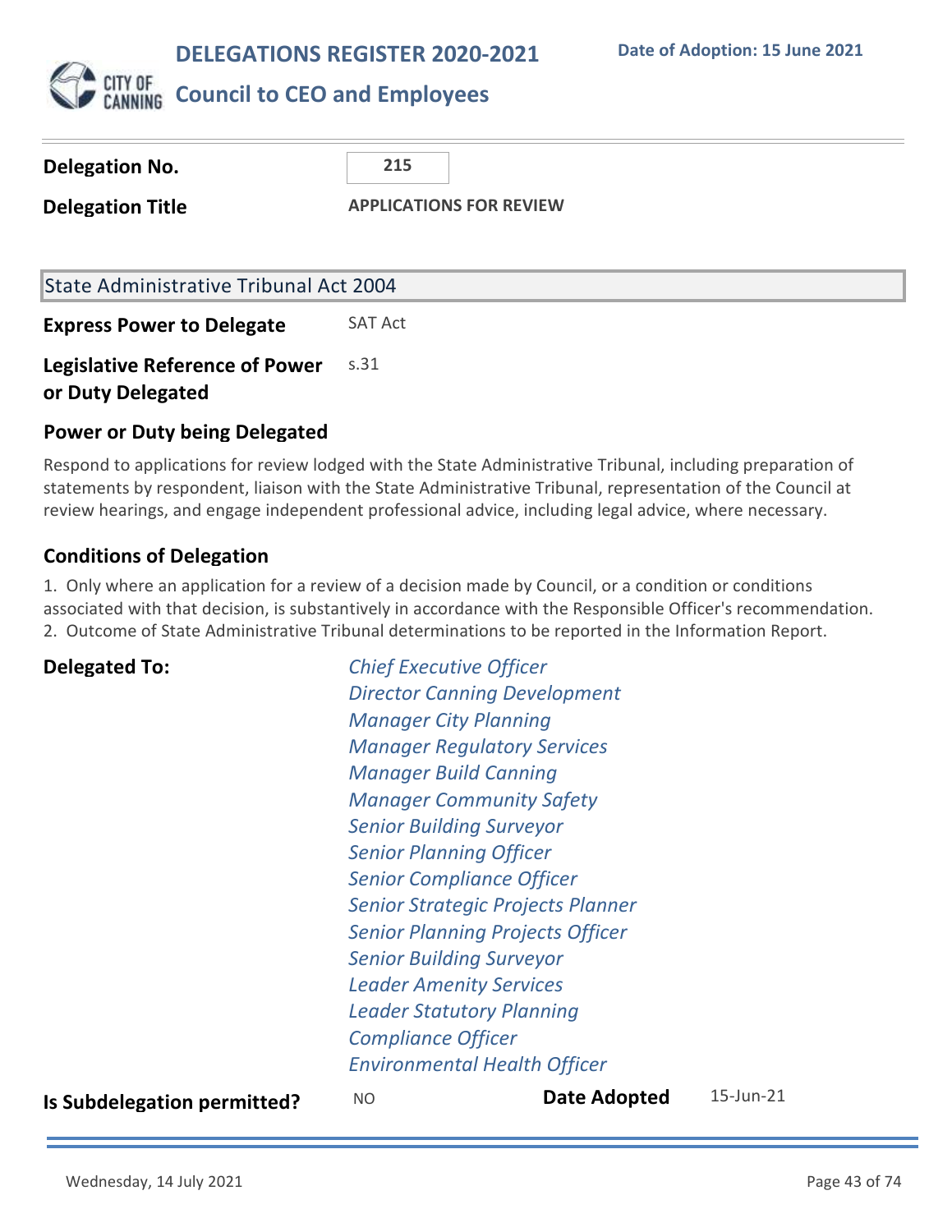

| <b>Delegation No.</b>             | 301                                                             |
|-----------------------------------|-----------------------------------------------------------------|
| <b>Delegation Title</b>           | <b>SUBDIVISION CONDITIONS</b>                                   |
|                                   |                                                                 |
| Planning and Development Act 2005 |                                                                 |
| <b>Express Power to Delegate</b>  | Planning & Development (Local Planning Scheme) Regulations 2015 |

Town Planning Schemes Nos.17A, 21, 23, 24, 29, 30, 38, 39 and 42

### **Legislative Reference of Power or Duty Delegated**

### **Power or Duty being Delegated**

1. Make recommendations to the Western Australian Planning Commission (WAPC) in support of applications for land subdivision, amalgamation or survey strata subdivision under the Act, consistent with the following: (a) Lot size, frontage width, and configurations that comply with any applicable Local Planning Scheme and the 'Deemed to Comply' provisions of the State Plannig Policy 7.3 Vol 1 (Residential Design Codes). (b) Residential subdivision involving variation to 'Site Area' requirements under performance criteria of Clause 5.1.1, subject to the proposed variation satisfying the listed criteria.

(c) Approve applications involving access way widths in accordance with the Residential Design Codes.

2. Make recommendations to WAPC to refuse applications which are not consistent with 1(a), (b) and (c), or where proposals are not in accordance with any other applicable Town Planning Scheme requirement, Local Planning Policy, or other statutory town planning provisions.

3. Clear subdivisional plans and diagrams.

### **Conditions of Delegation**

Planning officer is delegated authority to undertake Functions 1 and 3 only.

Make recommendations to the WAPC to support proposals that are consistent with a) and c) and approve applications for the clearance of conditionns of subdivision, where all conditions have been met.

| <b>Delegated To:</b>        | <b>Chief Executive Officer</b> |              |           |
|-----------------------------|--------------------------------|--------------|-----------|
| Is Subdelegation permitted? | YES.                           | Date Adopted | 15-Jun-21 |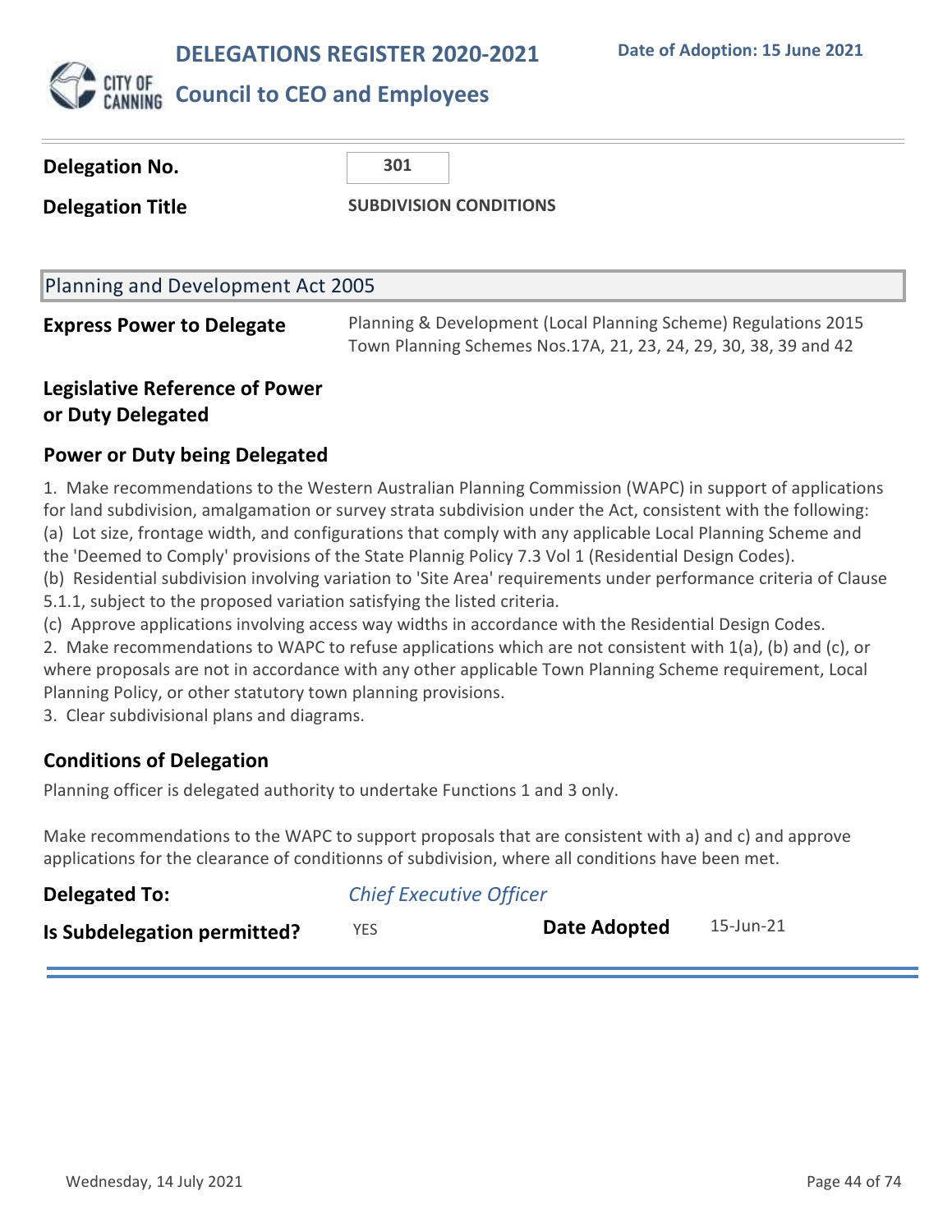

| <b>Delegation No.</b>                                      | 302                                            |                                                                                                                                                                                                                                                                                                                                                                                    |  |
|------------------------------------------------------------|------------------------------------------------|------------------------------------------------------------------------------------------------------------------------------------------------------------------------------------------------------------------------------------------------------------------------------------------------------------------------------------------------------------------------------------|--|
| <b>Delegation Title</b>                                    | <b>RECOMMENDATIONS TO EXTERNAL AUTHORITIES</b> |                                                                                                                                                                                                                                                                                                                                                                                    |  |
|                                                            |                                                |                                                                                                                                                                                                                                                                                                                                                                                    |  |
| Planning and Development Act 2005                          |                                                |                                                                                                                                                                                                                                                                                                                                                                                    |  |
| <b>Express Power to Delegate</b>                           | Regulations 2015                               | Regulation 82 of Planning & Development (Local Planning Scheme)<br>Town Planning Scheme No 42                                                                                                                                                                                                                                                                                      |  |
| <b>Legislative Reference of Power</b><br>or Duty Delegated |                                                |                                                                                                                                                                                                                                                                                                                                                                                    |  |
| <b>Power or Duty being Delegated</b>                       |                                                |                                                                                                                                                                                                                                                                                                                                                                                    |  |
|                                                            |                                                | Providing comments and recommendations to an external authority where that authority is responsible for<br>making determinations on applications for development approval or relevant approval permits.                                                                                                                                                                            |  |
| <b>Conditions of Delegation</b>                            |                                                |                                                                                                                                                                                                                                                                                                                                                                                    |  |
| JDAP.                                                      |                                                | 1. Where possible, inform Elected Members of applications and invite their comment prior to submission to<br>2. Applications for development approval classed as<br>'significant development' under City of Canning Local Planning Policy LP.06 - Design Review Panel and<br>Assesment of Significant Developments, are to be assessed by the City of Canning Design Review Panel. |  |
| <b>Delegated To:</b>                                       | <b>Chief Executive Officer</b>                 |                                                                                                                                                                                                                                                                                                                                                                                    |  |

**Is Subdelegation permitted?** YES **Date Adopted** 15-Jun-21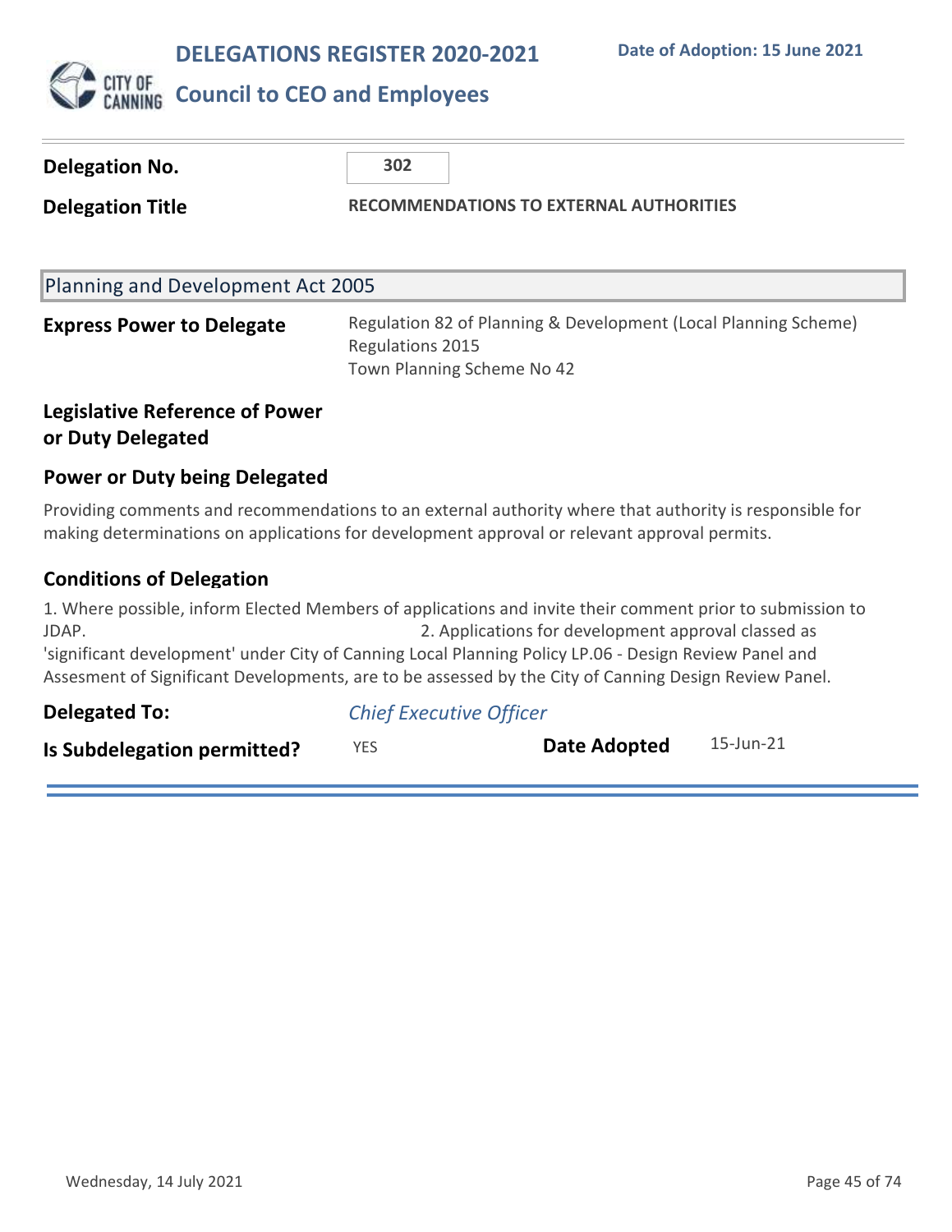

# **CITY OF COUNCIL to CEO and Employees**

| Delegation No.                                             | 303                                                                                      |  |
|------------------------------------------------------------|------------------------------------------------------------------------------------------|--|
| <b>Delegation Title</b>                                    | <b>UNAUTHORISED DEVELOPMENT</b>                                                          |  |
| Planning and Development Act 2005                          |                                                                                          |  |
| <b>Express Power to Delegate</b>                           | Planning and Development Act 2005 via<br><b>Local Government Act 1995</b><br>s5.42(1)(b) |  |
| <b>Legislative Reference of Power</b><br>or Duty Delegated | $S$ 214(2), (3) and (5)                                                                  |  |

### **Power or Duty being Delegated**

1. Delegated authority to issue written direction to stop unauthorised development [s.214 (2)].

2. Delegated authority to issue written direction to require the unauthorised development to be brought into compliance by removing, pulling down, taking up or altering the unauthorised development and by restoring the land to how it was prior to the development [s.214(3)].

3. Delegated authority to execute work to have unauthorised development brought into compliance [s.214  $(5)$ ].

### **Conditions of Delegation**

1. Compliance with the express provisions of the Planning and Development Act 2005.

2. The person to whom the direction is given being advised of objection and/or appeal rights.

| Delegated To:                      | <b>Chief Executive Officer</b>       |              |           |  |
|------------------------------------|--------------------------------------|--------------|-----------|--|
|                                    | <i>*Director Canning Development</i> |              |           |  |
|                                    | <i>*Manager Regulatory Services</i>  |              |           |  |
| <b>Is Subdelegation permitted?</b> | NO.                                  | Date Adopted | 15-Jun-21 |  |
|                                    |                                      |              |           |  |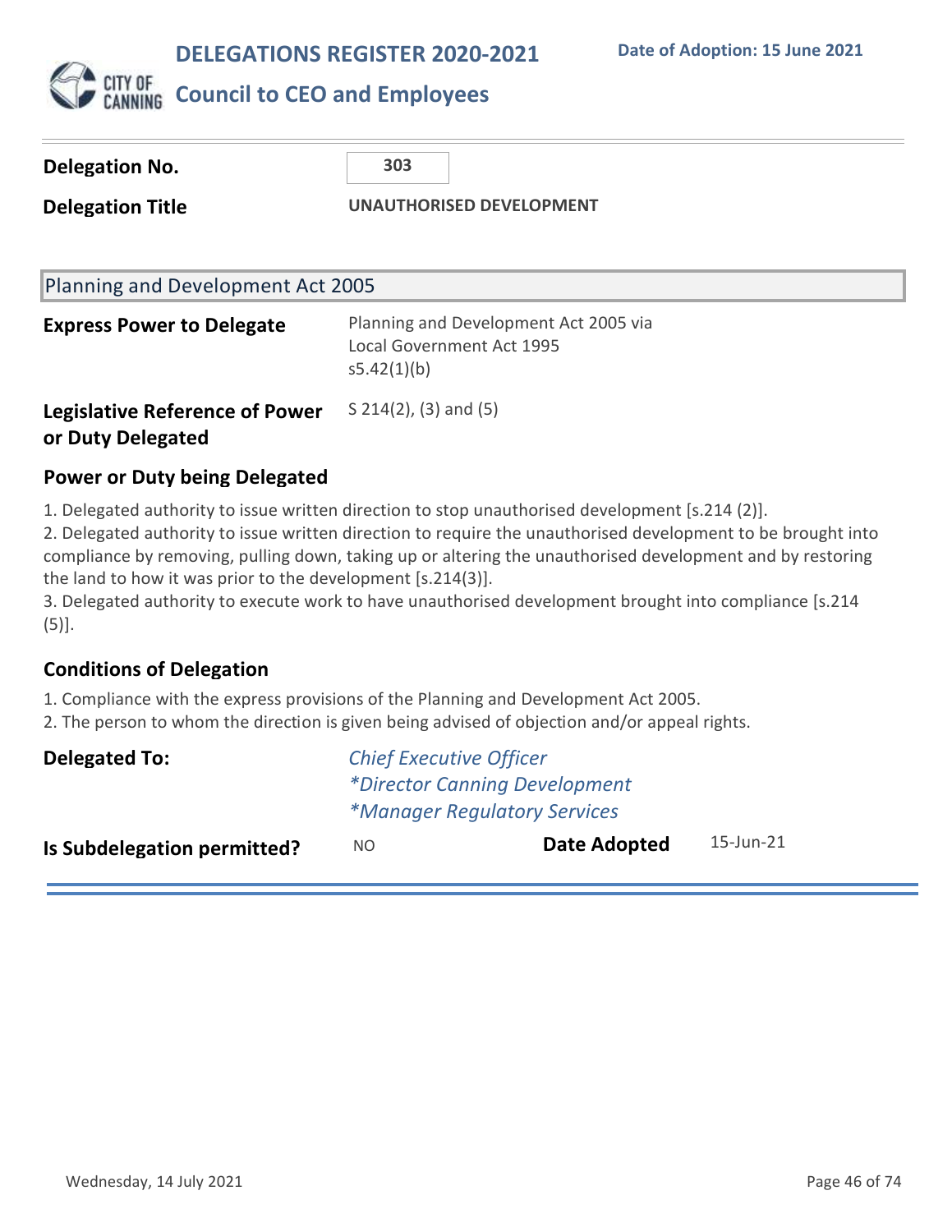

### **Council to CEO and Employees**

| Delegation No.<br><b>Delegation Title</b>                  | 321<br><b>APPOINT AUTHORISED OFFICES AND DESIGNATED OFFICERS UNDER</b><br>THE FOOD ACT 2008 |
|------------------------------------------------------------|---------------------------------------------------------------------------------------------|
| Food Act 2008                                              |                                                                                             |
| <b>Express Power to Delegate</b>                           | s118                                                                                        |
| <b>Legislative Reference of Power</b><br>or Duty Delegated | $S122(1)$ , $S126(6)$ , $(7)$ and $(13)$                                                    |

### **Power or Duty being Delegated**

1. The Chief Executive Officer is delegated authority to appoint persons to undertake the functions of an enforcement agency under this Act. [s.118(1)]

2. The Chief Executive Officer is delegated authority to appoint a person to be an authorised officer for the purposes of the Food Act 2008 [s.122(1)].

3. The Chief Executive Officer is delegated authority to appoint an Authorised Officer appointed under s.122(1) of this Act or the s.24(1) of the Public Health Act 2016, to be a Designated Officer for the purposes of issuing Infringement Notices under the Food Act 2008 [s.126(13)].

4. The Chief Executive Officer is delegated authority to appoint an Authorised Officer to be a Designated Officer (who is prohibited by s.126(13) from also being a Designated Officer for the purpose of issuing infringements), for the purpose of extending the time for payment of modified penalties [s.126(6)] and determining withdrawal of an infringement notice [s.126(7)].

### **Conditions of Delegation**

1. In accordance with s.118(3)(b), this delegation is subject to relevant Department of Health CEO Guidelines, as amended from time to time, including but not limited to:

a) Appointment of Authorised Officers as Meat Inspectors

b) Appointment of Authorised Officers

c) Appointment of Authorised Officers – Designated Officers only

 d) Appointment of Authorised Officers – Appointment of persons to assist with the discharge of duties of an Authorised Officer.

2. A register of authorised officers appointed is to be maintained. [s.122(3)]

| <b>Delegated To:</b>        |     | <b>Chief Executive Officer</b>      |           |
|-----------------------------|-----|-------------------------------------|-----------|
|                             |     | <i>*Manager Regulatory Services</i> |           |
| Is Subdelegation permitted? | NO. | Date Adopted                        | 15-Jun-21 |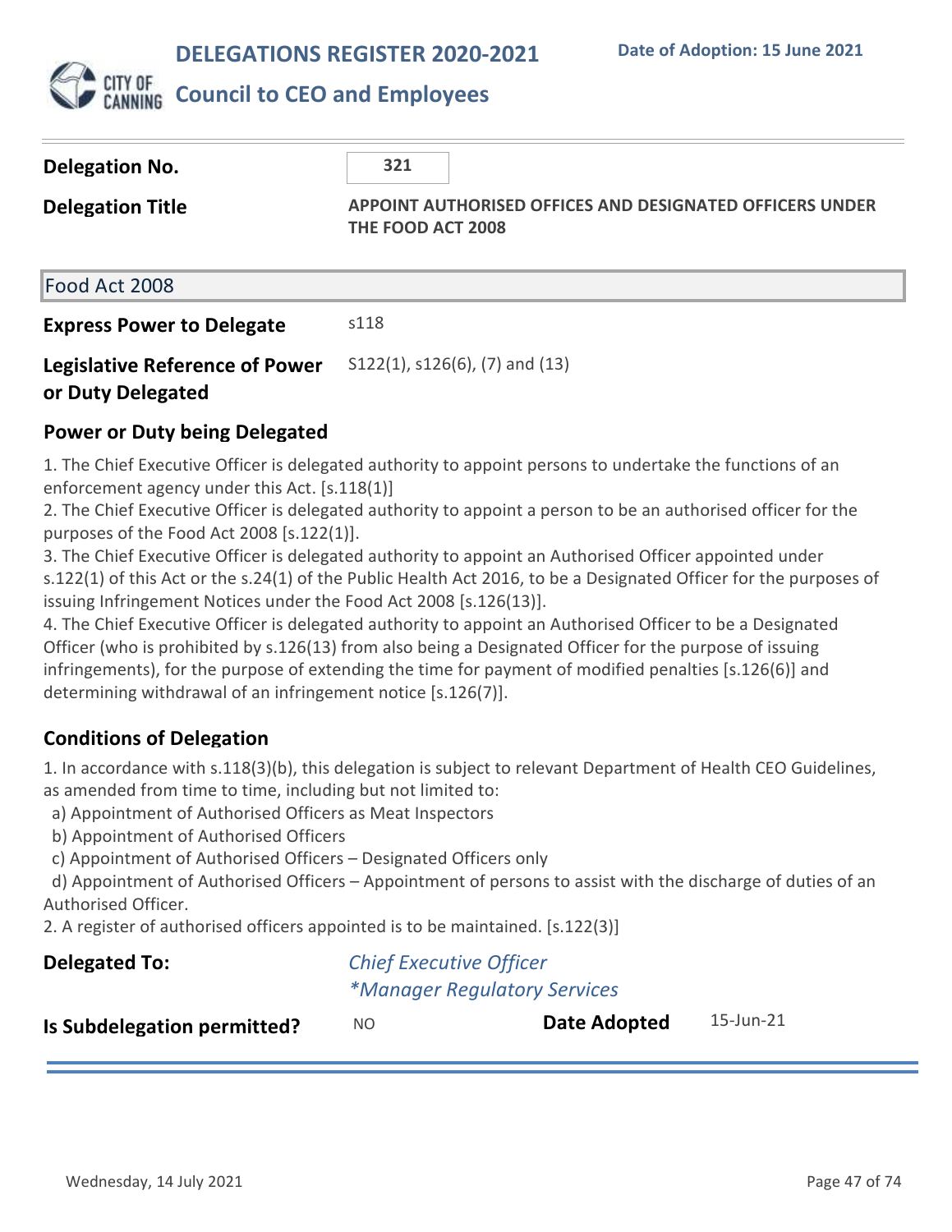

### **CITY OF COUNCIL to CEO and Employees**

| 322 |
|-----|
|-----|

**Delegation Title LIQUOR CERTIFICATES**

| Liquor Control Act 1988 and Gaming and Wagering Commission Act 1987 |  |
|---------------------------------------------------------------------|--|
|---------------------------------------------------------------------|--|

**Express Power to Delegate** S 39 and S 40 (LC Act) and S 55 (GWC Act) **Legislative Reference of Power or Duty Delegated** S 39 and 40 (LC Act) and S 55(GWC Act)

### **Power or Duty being Delegated**

Issue certificates pursuant to Sections 39 and 40 of the Liquor Control Act 1988, and Section 55 of the Gaming and Wagering Commission Act 1987.

### **Conditions of Delegation**

| <b>Delegated To:</b>        |                                | <b>Director Canning Development</b>        |                  |
|-----------------------------|--------------------------------|--------------------------------------------|------------------|
|                             |                                | <b>Chief Executive Director</b>            |                  |
|                             | <b>Manager City Planning</b>   |                                            |                  |
|                             |                                | <b>Manager Regulatory Services</b>         |                  |
|                             |                                | <b>Leader Statutory Planning</b>           |                  |
|                             | <b>Senior Planning Officer</b> |                                            |                  |
|                             |                                | <b>Senior Environmental Health Officer</b> |                  |
|                             |                                | <b>Environmental Health Officer</b>        |                  |
| Is Subdelegation permitted? | NO.                            | Date Adopted                               | $15 -$ Jun $-21$ |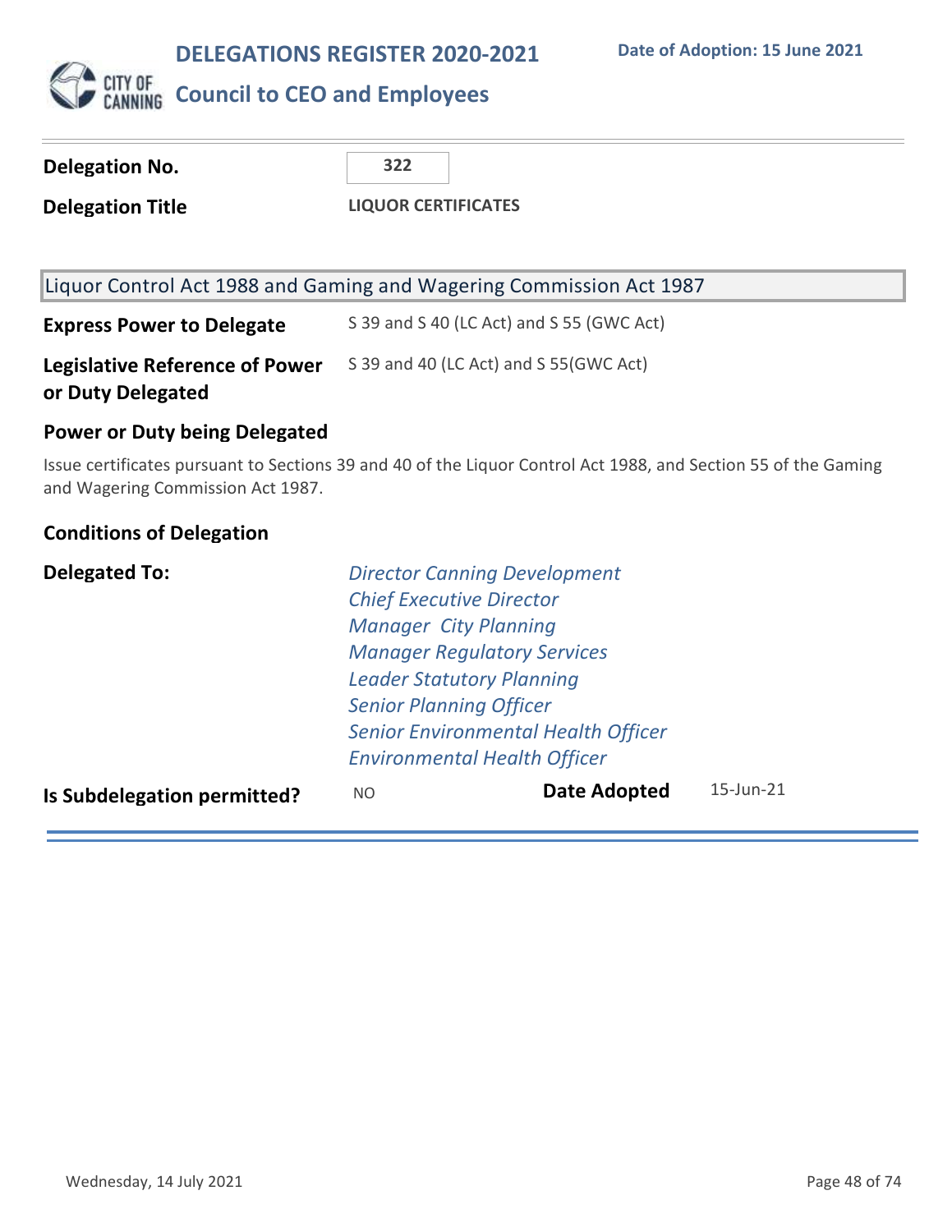

| <b>Delegation No.</b>                                                                                                                                                                                                    | 323                                                                                                                                                                                                                                                                                                                                                                                                            |
|--------------------------------------------------------------------------------------------------------------------------------------------------------------------------------------------------------------------------|----------------------------------------------------------------------------------------------------------------------------------------------------------------------------------------------------------------------------------------------------------------------------------------------------------------------------------------------------------------------------------------------------------------|
| <b>Delegation Title</b>                                                                                                                                                                                                  | <b>APPOINTMENT OF AUTHORISED OFFICERS - PUBLIC HEALTH ACT 2016</b>                                                                                                                                                                                                                                                                                                                                             |
|                                                                                                                                                                                                                          |                                                                                                                                                                                                                                                                                                                                                                                                                |
| <b>Public Health Act 2016</b>                                                                                                                                                                                            |                                                                                                                                                                                                                                                                                                                                                                                                                |
| <b>Express Power to Delegate</b>                                                                                                                                                                                         | s.21                                                                                                                                                                                                                                                                                                                                                                                                           |
| <b>Legislative Reference of Power</b><br>or Duty Delegated                                                                                                                                                               | Part 2, Divisions 2 and 4                                                                                                                                                                                                                                                                                                                                                                                      |
| <b>Power or Duty being Delegated</b>                                                                                                                                                                                     |                                                                                                                                                                                                                                                                                                                                                                                                                |
| officers (s24.1)<br>health officers; or<br>(c) a mixture of the two. $[s.24(3)]$ .                                                                                                                                       | 1. The Chief Executive Officer is delegated authority to designate a person or class of persons as authorised<br>2. The Chief Executive Officer is delegated authority to designate under subsection $(1)$ –<br>(a) an environmental health officer or environmental health officers as a class; or<br>(b) a person who is not an environmental health officer or a class of persons who are not environmental |
| <b>Conditions of Delegation</b>                                                                                                                                                                                          |                                                                                                                                                                                                                                                                                                                                                                                                                |
| 1. Persons to be appointed as authorised environmental health officers must satisfy the criteria published in<br>Government Gazette No 22 of 24 January 2017 - Public Health Act 2016 - Guidelines on the Designation of |                                                                                                                                                                                                                                                                                                                                                                                                                |

Authorised Officer.

2. A certificate of authority as an authorised officer must be issued [s.30]

| Delegated To:               | <b>Chief Executive Officer</b> |              |           |
|-----------------------------|--------------------------------|--------------|-----------|
| Is Subdelegation permitted? | NO.                            | Date Adopted | 15-Jun-21 |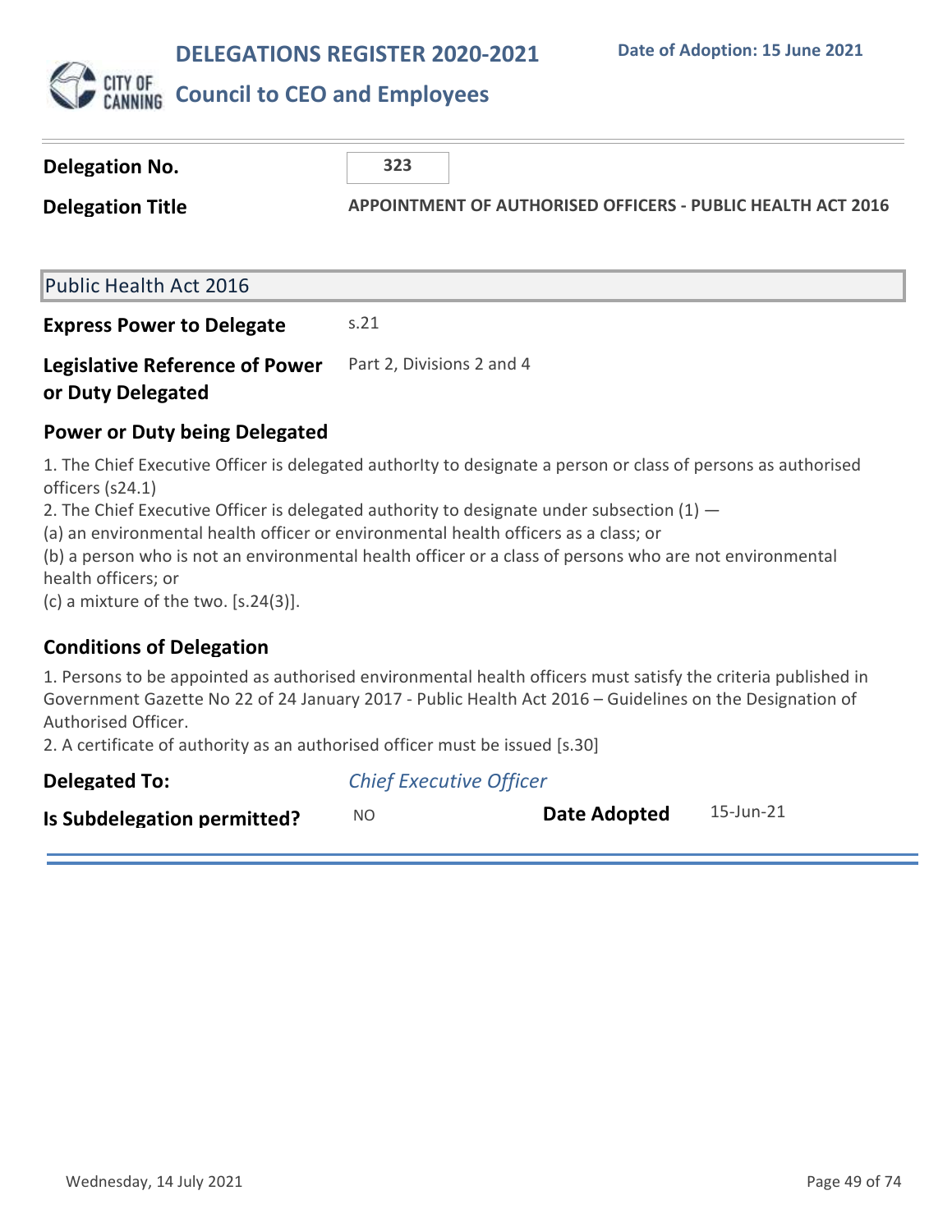

| Delegation No.                                             | 324                       |
|------------------------------------------------------------|---------------------------|
| <b>Delegation Title</b>                                    | <b>PROHIBITION ORDERS</b> |
|                                                            |                           |
| Food Act 2008                                              |                           |
| <b>Express Power to Delegate</b>                           | s.118                     |
| <b>Legislative Reference of Power</b><br>or Duty Delegated | $s.65(1)$ , s.66, s.67(4) |

### **Power or Duty being Delegated**

1. Authority to serve a prohibition order on the proprietor of a food business in accordance with s.65 of the Food Act 2008 [s.65(1)].

2. Authority to give a certificate of clearance, where inspection demonstrates compliance with a prohibition order and any relevant improvement notices [s.66].

3. Authority to give written notice to proprietor of a food business on whom a prohibition order has been served of the decision not to give a certificate of clearance after an inspection [s.67(4)].

### **Conditions of Delegation**

Note – Decisions under this delegation may be referred for review by the State Administration Tribunal. Food Act 2008 does not provide for sub-delegation.

| Delegated To:                      | <b>Chief Executive Officer</b>             |                                     |              |  |
|------------------------------------|--------------------------------------------|-------------------------------------|--------------|--|
|                                    | <b>Manager Regulatory Services</b>         |                                     |              |  |
|                                    | <b>Senior Environmental Health Officer</b> |                                     |              |  |
|                                    |                                            | <b>Environmental Health Officer</b> |              |  |
| <b>Is Subdelegation permitted?</b> | NO.                                        | <b>Date Adopted</b>                 | $15$ -Jun-21 |  |
|                                    |                                            |                                     |              |  |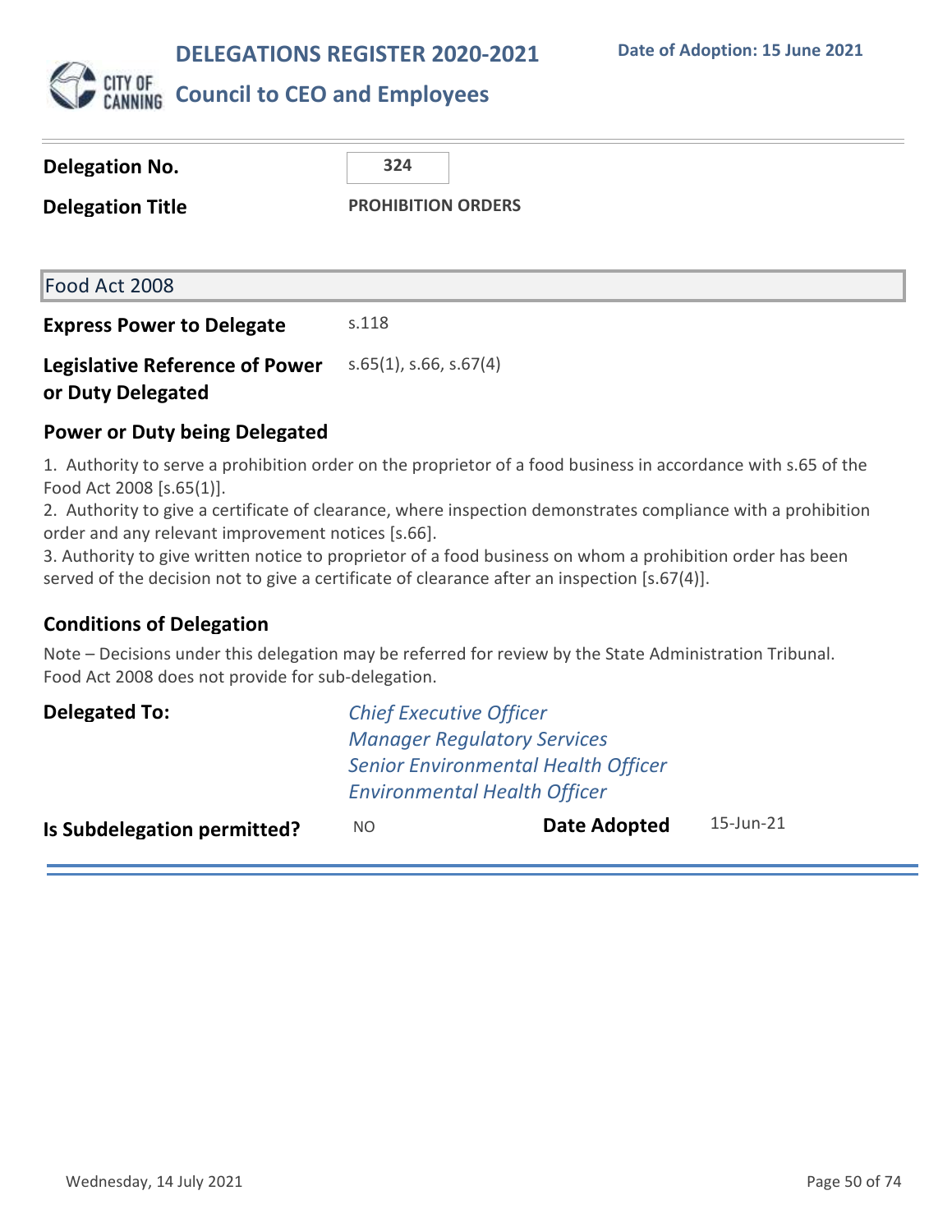

### **Delegation No. 325 Delegation Title FOOD BUSINESS REGISTRATIONS** Food Act 2008 **Express Power to Delegate** s.118 **Legislative Reference of Power or Duty Delegated** s.110(1) and (5) and s.112 **Power or Duty being Delegated**

1. Authority to consider applications and determine registration of a food business and grant the application with or without conditions or refuse the registration [s.110(1) and (5)].

2. Authority to vary the conditions or cancel the registration of a food business [s.112].

### **Conditions of Delegation**

In accordance with s.118(3)(b), this delegation is subject to relevant Department of Health CEO Guidelines, as amended from time to time.

| <b>Delegated To:</b>        | <b>Chief Executive Officer</b>             |                                     |              |
|-----------------------------|--------------------------------------------|-------------------------------------|--------------|
|                             |                                            | <b>Manager Regulatory Services</b>  |              |
|                             | <b>Senior Environmental Health Officer</b> |                                     |              |
|                             |                                            | <b>Environmental Health Officer</b> |              |
| Is Subdelegation permitted? | NO.                                        | Date Adopted                        | $15$ -Jun-21 |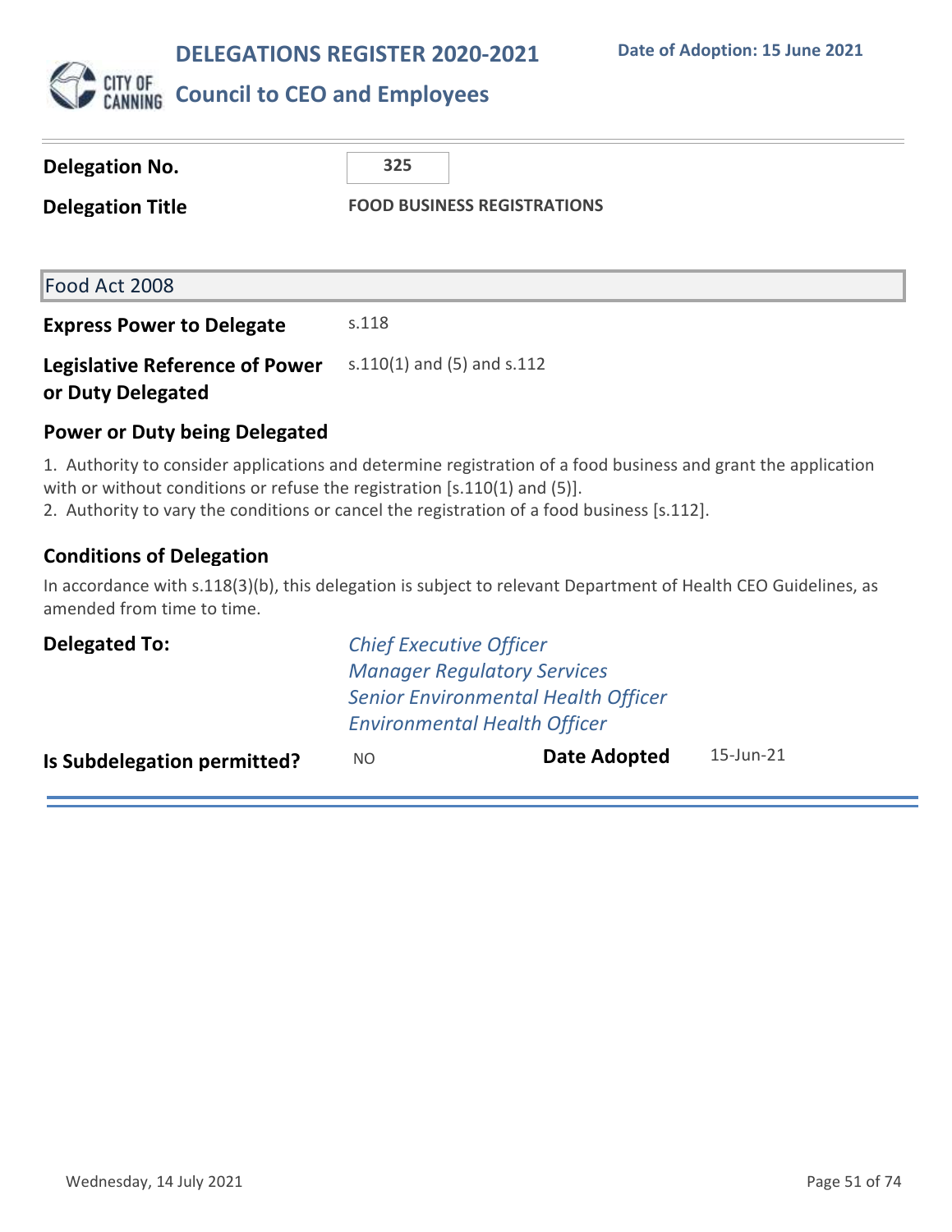

| <b>Delegation No.</b>                                      | 350         |                                                           |
|------------------------------------------------------------|-------------|-----------------------------------------------------------|
| <b>Delegation Title</b>                                    |             | <b>PROSECUTIONS FOR OFFENCES AND INFRINGEMENT NOTICES</b> |
| <b>Bush Fires Act 1954</b>                                 |             |                                                           |
| <b>Express Power to Delegate</b>                           | S 59(3)     |                                                           |
| <b>Legislative Reference of Power</b><br>or Duty Delegated | S 59, S 59A |                                                           |
| <b>Power or Duty being Delegated</b>                       |             |                                                           |

1. Authority to institute and carry on proceedings against a person for an offence alleged to be committed against this Act [s.59].

2. Authority to serve an infringement notice for an offence against this Act [s.59A(2)].

3. Authority to withdraw an infringement notice [s59A(5)].

### **Conditions of Delegation**

Functions 1 and 3 delegated to the CEO and Manager Community Safety only. Function 2 delegated to remaining delegates.

| <b>Delegated To:</b>               | <b>Chief Executive Officer</b>         |                     |                 |  |
|------------------------------------|----------------------------------------|---------------------|-----------------|--|
|                                    | <b>Manager Community Safety</b>        |                     |                 |  |
|                                    | <b>Leader Community Safety</b>         |                     |                 |  |
|                                    | <b>Senior Community Safety Officer</b> |                     |                 |  |
|                                    | Ranger                                 |                     |                 |  |
|                                    | <b>Community Safety Officer</b>        |                     |                 |  |
| <b>Is Subdelegation permitted?</b> | NO.                                    | <b>Date Adopted</b> | $15$ -Jun- $21$ |  |
|                                    |                                        |                     |                 |  |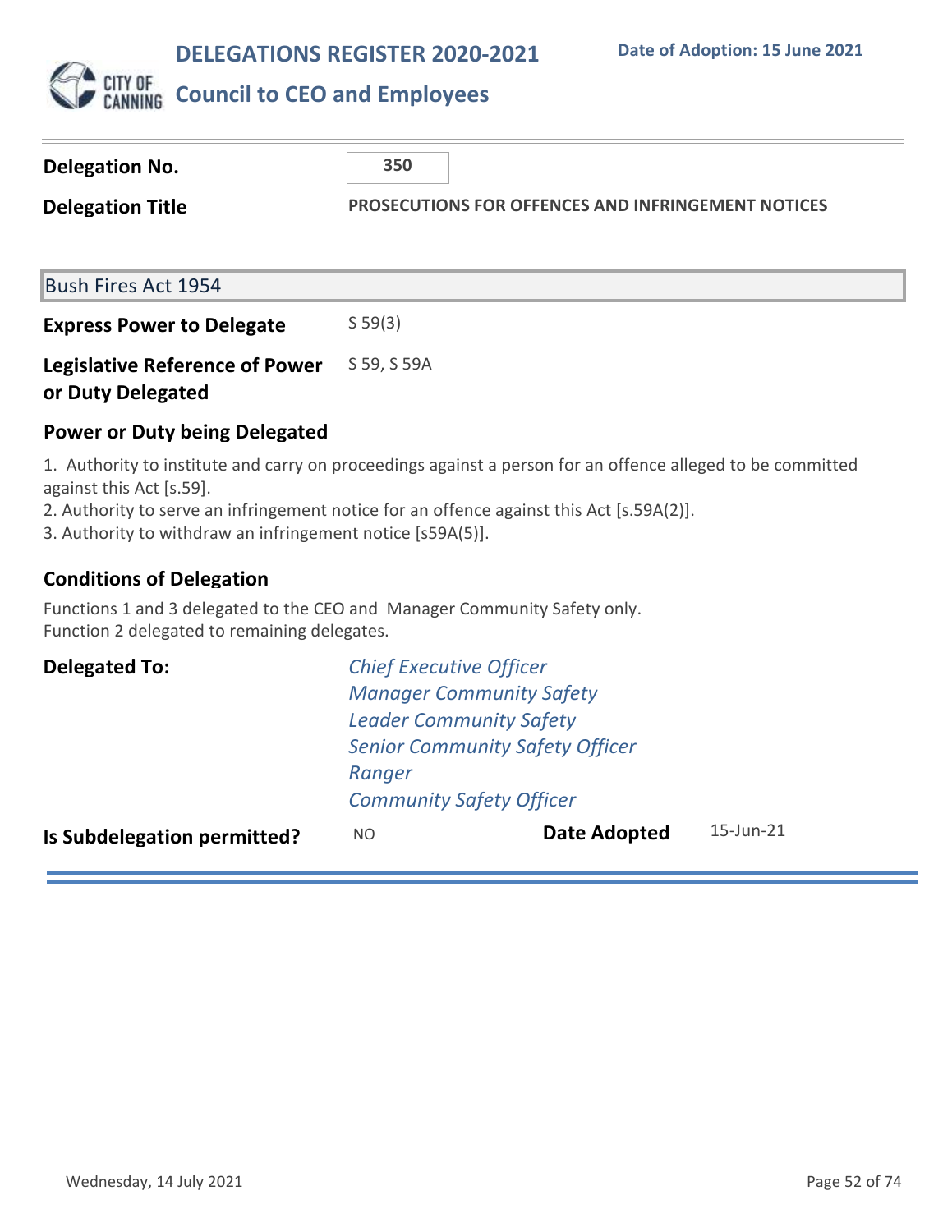

| Delegation No.                                             | 352                                                                                                |
|------------------------------------------------------------|----------------------------------------------------------------------------------------------------|
| <b>Delegation Title</b>                                    | <b>BUSH FIRES ACT FUNCTIONS</b>                                                                    |
|                                                            |                                                                                                    |
| <b>Bush Fires Act 1954</b>                                 |                                                                                                    |
| <b>Express Power to Delegate</b>                           | s.48                                                                                               |
| <b>Legislative Reference of Power</b><br>or Duty Delegated | s.38                                                                                               |
| <b>Power or Duty being Delegated</b>                       |                                                                                                    |
| Regulations.                                               | 1. Authority to exercise the performance of any of the functions under the Bush Fires Act 1954 and |

2. Authority to appoint persons to be Bush Fire Control Officers for the purposes of the Bush Fires Act 1954  $[$ s38(1)].

### **Conditions of Delegation**

The local government shall cause notice of an appointment made under the provisions of s38(1) to be published at least once in a newspaper circulating in its district.

A bush fire control officer appointed by a local government under the provisions of section 38 shall be issued with a certificate of appointment by the local government [s38(2E)].

| <b>Delegated To:</b>        | <b>Chief Executive Officer</b> |              |           |
|-----------------------------|--------------------------------|--------------|-----------|
| Is Subdelegation permitted? | NΟ                             | Date Adopted | 15-Jun-21 |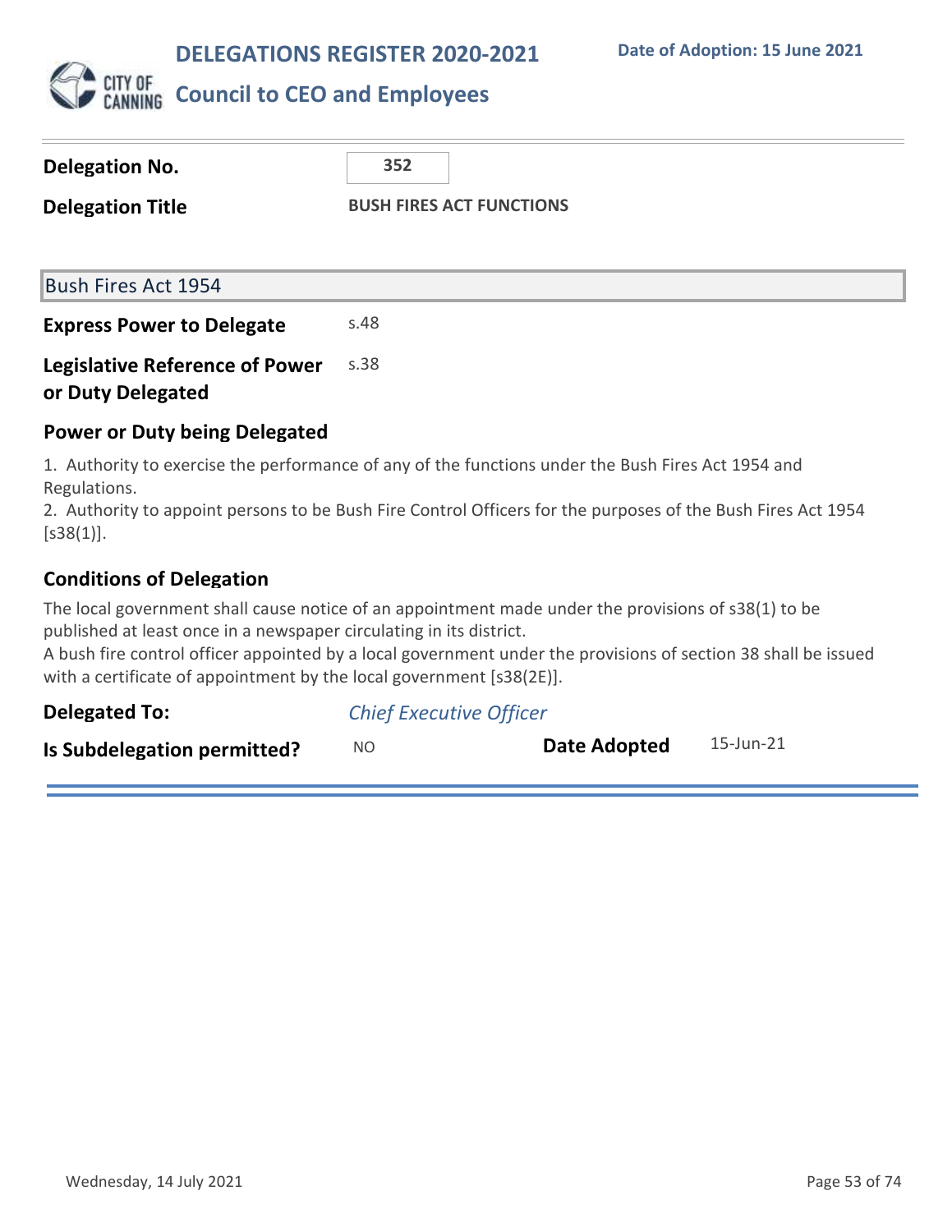

# **Delegation No. 360**

**Delegation Title WITHDRAWAL OF LITTER INFRINGEMENTS**

| Litter Act 1979                                                                                                                         |                                         |                     |           |
|-----------------------------------------------------------------------------------------------------------------------------------------|-----------------------------------------|---------------------|-----------|
| <b>Express Power to Delegate</b>                                                                                                        | Litter Regulations 1981                 |                     |           |
| <b>Legislative Reference of Power</b><br>or Duty Delegated                                                                              | S 30(4), Regulations Schedule 2, Form 2 |                     |           |
| <b>Power or Duty being Delegated</b>                                                                                                    |                                         |                     |           |
| Authority to withdraw Litter Infringement Notices issued under the Litter Act 1981.                                                     |                                         |                     |           |
| <b>Conditions of Delegation</b><br>A Withdrawal notice is to be in the form as prescribed in Litter Regulations 1981 Schedule 2, Form 2 |                                         |                     |           |
| <b>Delegated To:</b>                                                                                                                    |                                         |                     |           |
| Is Subdelegation permitted?                                                                                                             | NO.                                     | <b>Date Adopted</b> | 15-Jun-21 |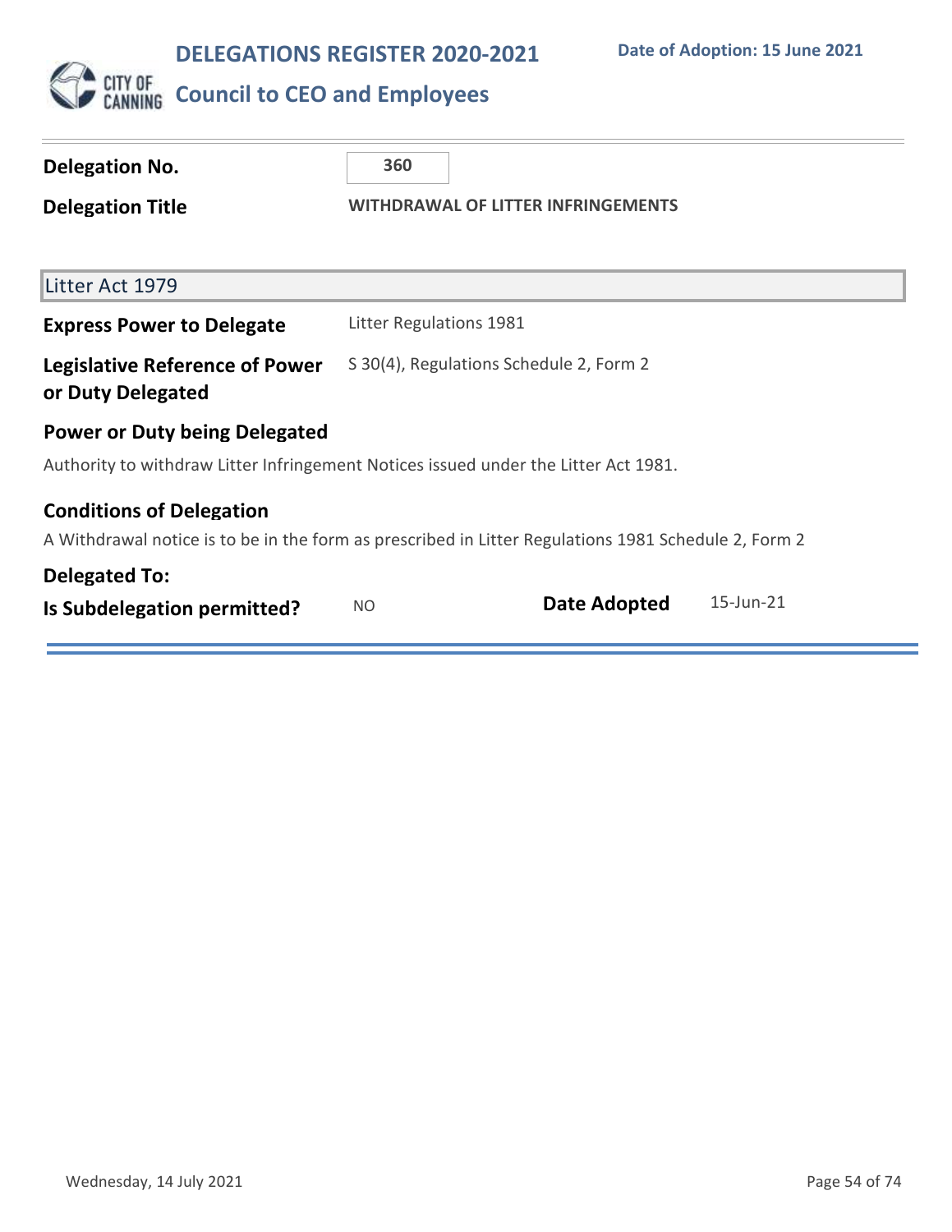

| Delegation No.                                             | 380                                                                                                         |
|------------------------------------------------------------|-------------------------------------------------------------------------------------------------------------|
| <b>Delegation Title</b>                                    | <b>CAT CONTROL</b>                                                                                          |
|                                                            |                                                                                                             |
| Cat Act 2011                                               |                                                                                                             |
| <b>Express Power to Delegate</b>                           | s44, s48                                                                                                    |
| <b>Legislative Reference of Power</b><br>or Duty Delegated | <b>Cat Act 2011</b>                                                                                         |
| <b>Power or Duty being Delegated</b>                       |                                                                                                             |
| and Regulations.                                           | Authority to exercise any of the local government's powers or discharge any of its duties under the Cat Act |
| <b>Conditions of Delegation</b>                            |                                                                                                             |
| <b>Delegated To:</b>                                       | <b>Chief Executive Officer</b>                                                                              |
| Is Subdelegation permitted?                                | 15-Jun-21<br>Date Adopted<br><b>YES</b>                                                                     |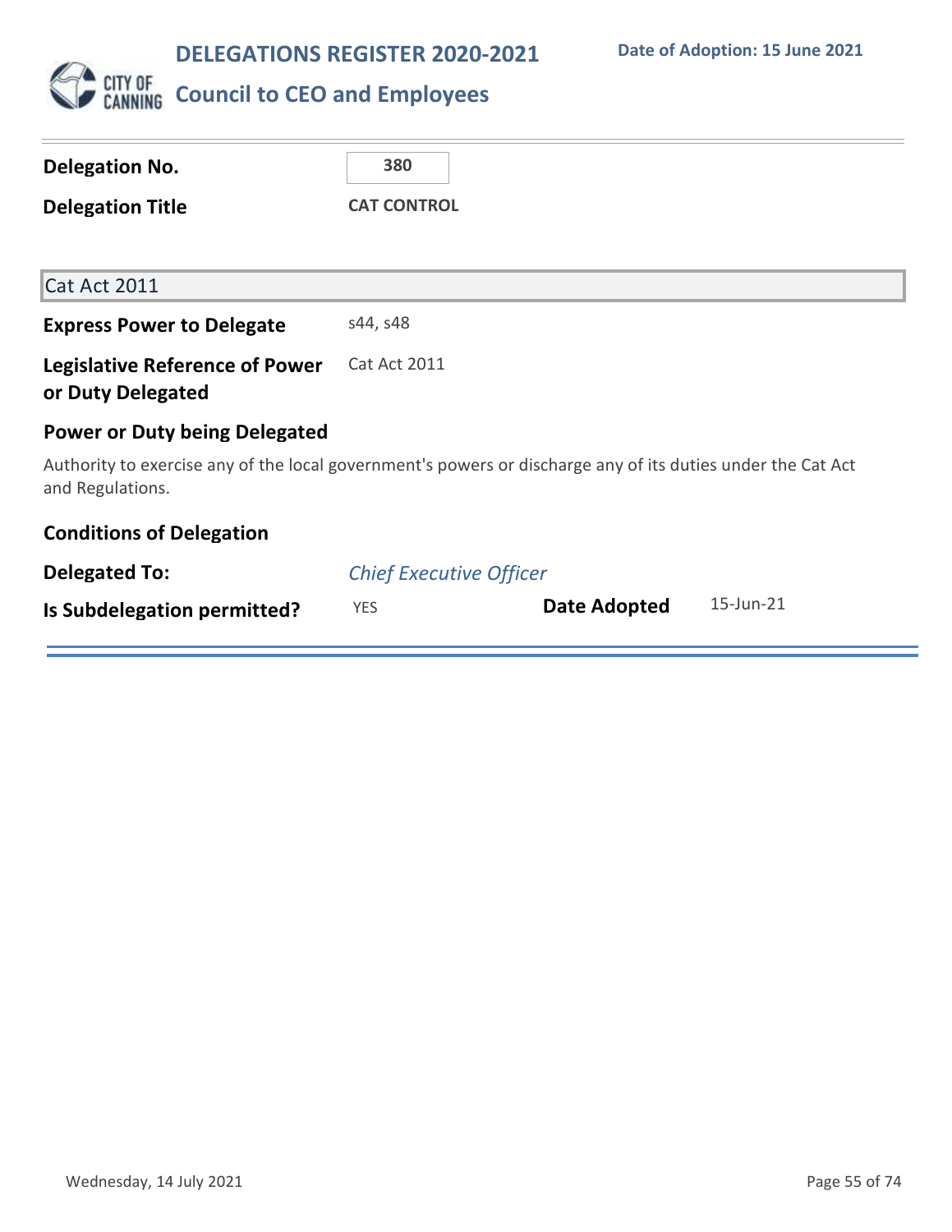

|                                                                                                                                                                                                                                                                                      | <b>Delegation No.</b>                                      | 381                                              |  |              |  |           |
|--------------------------------------------------------------------------------------------------------------------------------------------------------------------------------------------------------------------------------------------------------------------------------------|------------------------------------------------------------|--------------------------------------------------|--|--------------|--|-----------|
|                                                                                                                                                                                                                                                                                      | <b>Delegation Title</b>                                    | <b>DESIGNATE EMPLOYEES AS AUTHORISED PERSONS</b> |  |              |  |           |
|                                                                                                                                                                                                                                                                                      |                                                            |                                                  |  |              |  |           |
|                                                                                                                                                                                                                                                                                      | <b>Building Act 2011</b>                                   |                                                  |  |              |  |           |
|                                                                                                                                                                                                                                                                                      | <b>Express Power to Delegate</b>                           | $s.127(1)$ & (3)                                 |  |              |  |           |
|                                                                                                                                                                                                                                                                                      | <b>Legislative Reference of Power</b><br>or Duty Delegated | $S.96(3)$ , s.99 $(3)$                           |  |              |  |           |
|                                                                                                                                                                                                                                                                                      | <b>Power or Duty being Delegated</b>                       |                                                  |  |              |  |           |
| Authority to designate an employee as an authorised person [s.96(3)].<br>1.<br>Authority to revoke or vary a condition of designation as an authorised person or give written notice to<br>2.<br>an authorised person limiting powers that may be exercised by that person [s.99(3)] |                                                            |                                                  |  |              |  |           |
|                                                                                                                                                                                                                                                                                      | <b>Conditions of Delegation</b>                            |                                                  |  |              |  |           |
|                                                                                                                                                                                                                                                                                      | <b>Delegated To:</b>                                       | <b>Chief Executive Officer</b>                   |  |              |  |           |
|                                                                                                                                                                                                                                                                                      | Is Subdelegation permitted?                                | <b>YES</b>                                       |  | Date Adopted |  | 15-Jun-21 |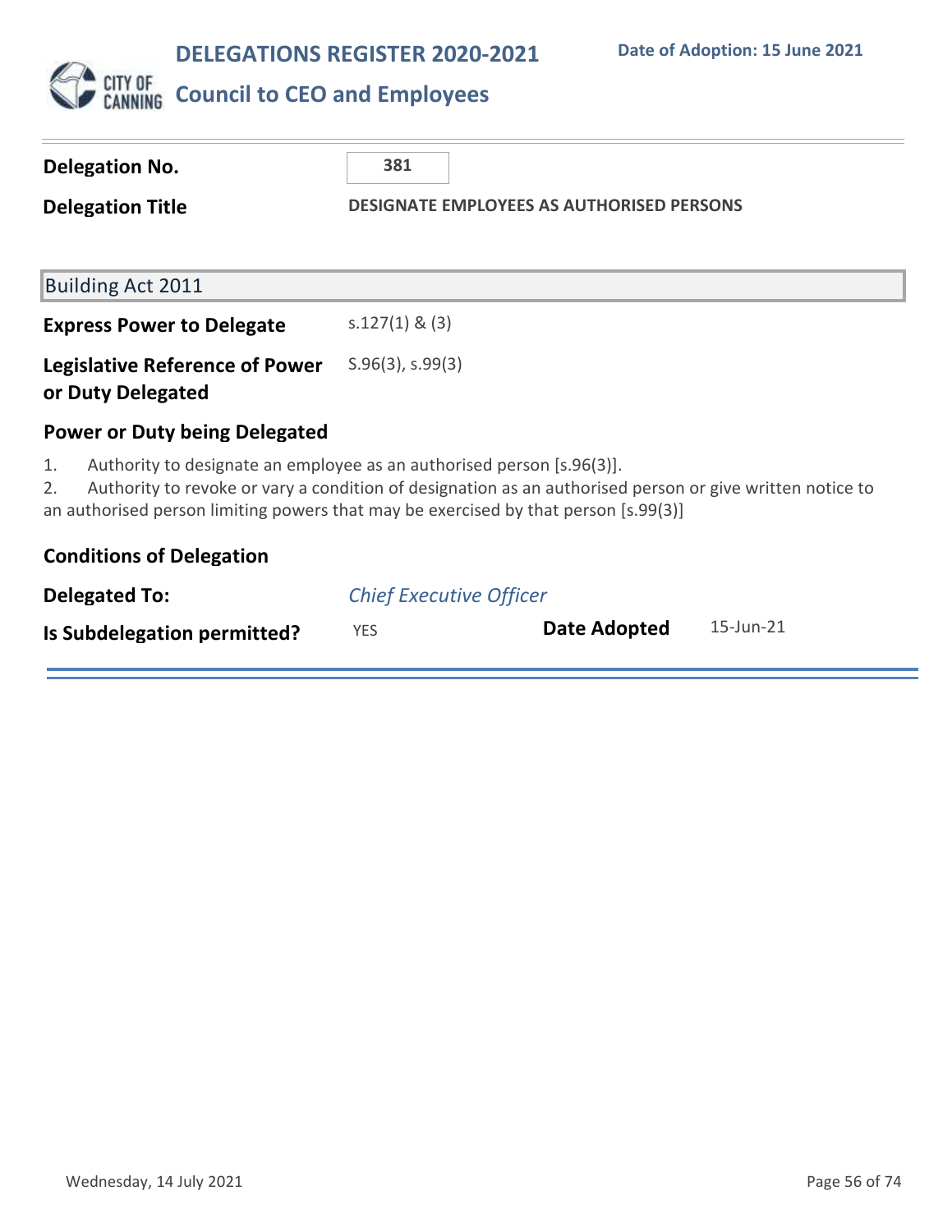

### **CITY OF COUNCIL TO CEO and Employees**

| <b>Delegation No.</b><br><b>Delegation Title</b>                                                                                                                                                                                                                                                                                                                                                                                                              | 400<br><b>FENCING APPROVALS AND REFUSALS</b> |  |
|---------------------------------------------------------------------------------------------------------------------------------------------------------------------------------------------------------------------------------------------------------------------------------------------------------------------------------------------------------------------------------------------------------------------------------------------------------------|----------------------------------------------|--|
| Local Laws                                                                                                                                                                                                                                                                                                                                                                                                                                                    |                                              |  |
| <b>Express Power to Delegate</b>                                                                                                                                                                                                                                                                                                                                                                                                                              | Local Government Act 1995 s.910              |  |
| <b>Legislative Reference of Power</b><br>or Duty Delegated                                                                                                                                                                                                                                                                                                                                                                                                    | CI 14                                        |  |
| <b>Power or Duty being Delegated</b>                                                                                                                                                                                                                                                                                                                                                                                                                          |                                              |  |
| 1. Approve or refuse the erection and construction of fences:<br>. Within front setbacks to a height of 1.8m;<br>• Dehind the front setback to a height not exceeding 2.1m and 3.6m in the case of a tennis court;<br>. Within driveway or street corner visual truncations.<br>2. Approve or refuse the use of:<br>. Recond-hand materials in the erection and construction of a fence; and<br>· @lectrified fences in industrial and commercial zoned land. |                                              |  |

### **Conditions of Delegation**

In cases of refusals the applicants being advised of their objection and/or appeal rights.

| <b>Delegated To:</b>        | <b>Chief Executive Officer</b> |              |           |  |
|-----------------------------|--------------------------------|--------------|-----------|--|
| Is Subdelegation permitted? | <b>YES</b>                     | Date Adopted | 15-Jun-21 |  |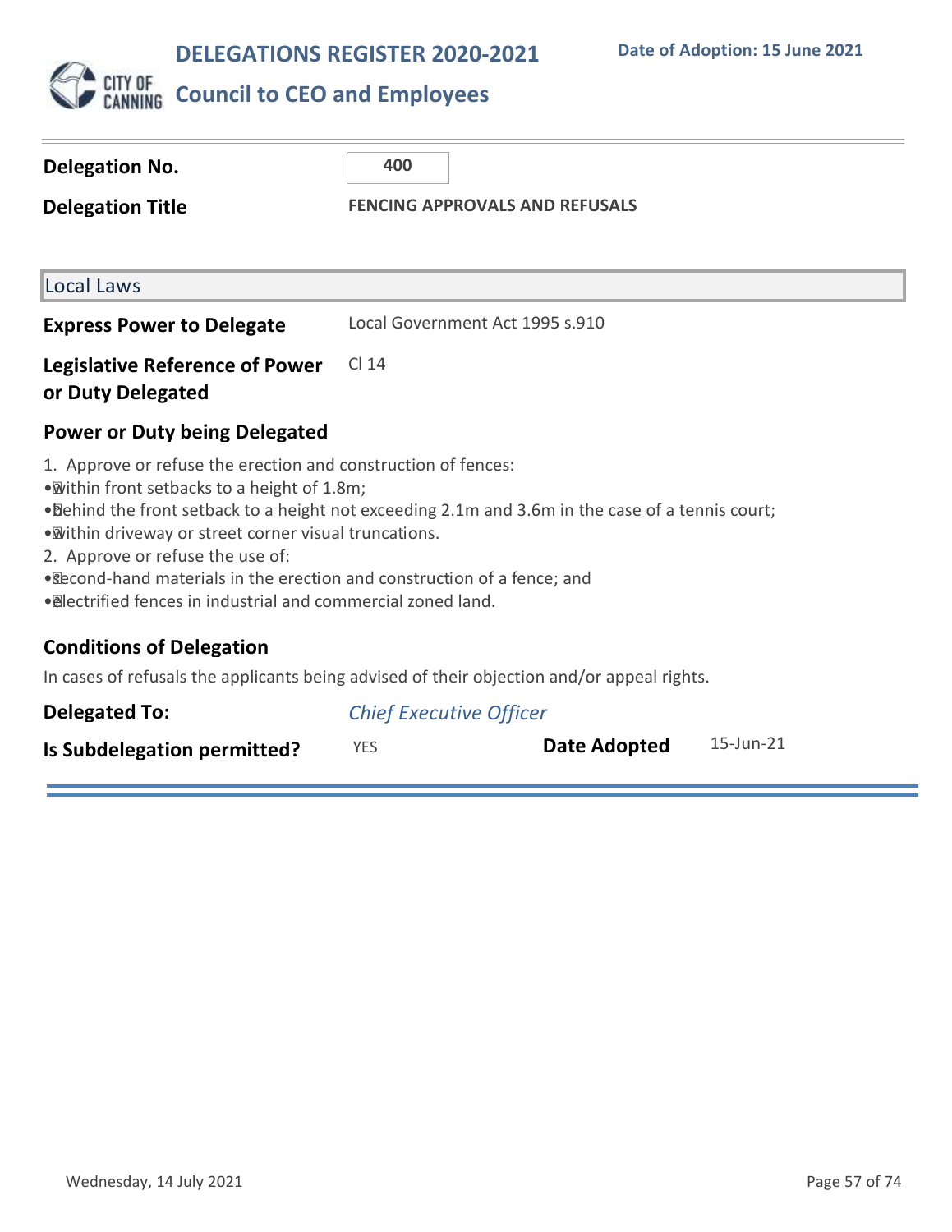

# **CITY OF COUNCIL TO CEO and Employees**

| Delegation No.                                                  | 401                                                                                                           |
|-----------------------------------------------------------------|---------------------------------------------------------------------------------------------------------------|
| <b>Delegation Title</b>                                         | <b>NOTICES TO OWNERS OR OCCUPIERS</b>                                                                         |
|                                                                 |                                                                                                               |
| Local Laws                                                      |                                                                                                               |
| <b>Express Power to Delegate</b>                                | Local Government Act 1995 s.9.10                                                                              |
| <b>Legislative Reference of Power</b><br>or Duty Delegated      | Part XIV, Division 3, Clause 14.3.2                                                                           |
| <b>Power or Duty being Delegated</b>                            |                                                                                                               |
|                                                                 | Serve Notices relating to fencing erected contrary to the provisions of City's Local Law Relating to Fencing. |
| <b>Conditions of Delegation</b>                                 |                                                                                                               |
| 2. The owner/s being advised of objection and/or appeal rights. | 1. Compliance with the provisions of the City's Policy SRS-207 and/or specific resolutions of Council.        |
| Delegated To:                                                   | <b>Chief Executive Officer</b>                                                                                |
| Is Subdelegation permitted?                                     | $15$ -Jun- $21$<br>Date Adopted<br><b>YES</b>                                                                 |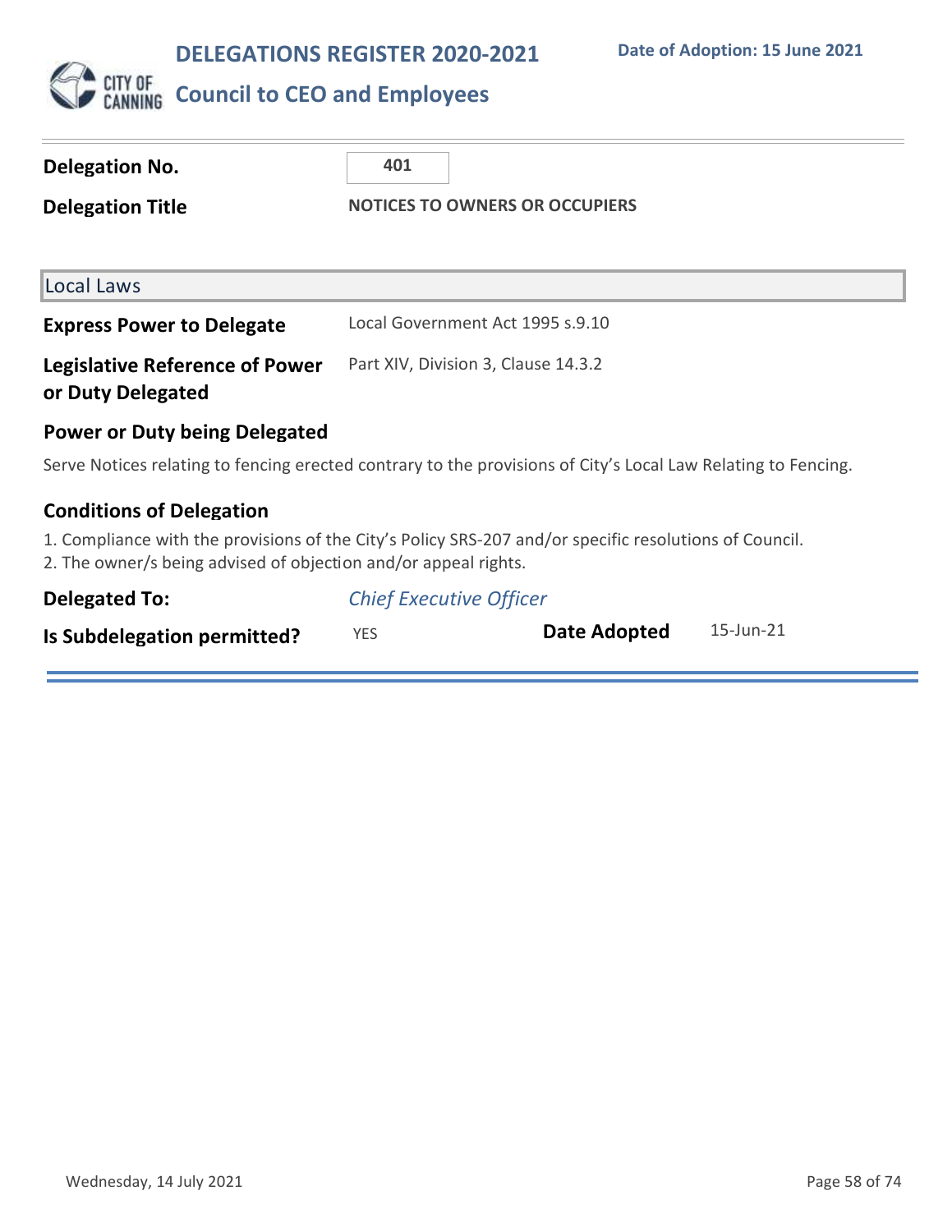

# **CITY OF COUNCIL TO CEO and Employees**

| Delegation No.<br><b>Delegation Title</b>                          | 402<br><b>SERVE NOTICES ON SIGNS AND HOARDINGS</b>                                                           |
|--------------------------------------------------------------------|--------------------------------------------------------------------------------------------------------------|
| Local Laws                                                         |                                                                                                              |
| <b>Express Power to Delegate</b>                                   | Local Government Act 1995 s.9.10                                                                             |
| <b>Legislative Reference of Power</b><br>or Duty Delegated         | Part XVI, Clause 16.40.4                                                                                     |
| <b>Power or Duty being Delegated</b>                               |                                                                                                              |
| Hoarding and Bill Postings.                                        | Serve Notices relating to signs erected contrary to the provisions of Council's Local Law Relating to Signs, |
| <b>Conditions of Delegation</b>                                    |                                                                                                              |
| 2. The offender/s being advised of objection and/or appeal rights. | 1. Compliance with the provisions of the City's Policy SRS-206 and/or specific resolutions of Council.       |
| <b>Delegated To:</b>                                               | <b>Chief Executive Officer</b>                                                                               |

| Is Subdelegation permitted? |  | Date Adopted | 15-Jun-21 |
|-----------------------------|--|--------------|-----------|
|-----------------------------|--|--------------|-----------|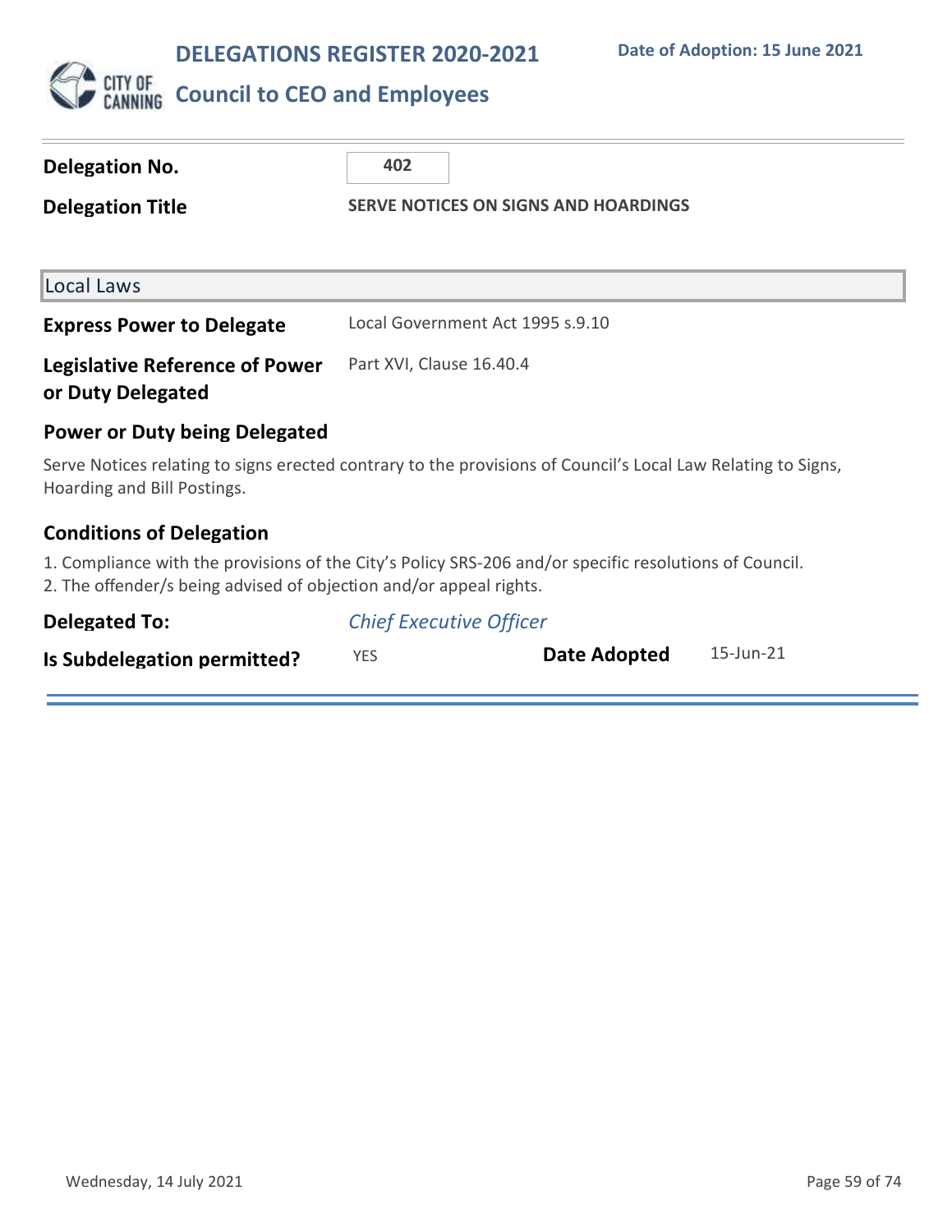

### **CITY OF COUNCIL to CEO and Employees**

| <b>Delegation No.</b>                                      | 403                                                           |
|------------------------------------------------------------|---------------------------------------------------------------|
| <b>Delegation Title</b>                                    | <b>REFUND DEPOSITS AND HIRE FEES</b>                          |
|                                                            |                                                               |
| Local Laws                                                 |                                                               |
| <b>Express Power to Delegate</b>                           | Local Government Act 1995 s9.10                               |
| <b>Legislative Reference of Power</b><br>or Duty Delegated | City of Canning Consolidated Local Law CI 4.3.9 and CI 4.3.11 |

### **Power or Duty being Delegated**

Refund Fees and/or deposits due to cancellation of bookings for the hire of Council facilities and/or equipment, and to determine the portion of the Fees and/or deposit to be refunded.

### **Conditions of Delegation**

1. The applicant to be advised in conjunction with the determination of their right to seek reconsideration by the Council should they be dissatisfied with the decision on their application.

2. When determining the portion of the fees and/or deposit to be returned, the Officers are to ensure that the Council is reimbursed for actual costs or expenses incurred as a result of the booking.

| <b>Delegated To:</b>        | <b>Chief Executive Officer</b> |              |           |
|-----------------------------|--------------------------------|--------------|-----------|
| Is Subdelegation permitted? | <b>YES</b>                     | Date Adopted | 15-Jun-21 |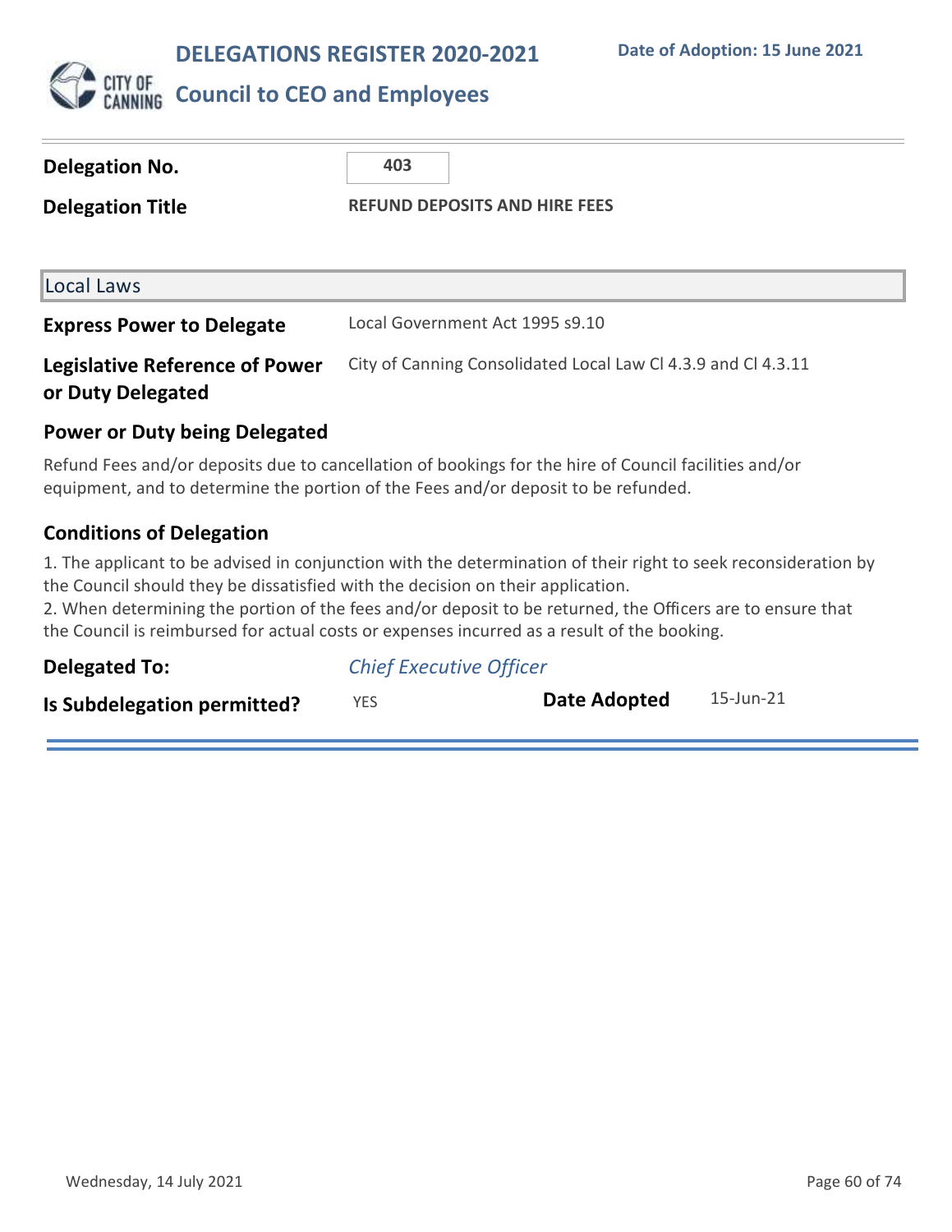

# CUTY OF COUNCIL **to CEO** and Employees

| <b>Delegation No.</b>                                                                                                                           | 404                                   |                                            |                 |
|-------------------------------------------------------------------------------------------------------------------------------------------------|---------------------------------------|--------------------------------------------|-----------------|
| <b>Delegation Title</b>                                                                                                                         | <b>REMOVAL OF SIGNS AND HOARDINGS</b> |                                            |                 |
| Local Laws                                                                                                                                      |                                       |                                            |                 |
| <b>Express Power to Delegate</b>                                                                                                                |                                       | Local Government Act 1995 s.910            |                 |
| <b>Legislative Reference of Power</b><br>or Duty Delegated                                                                                      |                                       | Part XVI, Clause 16.40.5, 16.40.6, 16.40.7 |                 |
| <b>Power or Duty being Delegated</b>                                                                                                            |                                       |                                            |                 |
| Dispose of, remove or return signs erected contrary to the provisions of the City's Local Law Relating to Signs,<br>Hoarding and Bill Postings. |                                       |                                            |                 |
| <b>Conditions of Delegation</b>                                                                                                                 |                                       |                                            |                 |
| 1. The offender/s being advised of objection and/or appeal rights.                                                                              |                                       |                                            |                 |
| <b>Delegated To:</b>                                                                                                                            | <b>Chief Executive Officer</b>        |                                            |                 |
| Is Subdelegation permitted?                                                                                                                     | <b>YES</b>                            | Date Adopted                               | $15$ -Jun- $21$ |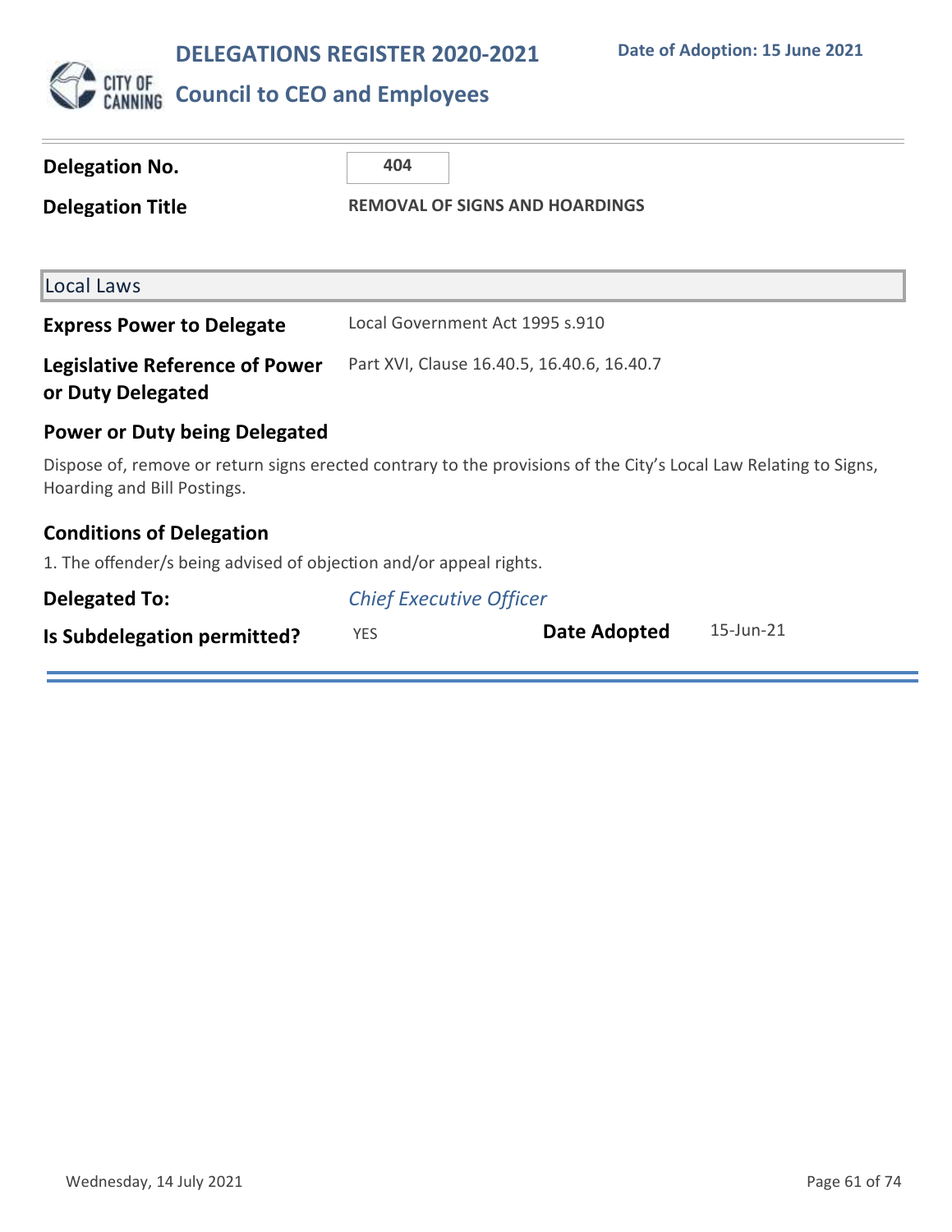

| Delegation No.                                             | 405                                        |
|------------------------------------------------------------|--------------------------------------------|
| <b>Delegation Title</b>                                    | <b>HAWKERS STALLHOLDERS STREET TRADERS</b> |
| Local Laws                                                 |                                            |
| <b>Express Power to Delegate</b>                           | Local Government Act 1995 s.910            |
| <b>Legislative Reference of Power</b><br>or Duty Delegated | Part XI                                    |
| <b>Power or Duty being Delegated</b>                       |                                            |

Determine new applications for licences, and renew existing licences, for Stallholders, Street Traders and Hawkers.

### **Conditions of Delegation**

1. Compliance with Council's Local Laws relating to Hawkers and Stallholders.

2. The applicant providing evidence of \$10 million Personal Liability Insurance Cover.

3. The stall not obstructing a footpath.

4. The stall being located at least 400 metres from a commercial shop selling primarily the same product, unless no objection to the application is provided by the landowner.

5. Written permission being obtained from the landowner.

| <b>Delegated To:</b>        | <b>Chief Executive Officer</b> |              |           |
|-----------------------------|--------------------------------|--------------|-----------|
| Is Subdelegation permitted? | YES.                           | Date Adopted | 15-Jun-21 |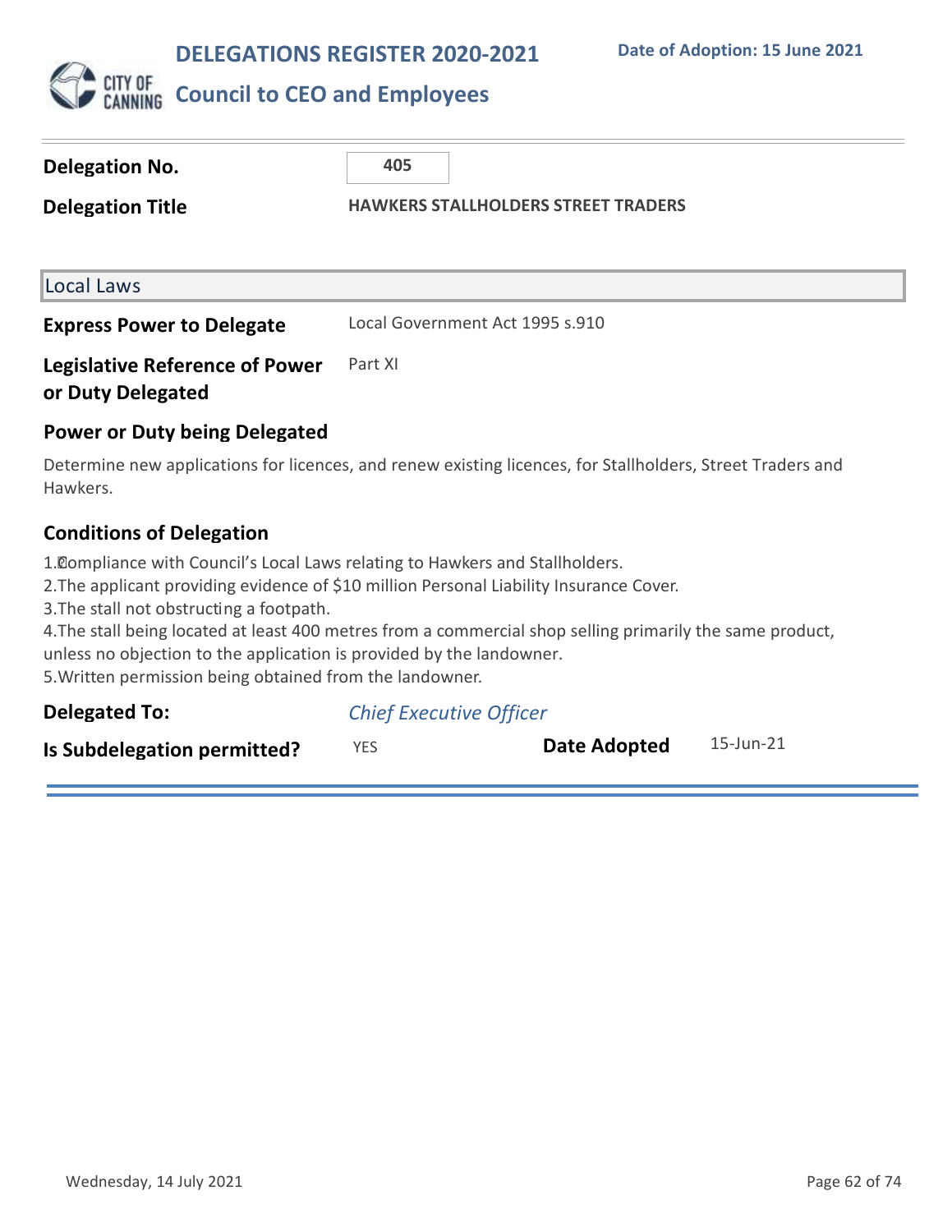

| <b>Delegation No.</b>                                                                                                                                                                                                                          | 406                            |                                                         |                 |
|------------------------------------------------------------------------------------------------------------------------------------------------------------------------------------------------------------------------------------------------|--------------------------------|---------------------------------------------------------|-----------------|
| <b>Delegation Title</b>                                                                                                                                                                                                                        |                                | LICENSE AND PERMIT APPLICATIONS FOR SIGNS AND HOARDINGS |                 |
|                                                                                                                                                                                                                                                |                                |                                                         |                 |
| Local Government Act 1995                                                                                                                                                                                                                      |                                |                                                         |                 |
| <b>Express Power to Delegate</b>                                                                                                                                                                                                               | s.5.44 & s.910                 |                                                         |                 |
| <b>Legislative Reference of Power</b><br>or Duty Delegated                                                                                                                                                                                     |                                |                                                         |                 |
| <b>Power or Duty being Delegated</b>                                                                                                                                                                                                           |                                |                                                         |                 |
| Approve or refuse applications for sign licences and temporary sign permits in accordance with cl 16.8 and<br>16.9 of the local law. Issue and Revoke sign licences and temporary sign permits in accordance with cl 16.5 of<br>the local law. |                                |                                                         |                 |
| <b>Conditions of Delegation</b>                                                                                                                                                                                                                |                                |                                                         |                 |
| Applicants are to be advised of their objection and/or appeal rights.                                                                                                                                                                          |                                |                                                         |                 |
| <b>Delegated To:</b>                                                                                                                                                                                                                           | <b>Chief Executive Officer</b> |                                                         |                 |
| Is Subdelegation permitted?                                                                                                                                                                                                                    | <b>YES</b>                     | <b>Date Adopted</b>                                     | $15$ -Jun- $21$ |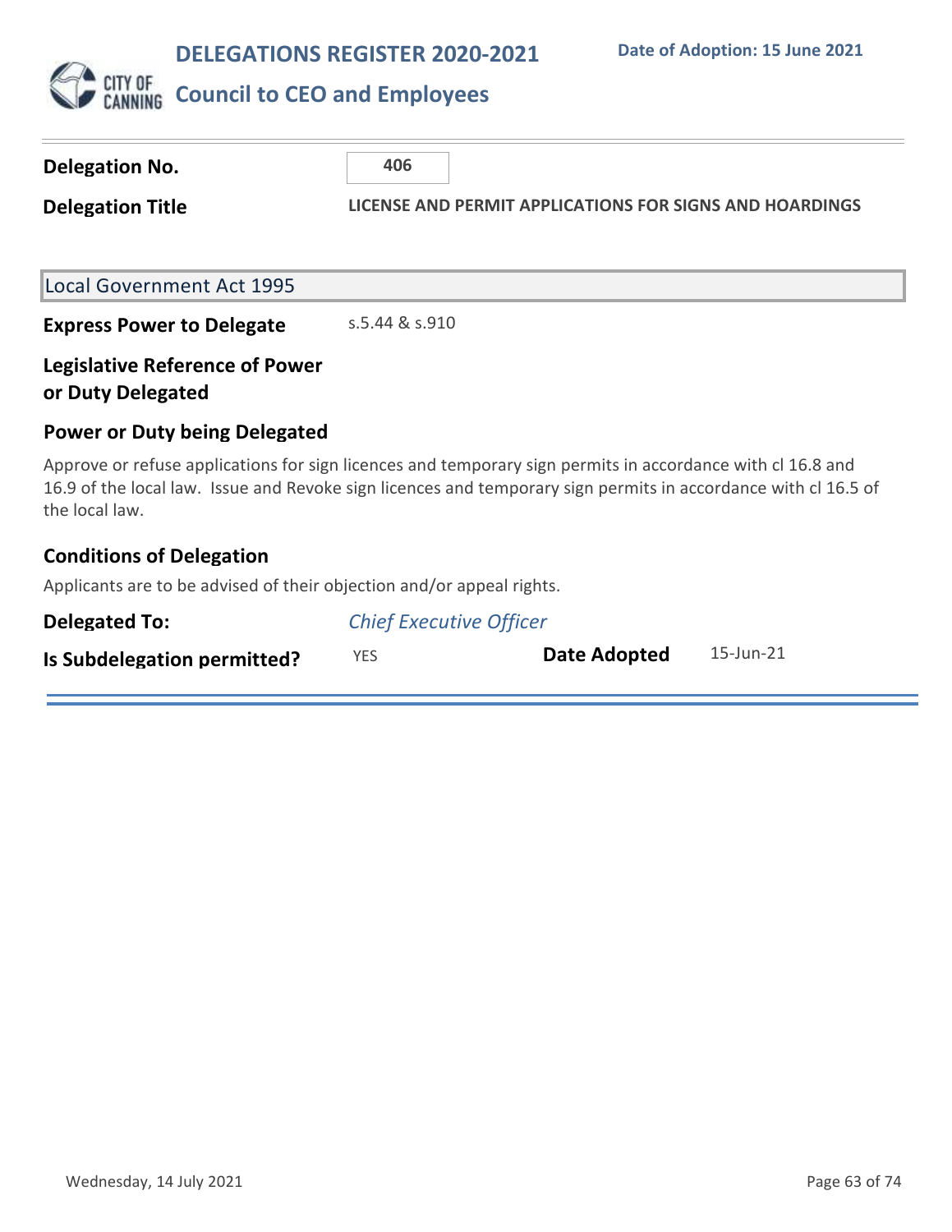

### **Delegation No.** 440 **Delegation Title NEGOTIATE PAYMENT OF SCHEME COSTS FOR TOWN PLANNING SCHEMES 17A, 21 AND 24** Town Planning Schemes 17A, 21 and 24 **Express Power to Delegate** PLANNING AND DEVELOPMENT (LOCAL PLANNING SCHEMES) REGULATIONS 2015 Cl 82 & 83 **Legislative Reference of Power or Duty Delegated** Clauses 17(4), 29(2), 29(9), 29(11) and 33((1) of TPS 21; Clause 3.3.5 and 4.5.1(b) and (j) of TPS 17A; and Clause 58(b) and (j) of TPS 24. **Power or Duty being Delegated** Authorise deferral or waiving of Scheme contributions required under the City's Town Planning Schemes 17A, 21 and 24.

### **Conditions of Delegation**

Deferral of Scheme Contributions is only applicable to the balance lot created via a staged subdivision process, subject to the land owner entering into a legal agreement with the City to pay the costs at the time when the balance lot is further subdivided.

| <b>Delegated To:</b>        | <b>Chief Executive Officer</b> |              |           |
|-----------------------------|--------------------------------|--------------|-----------|
| Is Subdelegation permitted? | <b>YES</b>                     | Date Adopted | 15-Jun-21 |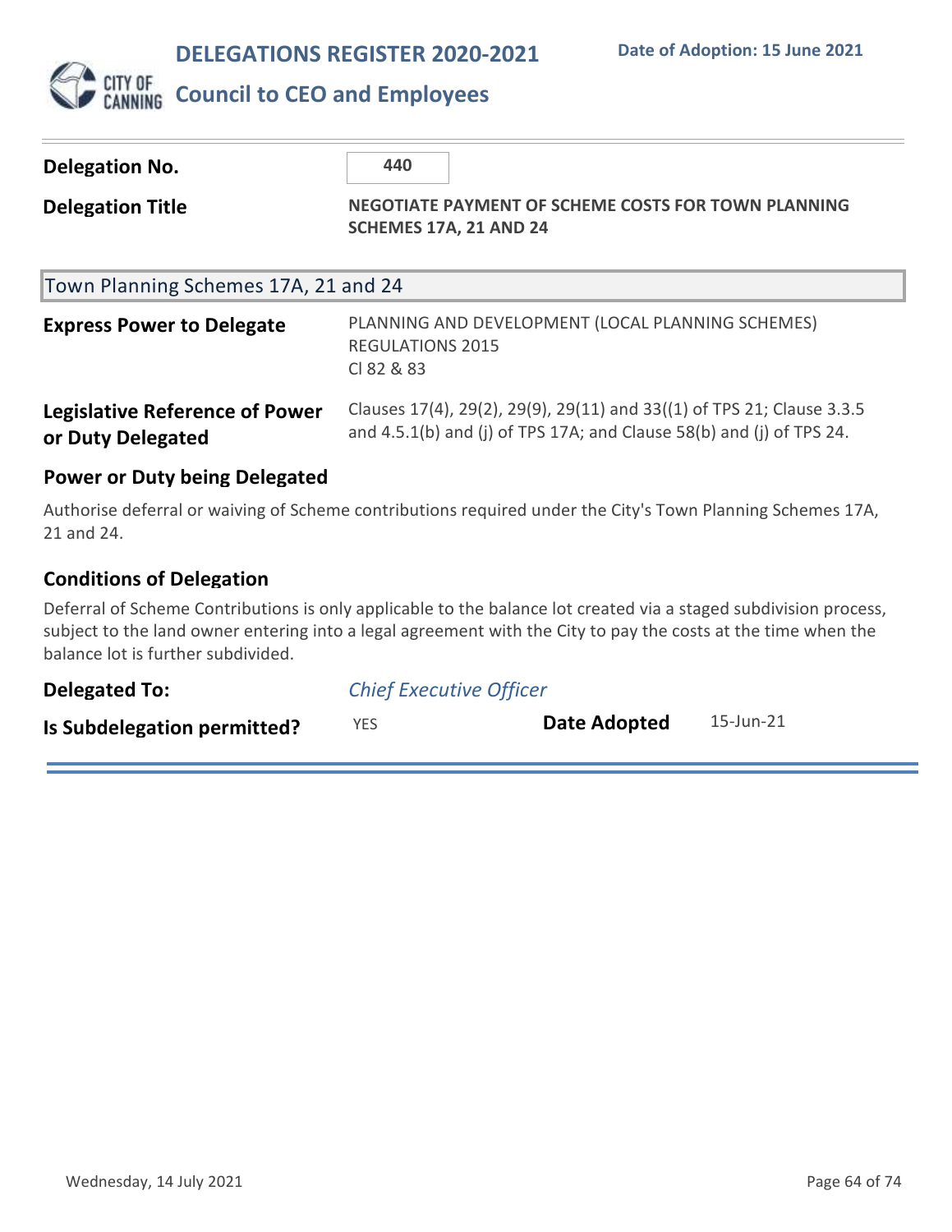

| <b>Delegation No.</b>                                                                                                                                                           | 441                                                          |                                                   |           |
|---------------------------------------------------------------------------------------------------------------------------------------------------------------------------------|--------------------------------------------------------------|---------------------------------------------------|-----------|
| <b>Delegation Title</b>                                                                                                                                                         | <b>ANNUAL REVIEW OF TOWN PLANNING SCHEME 21 SCHEME COSTS</b> |                                                   |           |
| Town Planning Schemes 17A, 21 and 24                                                                                                                                            |                                                              |                                                   |           |
| <b>Express Power to Delegate</b>                                                                                                                                                | <b>REGULATIONS 2015</b><br>CI 82 & 83                        | PLANNING AND DEVELOPMENT (LOCAL PLANNING SCHEMES) |           |
| <b>Legislative Reference of Power</b><br>or Duty Delegated                                                                                                                      |                                                              |                                                   |           |
| <b>Power or Duty being Delegated</b>                                                                                                                                            |                                                              |                                                   |           |
| Undertake and approve the annual review of the estimate of scheme costs for the City of Canning Town<br>Planning Scheme No 21 in accordance with the provisions of that Scheme. |                                                              |                                                   |           |
| <b>Conditions of Delegation</b>                                                                                                                                                 |                                                              |                                                   |           |
| Elected Members are to be informed of the results of the review.                                                                                                                |                                                              |                                                   |           |
| <b>Delegated To:</b>                                                                                                                                                            |                                                              | <b>Chief Executive Officer</b>                    |           |
| Is Subdelegation permitted?                                                                                                                                                     | <b>YES</b>                                                   | Date Adopted                                      | 15-Jun-21 |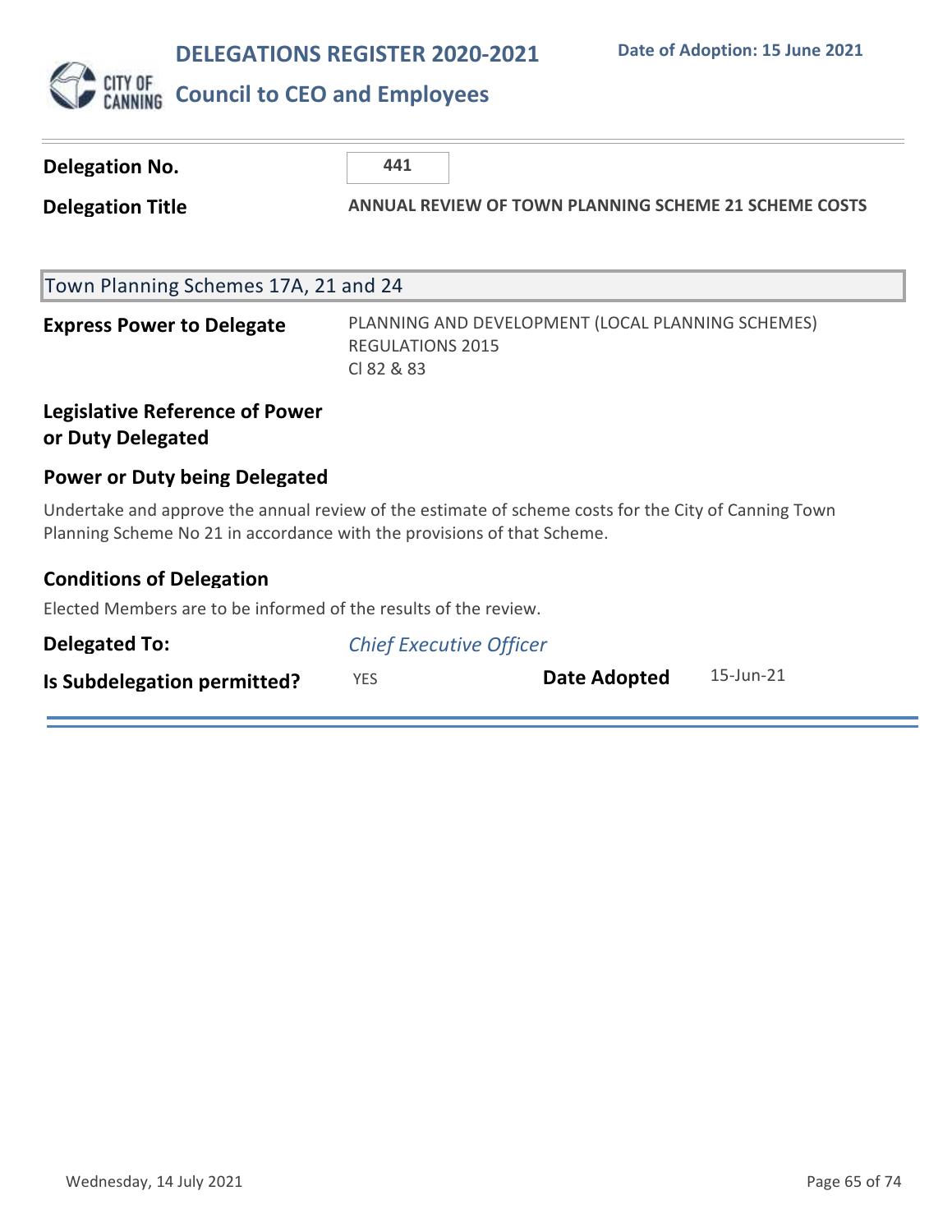

| Delegation No.                                                                                                                                                                                                                                                                                                                          | 470                            |                                           |           |
|-----------------------------------------------------------------------------------------------------------------------------------------------------------------------------------------------------------------------------------------------------------------------------------------------------------------------------------------|--------------------------------|-------------------------------------------|-----------|
| <b>Delegation Title</b>                                                                                                                                                                                                                                                                                                                 |                                | <b>PURCHASE LAND FOR PLANNING SCHEMES</b> |           |
| Land Administration Act 1997                                                                                                                                                                                                                                                                                                            |                                |                                           |           |
| <b>Express Power to Delegate</b>                                                                                                                                                                                                                                                                                                        |                                |                                           |           |
| <b>Legislative Reference of Power</b><br>or Duty Delegated                                                                                                                                                                                                                                                                              |                                |                                           |           |
| <b>Power or Duty being Delegated</b>                                                                                                                                                                                                                                                                                                    |                                |                                           |           |
| Authorise the purchase of land in accordance with the City's Planning Schemes.                                                                                                                                                                                                                                                          |                                |                                           |           |
| <b>Conditions of Delegation</b>                                                                                                                                                                                                                                                                                                         |                                |                                           |           |
| 1. Undertake subdivision, improvement works, or make use of the land to progress the Planning Scheme.<br>2. Undertake the completion of all documentation necessary to complete such transactions via the established<br>operational process.<br>3. Delegation to be exercised where there is an approved budget to undertake the work. |                                |                                           |           |
| <b>Delegated To:</b>                                                                                                                                                                                                                                                                                                                    | <b>Chief Executive Officer</b> |                                           |           |
| Is Subdelegation permitted?                                                                                                                                                                                                                                                                                                             | <b>YES</b>                     | <b>Date Adopted</b>                       | 15-Jun-21 |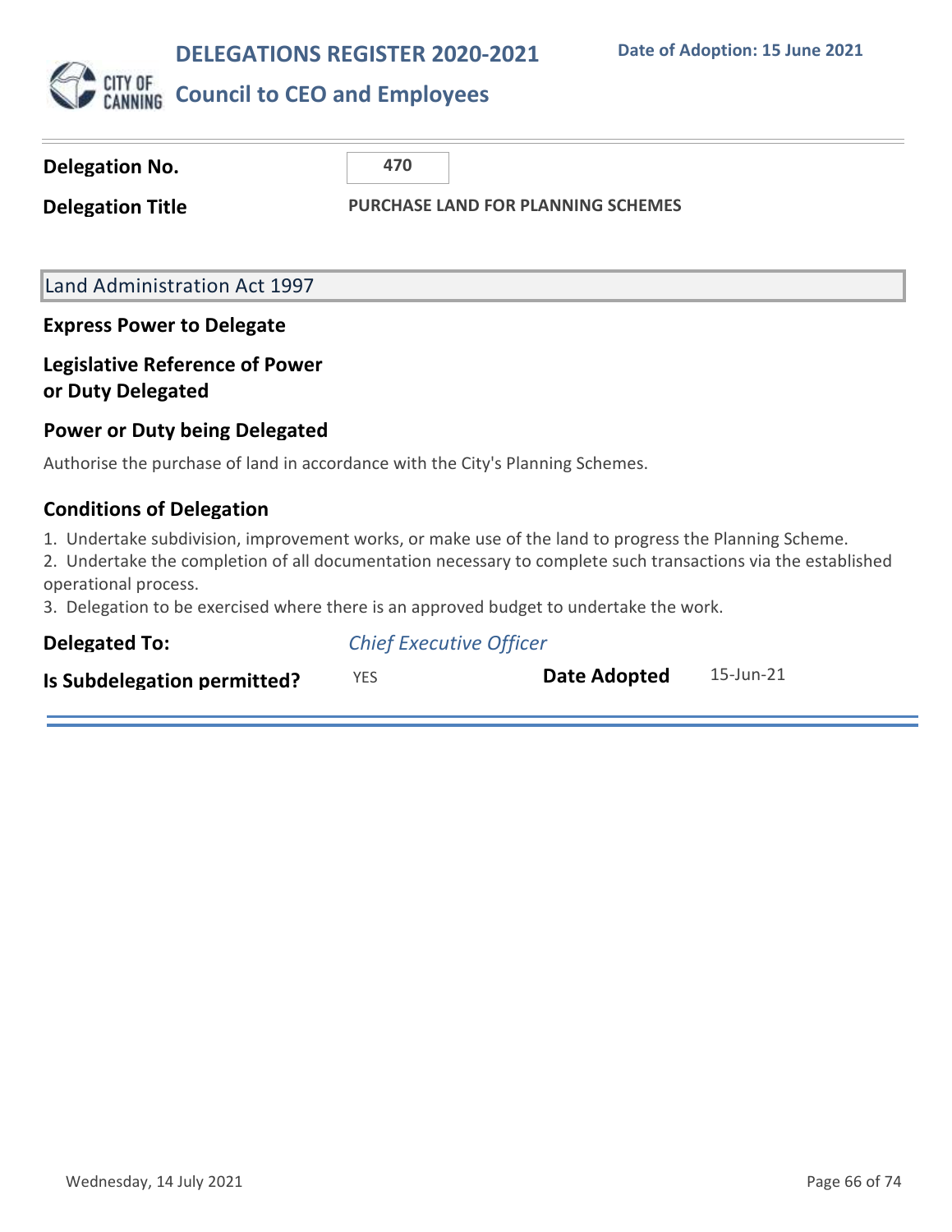

| Delegation No.                                             | 471                                                                                                                                                                                                |
|------------------------------------------------------------|----------------------------------------------------------------------------------------------------------------------------------------------------------------------------------------------------|
| <b>Delegation Title</b>                                    | <b>ACQUISITION OF PRIVATELY OWNED LAND AS CROWN LAND</b>                                                                                                                                           |
|                                                            |                                                                                                                                                                                                    |
| <b>Land Administration Act 1997</b>                        |                                                                                                                                                                                                    |
| <b>Express Power to Delegate</b>                           |                                                                                                                                                                                                    |
| <b>Legislative Reference of Power</b><br>or Duty Delegated | s52                                                                                                                                                                                                |
| <b>Power or Duty being Delegated</b>                       |                                                                                                                                                                                                    |
|                                                            | 1. Initiate the giving of notice procedure to acquire privately owned land in accordance with s52(3).<br>2. Request the Minister to acquire land as Crown land in accordance with s52 (1) and (2). |
| <b>Conditions of Delegation</b>                            |                                                                                                                                                                                                    |
| simple and free of costs for public use purposes.          | 1. If the City's Officers believe appropriate, request the Minister to transfer the subject land to the City in fee                                                                                |
| <b>Delegated To:</b>                                       | <b>Chief Executive Officer</b>                                                                                                                                                                     |
| Is Subdelegation permitted?                                | 15-Jun-21<br>Date Adopted<br><b>YES</b>                                                                                                                                                            |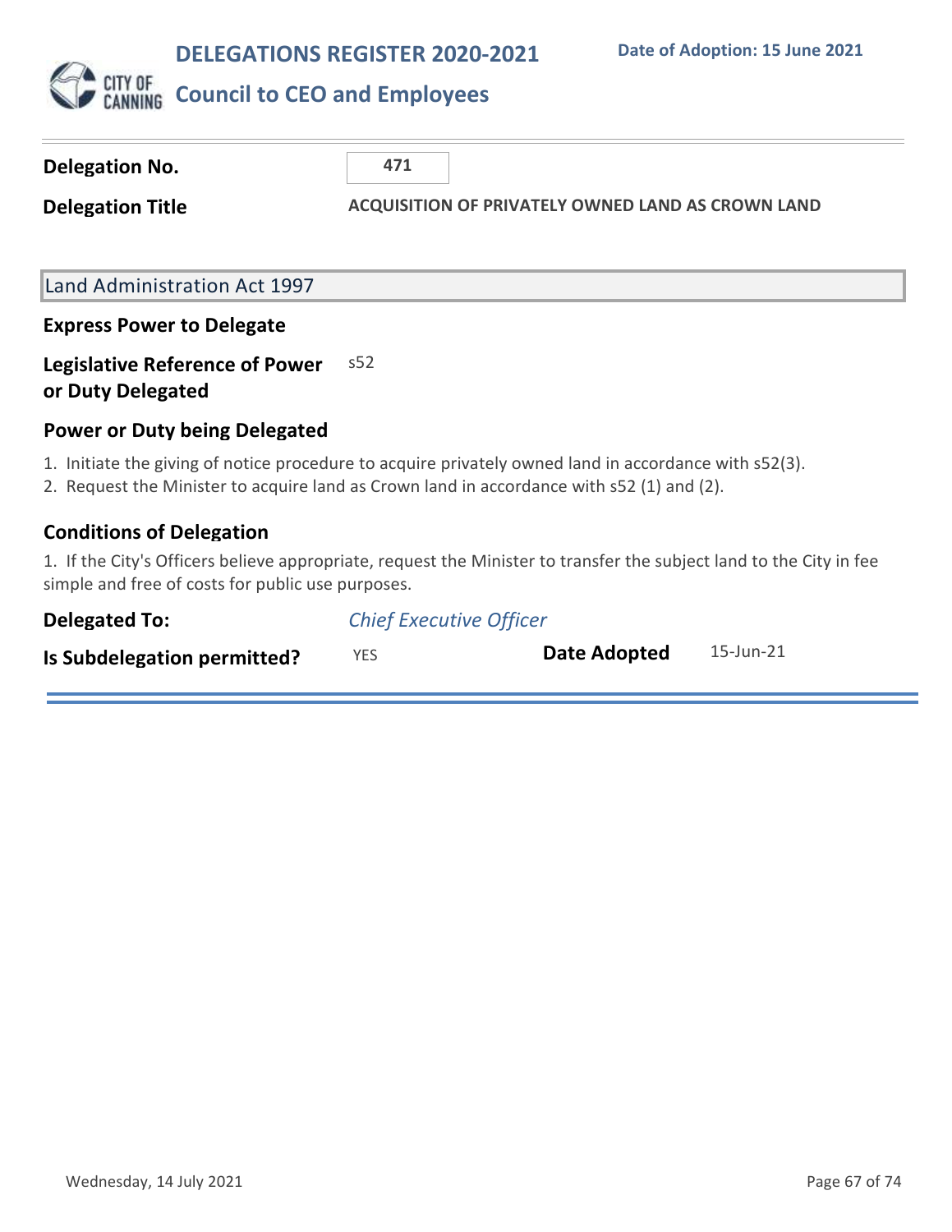

| Delegation No.          | 472                                                       |
|-------------------------|-----------------------------------------------------------|
| <b>Delegation Title</b> | <b>CLOSURE OF RIGHT OF WAYS OR PEDESTRIAN ACCESS WAYS</b> |
|                         |                                                           |

### Land Administration Act 1997

#### **Express Power to Delegate**

### **Legislative Reference of Power or Duty Delegated**

### **Power or Duty being Delegated**

1. Facilitate the closure of right of ways or pedestrian access ways by undertaking the following steps:

 a) Commence the consultation process in relation to a proposed closure and refer the proposed closure to all relevant stakeholders for comments and or advice.

b) Request the Western Australian Planning Commission to endorse the proposed closure.

3. Prepare the Request to the Department of Land to proceed with the closure in accordance with Cl9(a) of the Land Administration Regulations 1998.

### **Conditions of Delegation**

1. Council are to make the final decision on the closure request following the advertising period, irrespective of whether submissions have been received.

| <b>Delegated To:</b>        | <b>Chief Executive Officer</b> |              |           |
|-----------------------------|--------------------------------|--------------|-----------|
| Is Subdelegation permitted? | YES                            | Date Adopted | 15-Jun-21 |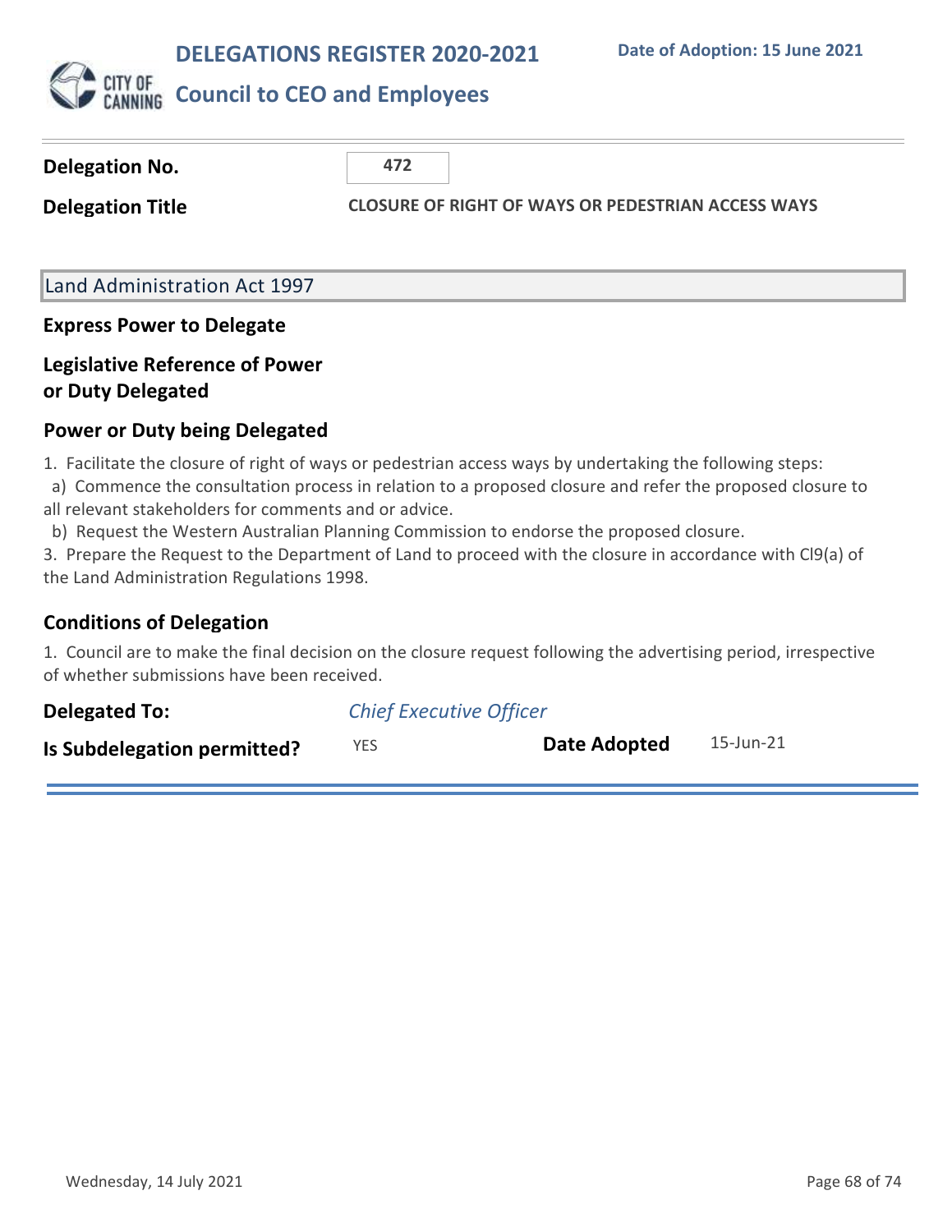

| <b>Delegation No.</b>                                      | 473                                                                                                                                                                                                |
|------------------------------------------------------------|----------------------------------------------------------------------------------------------------------------------------------------------------------------------------------------------------|
| <b>Delegation Title</b>                                    | <b>DEDICATION OF LAND AS ROAD RESERVATION</b>                                                                                                                                                      |
|                                                            |                                                                                                                                                                                                    |
| Land Administration Act 1997                               |                                                                                                                                                                                                    |
| <b>Express Power to Delegate</b>                           | s.56                                                                                                                                                                                               |
| <b>Legislative Reference of Power</b><br>or Duty Delegated |                                                                                                                                                                                                    |
| <b>Power or Duty being Delegated</b>                       |                                                                                                                                                                                                    |
| CI8(a) of the Land Administration Regulations 1998.        | 1. Commence the procedure for road dedication in accordance with the standard practice.<br>2. Prepare the Request to the Department of Land to proceed with the road dedication in accordance with |
| <b>Conditions of Delegation</b>                            |                                                                                                                                                                                                    |
| Administration Regulations 1998.                           | Council are to make the final decision on the road reservations request in accordance with cl8(a) of the Land                                                                                      |

| Delegated To:               | <b>Chief Executive Officer</b> |              |           |
|-----------------------------|--------------------------------|--------------|-----------|
| Is Subdelegation permitted? | YES.                           | Date Adopted | 15-Jun-21 |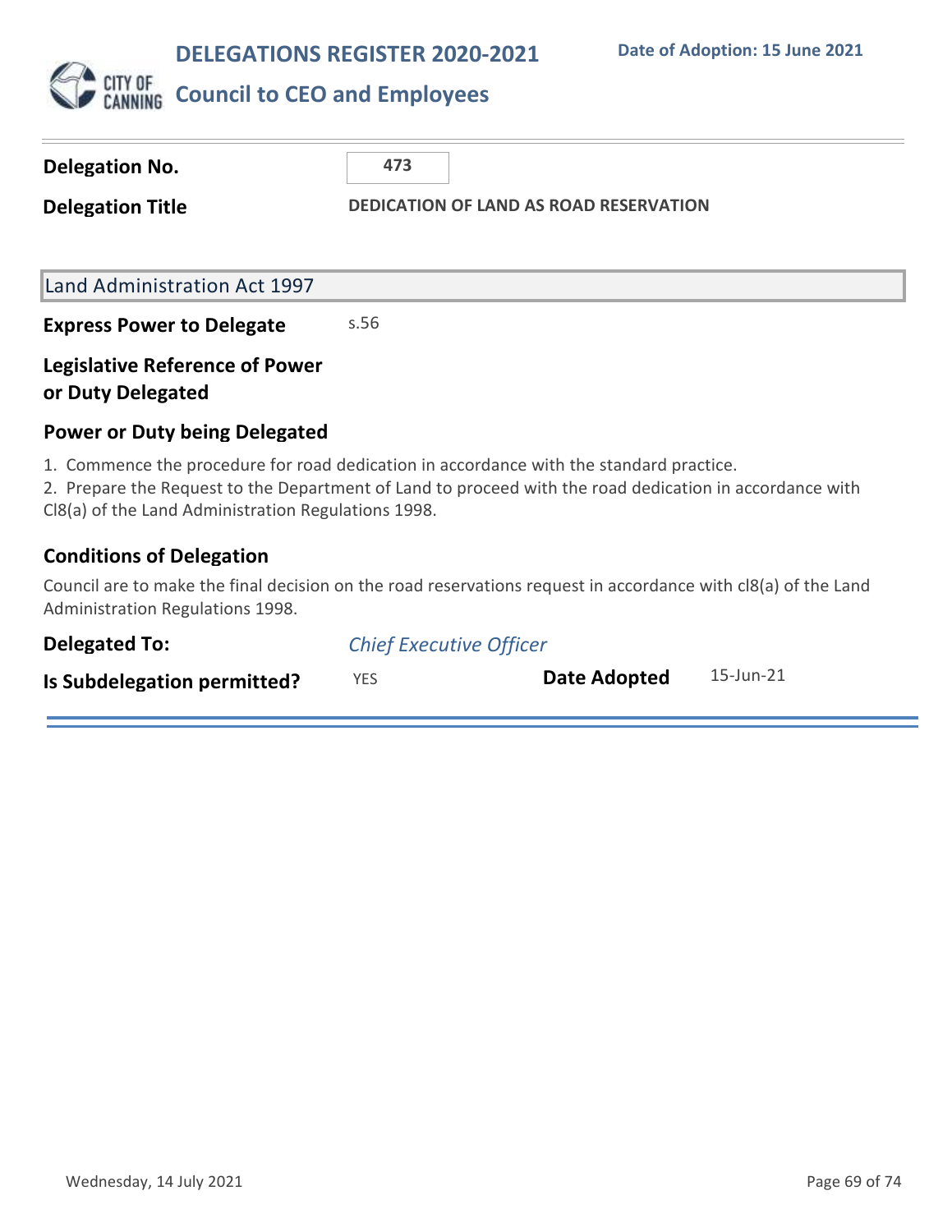**Date of Adoption: 15 June 2021**



| Delegation No.                                                                                                                | 474                           |                                                                                                                 |  |
|-------------------------------------------------------------------------------------------------------------------------------|-------------------------------|-----------------------------------------------------------------------------------------------------------------|--|
| <b>Delegation Title</b>                                                                                                       | <b>PERMANENT ROAD CLOSURE</b> |                                                                                                                 |  |
|                                                                                                                               |                               |                                                                                                                 |  |
| Land Administration Act 1997                                                                                                  |                               |                                                                                                                 |  |
| <b>Express Power to Delegate</b>                                                                                              |                               |                                                                                                                 |  |
| <b>Legislative Reference of Power</b><br>or Duty Delegated                                                                    |                               |                                                                                                                 |  |
| <b>Power or Duty being Delegated</b>                                                                                          |                               |                                                                                                                 |  |
| 1. Commence the procedure for road closure in accordance with standard practice.<br>the Land Administration Regulations 1998. |                               | 2. Prepare the Request to the Department of Land to proceed with the closure in accordance with Cl9(a) of       |  |
| <b>Conditions of Delegation</b>                                                                                               |                               |                                                                                                                 |  |
| whether submissions have been received.                                                                                       |                               | Council are to make the final decision on the closure request following the advertising period, irrespective of |  |
| Delegated To:                                                                                                                 |                               | Chief Executive Officer                                                                                         |  |

| Delegated To:               | <b>Chief Executive Officer</b> |              |           |
|-----------------------------|--------------------------------|--------------|-----------|
| Is Subdelegation permitted? | <b>YES</b>                     | Date Adopted | 15-Jun-21 |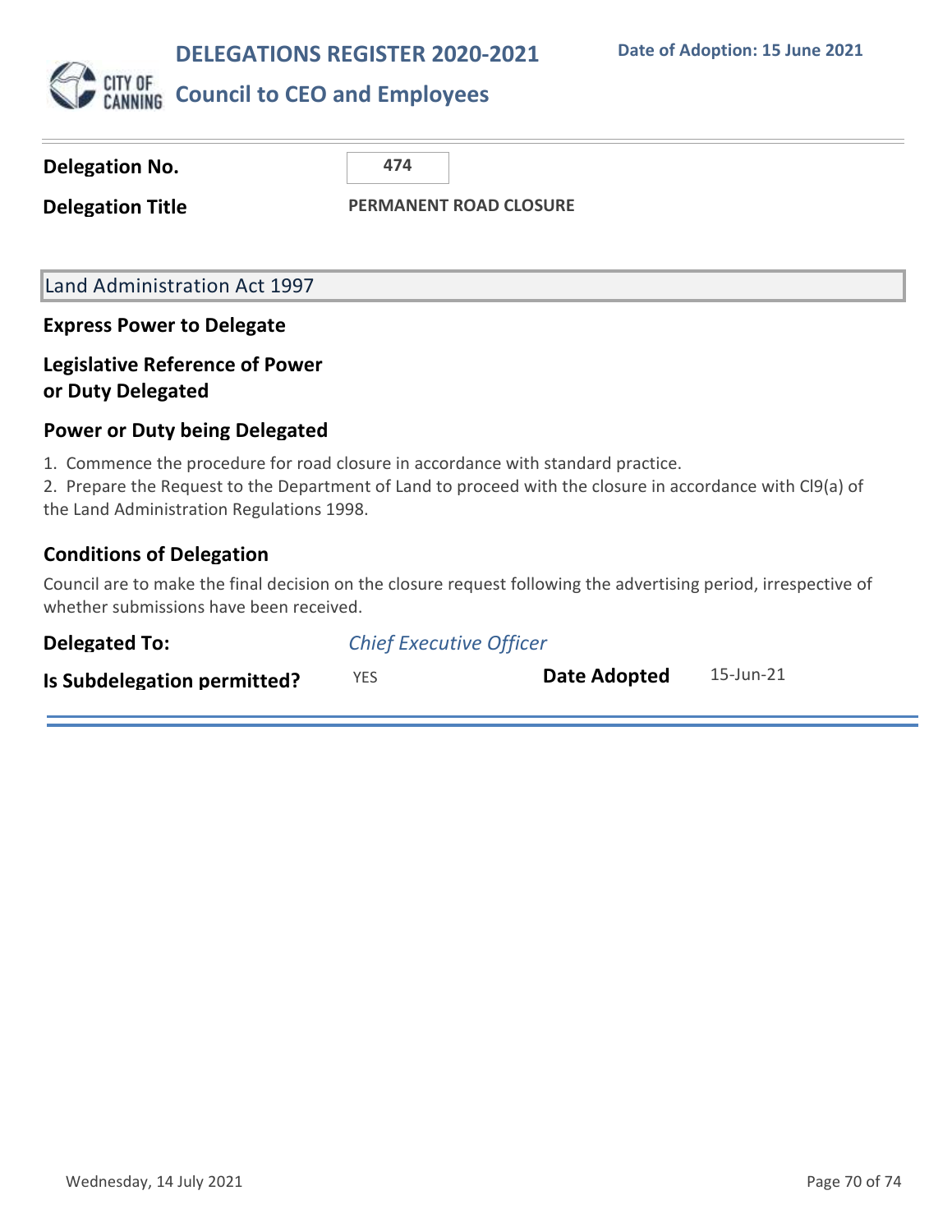

# **CITY OF COUNCIL TO CEO and Employees**

| <b>Delegation No.</b>                                      | 475                                                                                                        |  |  |
|------------------------------------------------------------|------------------------------------------------------------------------------------------------------------|--|--|
| <b>Delegation Title</b>                                    | Setting of discounts to the City's adopted Schedule of Fees and<br><b>Charges</b>                          |  |  |
| <b>Local Government Act 1995</b>                           |                                                                                                            |  |  |
| <b>Express Power to Delegate</b>                           | s.5.42 & s.5.44                                                                                            |  |  |
| <b>Legislative Reference of Power</b><br>or Duty Delegated | Section $6.12(1)(b)$                                                                                       |  |  |
| <b>Power or Duty being Delegated</b>                       |                                                                                                            |  |  |
| fees and<br>charges                                        | Setting of discounts to the adopted Schedule of Fees and Charges, to facilitate discounting of non-imposed |  |  |
| <b>Conditions of Delegation</b>                            |                                                                                                            |  |  |
| <b>Delegated To:</b>                                       | <b>Chief Executive Officer</b>                                                                             |  |  |
| Is Subdelegation permitted?                                | $15$ -Jun- $21$<br>Date Adopted                                                                            |  |  |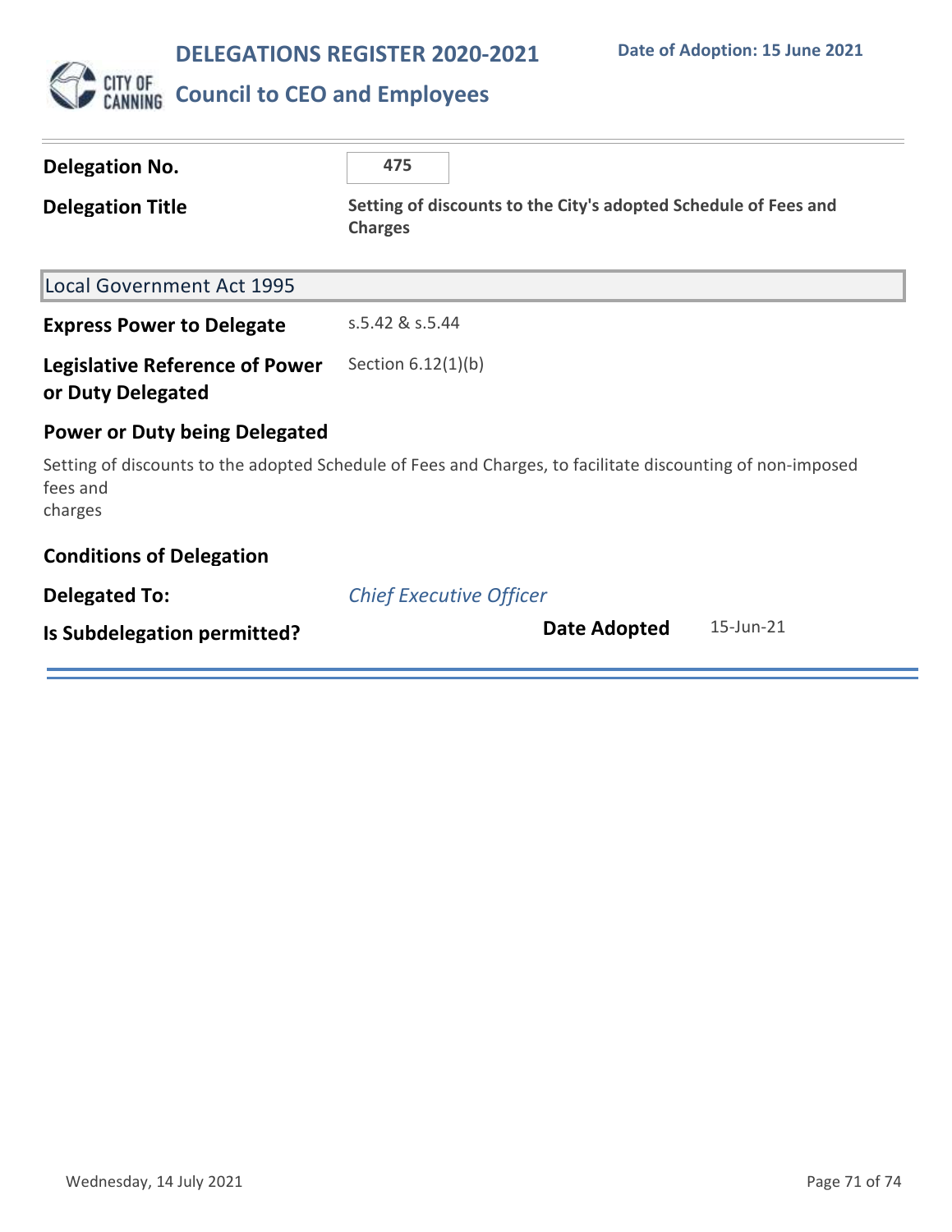

| Delegation No.                                                                                                                                                                                                                                    | 476                             |  |  |
|---------------------------------------------------------------------------------------------------------------------------------------------------------------------------------------------------------------------------------------------------|---------------------------------|--|--|
| <b>Delegation Title</b>                                                                                                                                                                                                                           | <b>Appointment of employees</b> |  |  |
|                                                                                                                                                                                                                                                   |                                 |  |  |
| <b>Local Government Act 1995</b>                                                                                                                                                                                                                  |                                 |  |  |
| <b>Express Power to Delegate</b>                                                                                                                                                                                                                  | Section 5.44                    |  |  |
| <b>Legislative Reference of Power</b><br>or Duty Delegated                                                                                                                                                                                        | Section $5.41(g)$               |  |  |
| <b>Power or Duty being Delegated</b>                                                                                                                                                                                                              |                                 |  |  |
| The CEO grants authority to:<br>1. Appoint successful candidates to advertised positions.<br>2. Initiate and execute employment contracts for advertised positions.<br>3. Approve and execute variations to existing employee contracts.          |                                 |  |  |
| <b>Conditions of Delegation</b><br>1. Appointment of a successful candidate is only to be exercised where a fair recruitment process has occurred.<br>2. This delegation excludes the appointment of, or variation of a contract, for a Director. |                                 |  |  |

### **Delegated To:**

| Is Subdelegation permitted? | NO. | <b>Date Adopted</b> | 15-Jun-21 |  |
|-----------------------------|-----|---------------------|-----------|--|
|                             |     |                     |           |  |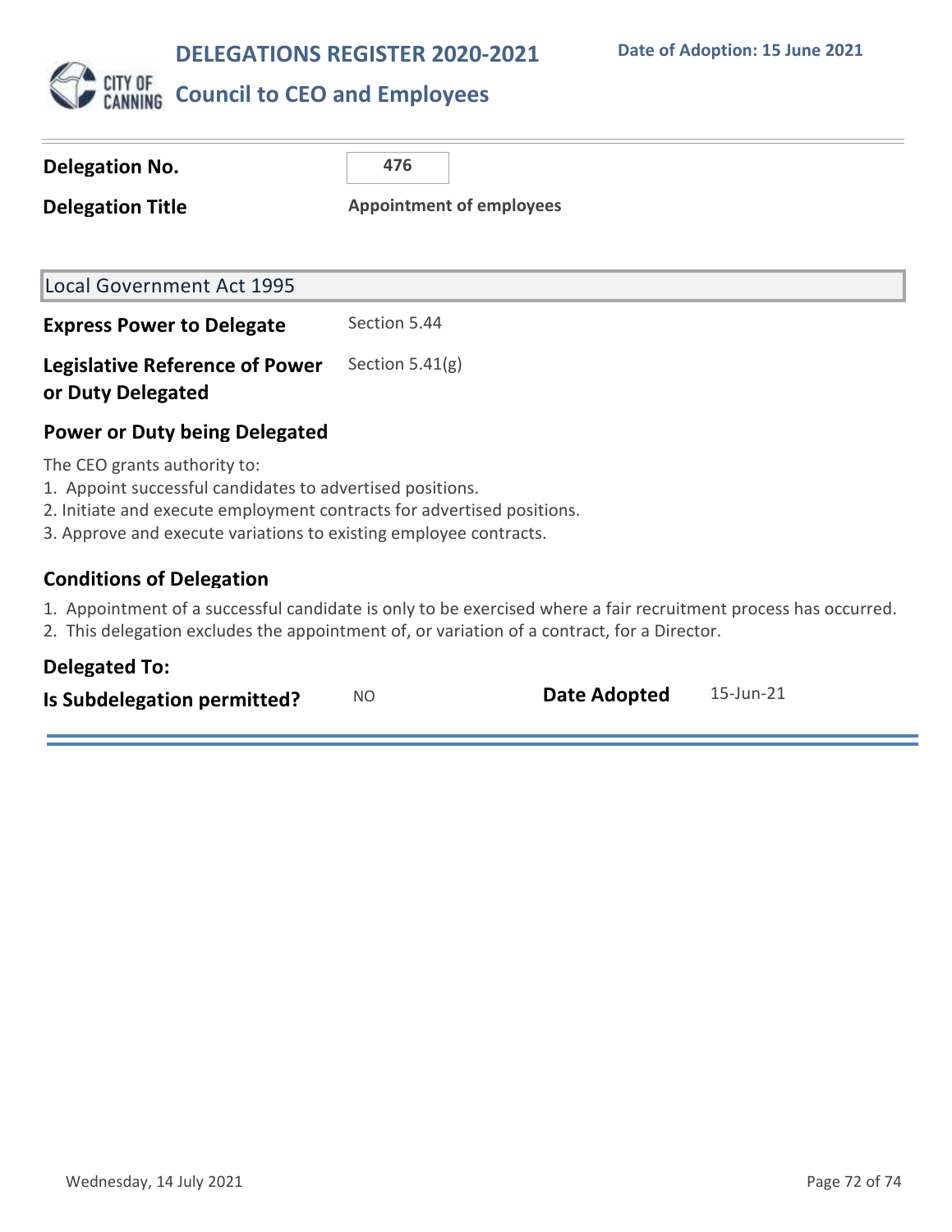**DELEGATIONS REGISTER 2020-2021**



| Delegation No.                                                                                                                                                                                                                           | 476                             |  |  |  |  |
|------------------------------------------------------------------------------------------------------------------------------------------------------------------------------------------------------------------------------------------|---------------------------------|--|--|--|--|
| <b>Delegation Title</b>                                                                                                                                                                                                                  | <b>Appointment of employees</b> |  |  |  |  |
|                                                                                                                                                                                                                                          |                                 |  |  |  |  |
| <b>Local Government Act 1995</b>                                                                                                                                                                                                         |                                 |  |  |  |  |
| <b>Express Power to Delegate</b>                                                                                                                                                                                                         | Section 5.44                    |  |  |  |  |
| <b>Legislative Reference of Power</b><br>or Duty Delegated                                                                                                                                                                               | Section $5.41(g)$               |  |  |  |  |
| Power or Duty being Delegated                                                                                                                                                                                                            |                                 |  |  |  |  |
| The CEO grants authority to:<br>1. Appoint successful candidates to advertised positions.<br>2. Initiate and execute employment contracts for advertised positions.<br>3. Approve and execute variations to existing employee contracts. |                                 |  |  |  |  |
| <b>Conditions of Delegation</b>                                                                                                                                                                                                          |                                 |  |  |  |  |
| 1. Appointment of a successful candidate is only to be exercised where a fair recruitment process has occurred.<br>2. This delegation excludes the appointment of, or variation of a contract, for a Director.                           |                                 |  |  |  |  |
|                                                                                                                                                                                                                                          |                                 |  |  |  |  |

| <b>Delegated To:</b> |  |
|----------------------|--|
|----------------------|--|

| Is Subdelegation permitted? | NO. | <b>Date Adopted</b> | 15-Jun-21 |  |
|-----------------------------|-----|---------------------|-----------|--|
|                             |     |                     |           |  |